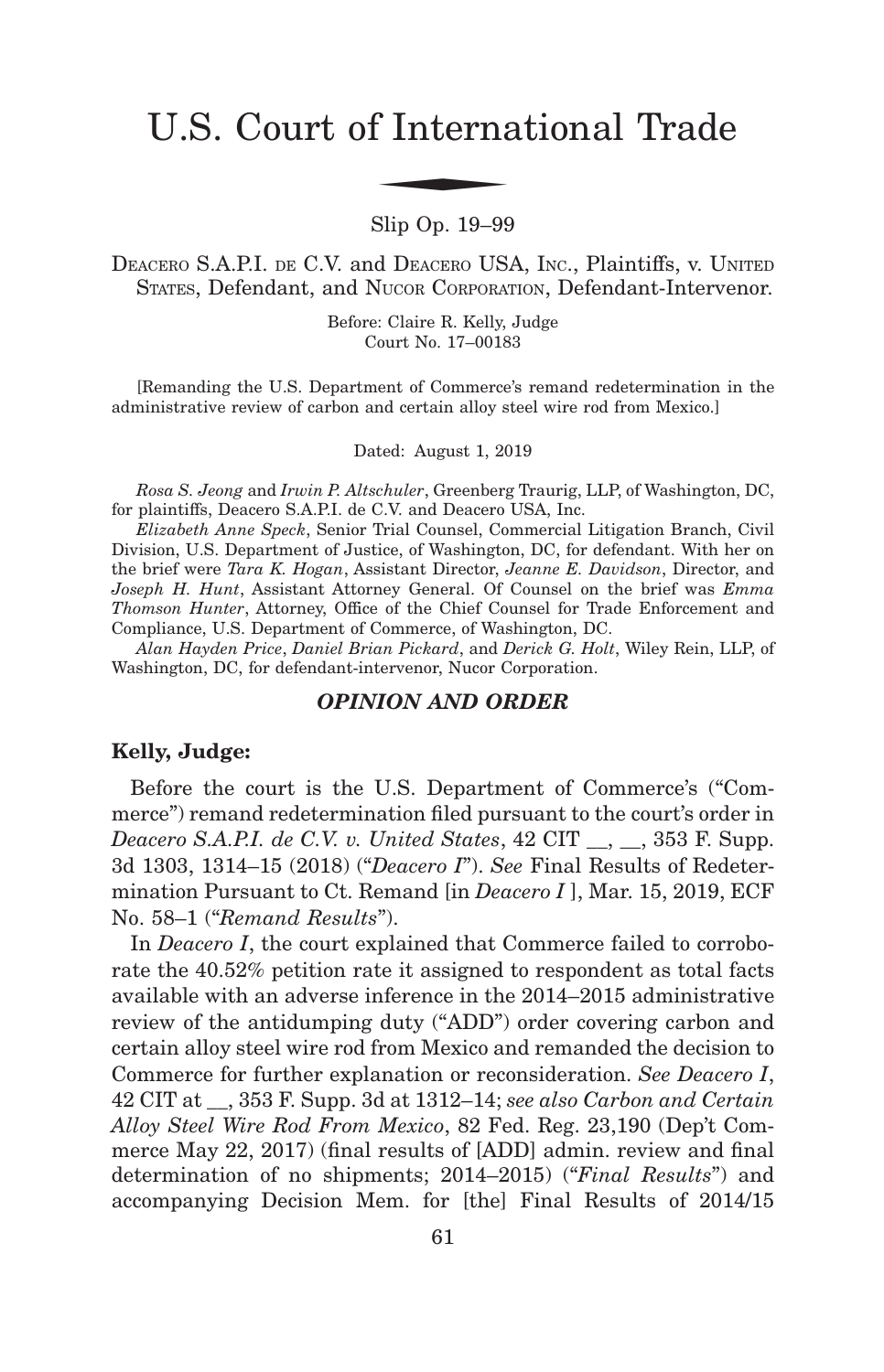[ADD] Admin. Review: Carbon and Certain Alloy Steel Wire Rod from Mexico, A-201–830, (May 15, 2017), ECF No. 21–5 ("Final Decision Memo"); *Carbon and Certain Alloy Steel Wire Rod from Brazil, Indonesia, Mexico, Moldova, Trinidad and Tobago, and Ukraine*, 67 Fed. Reg. 65,945, 65,947 (Dep't Commerce Oct. 29, 2002) (notice of [ADD] orders) ("*ADD Order*").

Commerce explains that evidence it placed on the record on remand demonstrates the probative value of the assigned rate and satisfies the statutory corroboration requirement. *See Remand Results* at 4–7; *see also* 19 U.S.C. § 1677e(c).<sup>1</sup> For the following reasons, Commerce's *Remand Results* do not comply with the court's remand order in *Deacero I* and its decision to apply the 40.52% AFA-rate to Deacero continues to be unsupported by substantial evidence.

## **BACKGROUND**

The court assumes familiarity with the facts of this case as discussed in the prior opinion, *see Deacero I*, 42 CIT at , 353 F. Supp. 3d at 1306, and here restates the facts relevant to the court's review of the *Remand Results*. Commerce's administrative review covered subject merchandise entered during the period of October 1, 2014, through September 30, 2015, and respondent Deacero S.A.P.I de C.V. ("Deacero" or "respondent"). *See Initiation of Antidumping and Countervailing Duty Admin. Reviews*, 80 Fed. Reg. 75,657, 75,658 (Dep't Commerce Dec. 3, 2015). Pertinent here, in the final determination, Commerce used total facts available with an adverse inference  $(*AFA")^2$  to calculate Deacero's final dumping margin, explaining that the revised section D cost dataset Deacero submitted following the preliminary determination was unreliable and impeded the review process. *See* Final Decision Memo at 4–8, 12; *see generally* Deacero's Resp. Suppl. Sections A–E at Exs. Supp. D-6–7, PD 52, bar code

<sup>1</sup> Further citations to the Tariff Act of 1930, as amended, are to the relevant provisions of Title 19 of the U.S. Code, 2012 edition. Citations to 19 U.S.C. § 1677e, however, are to the unofficial U.S. Code Annotated 2018 edition, which reflects the amendments made to 19 U.S.C. § 1677e by the Trade Preferences Extension Act of 2015 ("TPEA"). *See* Trade Preferences Extension Act of 2015, Pub. L. No. 114–27, 129 Stat. 362 (2015).

<sup>2</sup> Parties and Commerce sometimes use the shorthand "adverse facts available" or "AFA" to refer to Commerce's reliance on facts otherwise available with an adverse inference to reach a final determination. However, AFA encompasses a two-part inquiry pursuant to which Commerce must first identify why it needs to rely on facts otherwise available, and second, explain how a party failed to cooperate to the best of its ability as to warrant the use of an adverse inference when "selecting among the facts otherwise available." *See* 19 U.S.C. § 1677e(a)–(b). The phrase "total adverse inferences" or "total AFA" encompasses a series of steps that Commerce takes to reach the conclusion that all of a party's reported information is unreliable or unusable and that as a result of a party's failure to cooperate to the best of its ability, it must use an adverse inference in selecting among the facts otherwise available.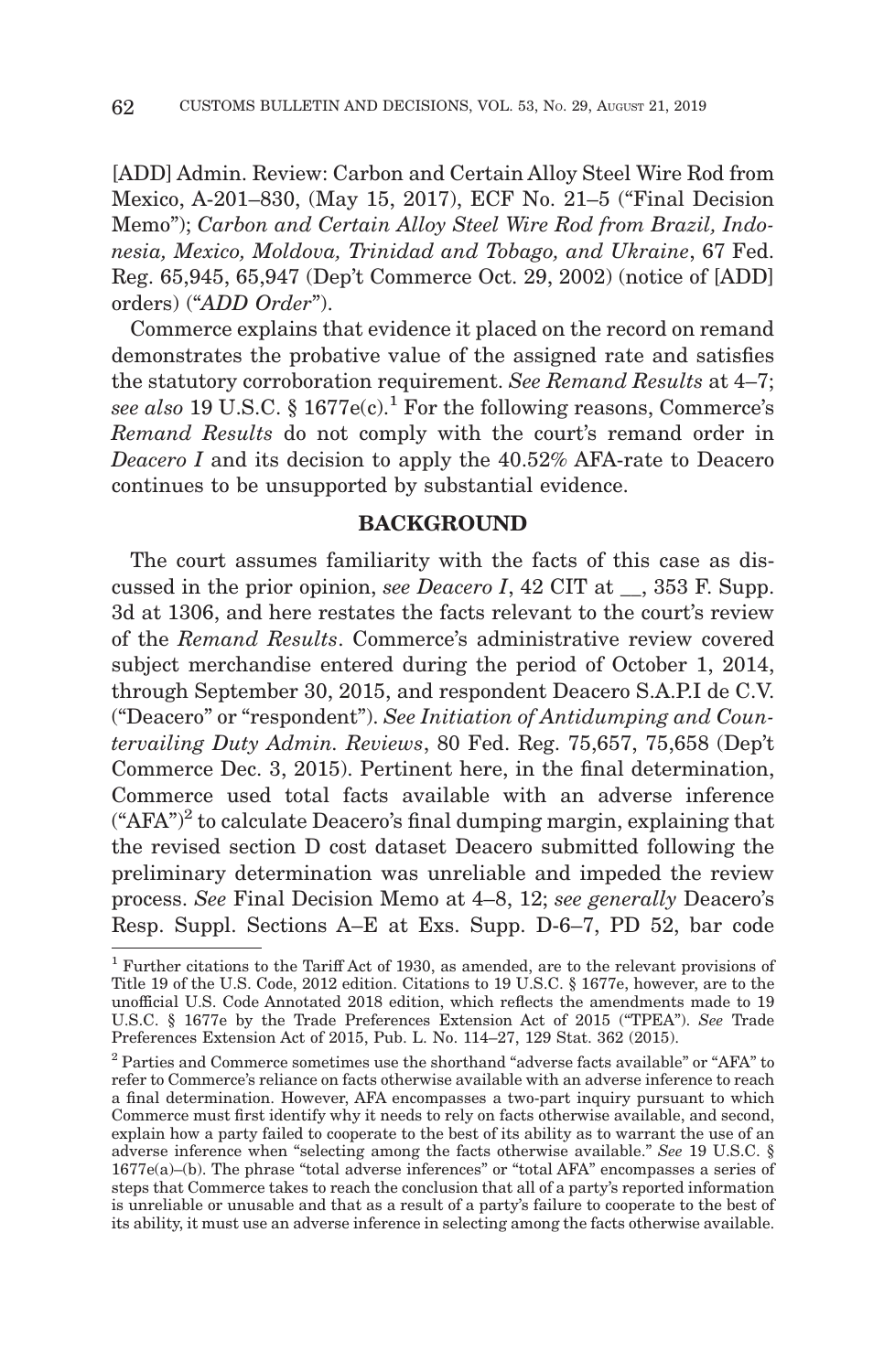3490088—04 (July 21, 2016).3 Pursuant to 19 U.S.C. § 1677e(b) and in accordance with its practice, Commerce chose the highest margin alleged in the 2001 petition—40.52%—as Deacero's final weightedaverage dumping margin. *See* Final Decision Memo at 8–9 & n.33; *Final Results*, 82 Fed. Reg. at 23,190.

In *Deacero I*, the court sustained Commerce's decision to apply total-AFA to calculate Deacero's final weighted-average dumping margin.4 *See Deacero I*, 42 CIT at \_\_, 353 F. Supp. 3d at 1307–12, 1314. The court, however, determined that Commerce failed to corroborate the 40.52% AFA-rate it assigned to Deacero because it did not place any information demonstrating the rate's probative value, as required under 19 U.S.C. § 1677e(c)(1) and 19 C.F.R. § 351.308(d) (2015).5 *See id.* at \_\_, 353 F. Supp. 3d at 1314–15. As a result, the court remanded the corroboration issue for further explanation or reconsideration. *Id.*

Commerce filed the *Remand Results* on March 15, 2019. On remand, Commerce placed copies of the Federal Register notice announcing the initiation of an ADD investigation into carbon and certain alloy steel wire rod from Mexico and the public version of the Wire Rod from Mexico Initiation Checklist on the record. *See Remand Results* at 6; Placement Wire Rod from Mexico Less Than Fair Value (LTFV) Notice of Initiation & Accompanying Public Version Wire Rod from Mexico Initiation Checklist on R., PRR 1, bar code 3790294–01 (Feb. 6, 2019) ("Initiation Notice"6 and "Initiation Checklist"). Commerce continues to apply the 40.52% AFA-rate to Deacero and explains that the documents it placed on the record demonstrate that the rate was corroborated using independent sources during the preinitiation analysis. *See Remand Results* at 6–7, 12–16. Deacero S.A.P.I. de C.V. and Deacero USA, Inc. (collectively "Plaintiffs") argue

<sup>3</sup> On September 5, 2017, Defendant filed indices to the public and confidential administrative records underlying Commerce's final determination. These indices are located on the docket at ECF Nos. 21–2–3. On April 1, 2019, Defendant filed indices to the public and confidential administrative records underlying Commerce's remand redetermination. These indices are located on the docket at ECF Nos. 61–2–3. Citations to administrative record documents in this opinion are to numbers Commerce assigned to such documents in the indices.

<sup>4</sup> Relatedly, the court did not reach challenges to Commerce's (1) decision to calculate a U.S. affiliate's general and administrative expenses without accounting for further manufacturing costs incurred, (2) failure to address certain clerical errors made in the preliminary determination, and (3) use of zeroing to calculate Deacero's dumping margin, because these issues became moot as a result of the court sustaining Commerce's decision to rely on AFA to calculate Deacero's rate. *See Deacero I*, 42 CIT at \_\_, 353 F. Supp. 3d at 1314.

<sup>5</sup> Further citations to Title 19 of the Code of Federal Regulations are to the 2015 edition.

<sup>6</sup> The Federal Register notice announcing the initiation is also available at *Carbon and Certain Alloy Steel Wire Rod From Brazil, Canada, Egypt, Germany, Indonesia, Mexico, Moldova, South Africa, Trinidad and Tobago, Ukraine, and Venezuela*, 66 Fed. Reg. 50,164 (Dep't Commerce Oct. 2, 2001) (notice of initiation of [ADD] investigations).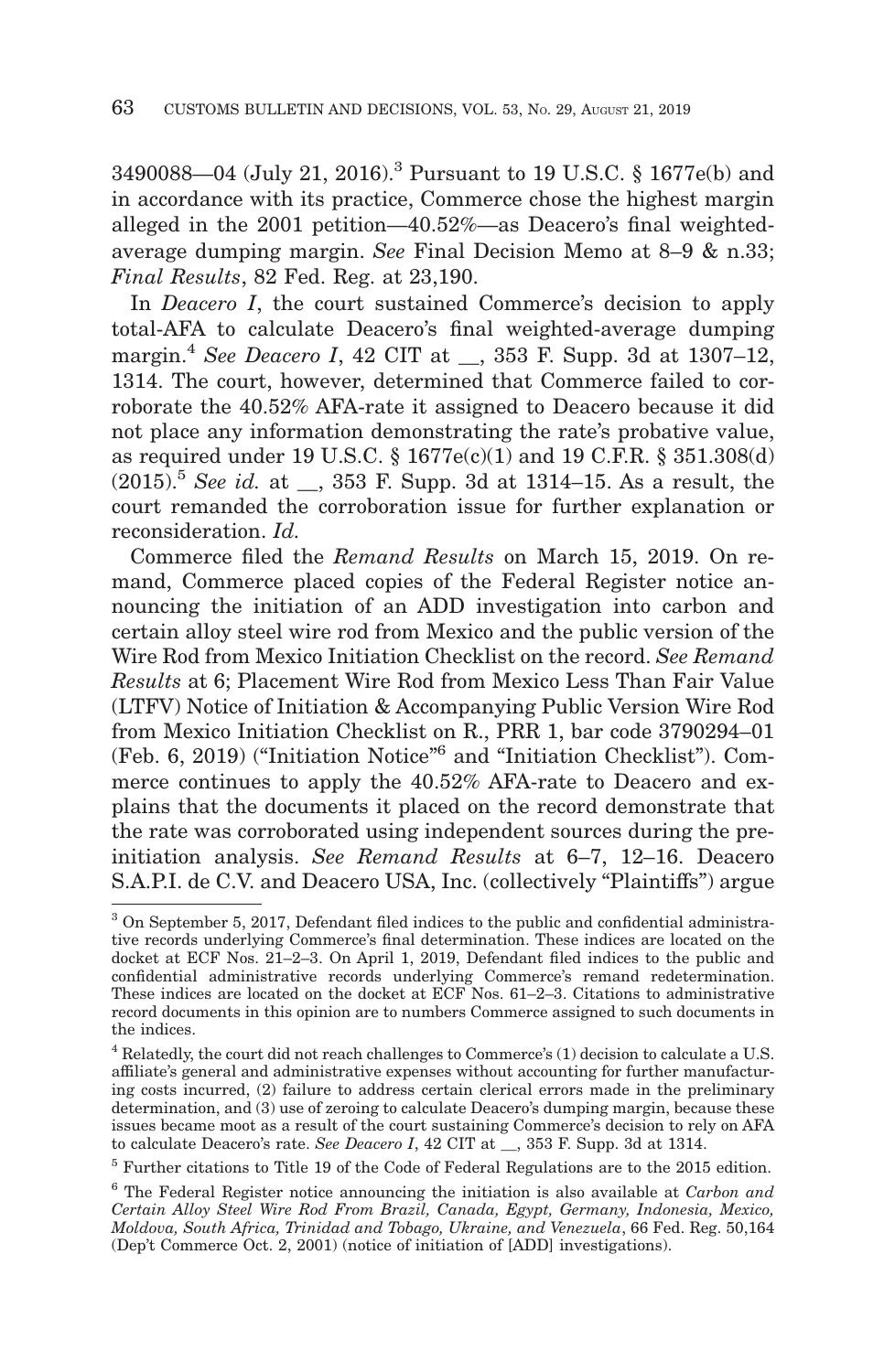that Commerce did not satisfy the statutory corroboration requirement because it did not show that the 40.52% AFA-rate has probative value and is reliable and relevant. *See* [Pls.'] Comments Opp'n [*Remand Results*] at 6–14, May 6, 2019, ECF No. 64 ("Pls.' Comments"). Plaintiffs also contend that it would be "futile" for this court to remand the corroboration issue to Commerce for reconsideration and request this court to instruct Commerce to choose Deacero's weighted-average dumping margin from among the rates calculated for Deacero in the investigation or any of the prior administrative reviews of the *ADD Order*. *Id.* at 14–17. Defendant-Intervenor, Nucor Corporation ("Nucor") filed comments supporting the agency's position. *See* Def.-Intervenor [Nucor]'s Comments [*Remand Results*] at 4–10, May 7, 2019, ECF No. 66 ("Nucor's Comments").

# **JURISDICTION AND STANDARD OF REVIEW**

The Court has jurisdiction pursuant to section  $516A(a)(2)(B)(iii)$  of the Tariff Act of 1930, as amended, 19 U.S.C.  $\S$  1516a(a)(2)(B)(iii) and 28 U.S.C. § 1581(c) (2012). Commerce's antidumping determinations must be in accordance with law and supported by substantial evidence. 19 U.S.C. § 1516a(b)(1)(B)(i). "The results of a redetermination pursuant to court remand are also reviewed 'for compliance with the court's remand order.'" *Xinjiamei Furniture (Zhangzhou) Co. v. United States*, 38 CIT . . . 968 F. Supp. 2d 1255, 1259 (2014) (quoting *Nakornthai Strip Mill Public Co. v. United States*, 32 CIT 1272, 1274, 587 F. Supp. 2d 1303, 1306 (2008)).

## **DISCUSSION**

Plaintiffs argue that Commerce's corroboration analysis does not rely upon independent sources and fails to demonstrate that the petition rate is probative, relevant, and reliable. Pls.' Comments at 6–14. Plaintiffs also argue that the determination on remand evidences "that [Commerce] is incapable of corroborating its chosen AFA rate" and ask the court to issue a remand order with specific instructions that Commerce assign, as Deacero's rate, a rate calculated in any prior segment of this proceeding. *Id.* at 14–17. Defendant responds that Commerce verified the rate's reliability, relevancy, and probative value during the pre-initiation analysis, that the independent sources Commerce relied upon are reflected in the Initiation Notice and Initiation Checklist, and that respondent should not be allowed to choose its own rate via this court's remand instructions. Def.'s Resp. to Comments [*Remand Results*] at 8–15, June 20, 2019, ECF No. 67 ("Def.'s Comments"). For the following reasons, Com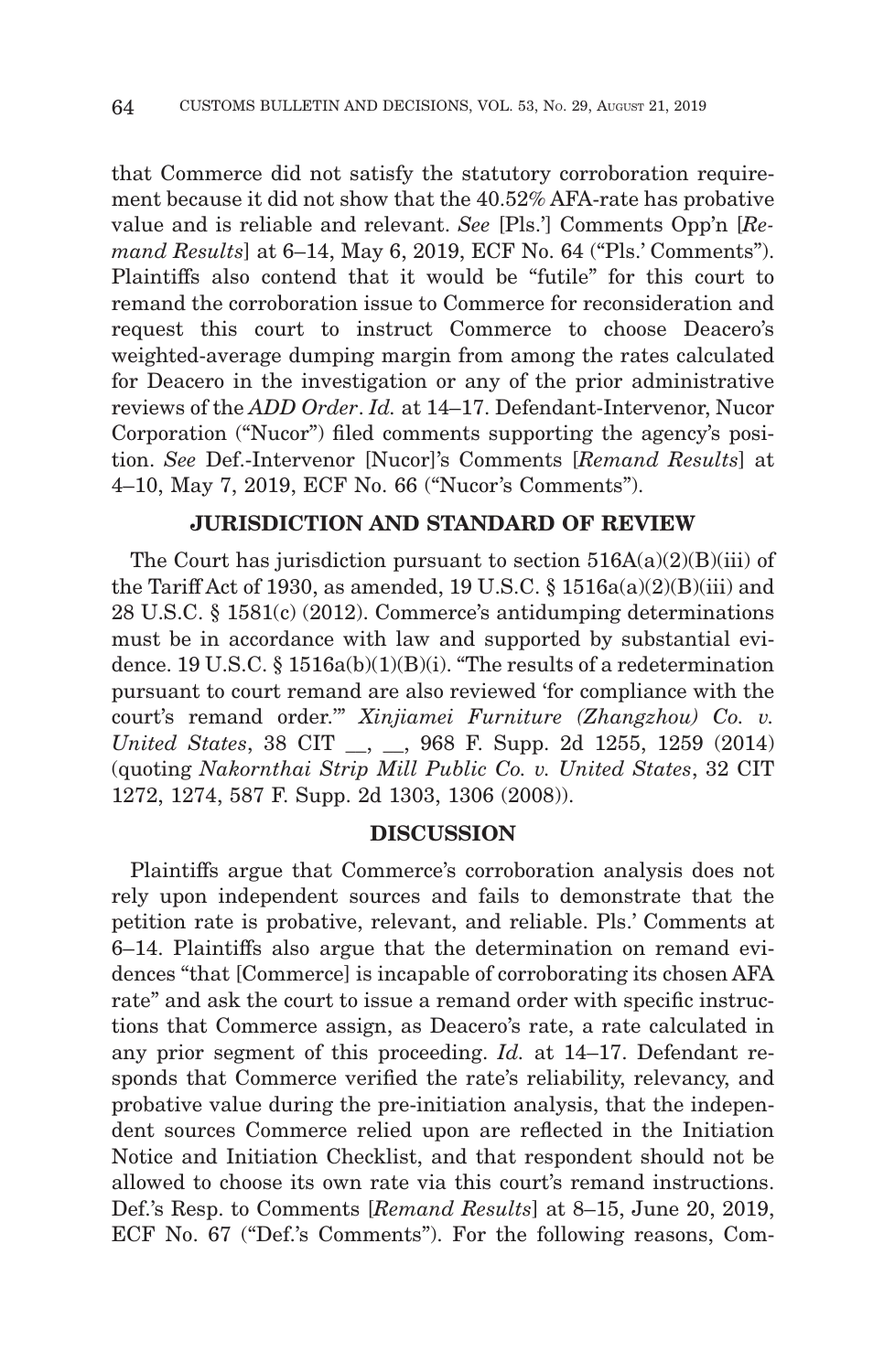merce's *Remand Results* do not comply with the court's remand order, are unsupported by substantial evidence, and are remanded for further explanation or reconsideration consistent with this opinion.

Whenever Commerce relies on information not "obtained in the course of an investigation or review," such as allegations in a petition, it is relying on secondary information and is required, "to the extent practicable, [to] corroborate that information from independent sources that are reasonably at [its] disposal." 19 U.S.C.  $\S 1677e(c)(1);$ <sup>7</sup> *see also* Uruguay Round Agreements Act, Statement of Administrative Action, H.R. Doc. No. 103–465, vol. 1, at 870 (1994), reprinted in 1994 U.S.C.C.A.N. 4040, 4199 ("SAA") (providing the same); 19 C.F.R. § 351.308(c)(1)(i) (listing, as a source of "[s]econdary information," information derived from "[t]he petition"). Commerce corroborates secondary information by "examin[ing] whether the secondary information to be used has probative value." 19 C.F.R. § 351.308(d); *see also* SAA at 870, 1994 U.S.C.C.A.N. at 4199 (tying corroboration to whether the secondary information has probative value).

Examples of independent sources include "published price lists, official import statistics and customs data, and information obtained from interested parties during the instant investigation or review." 19 C.F.R. § 351.308(d); SAA at 870, 1994 U.S.C.C.A.N. at 4199 (listing the same sources). The independent nature of a source depends on who originates the information provided and not by who files the information. *KYD, Inc. v. United States*, 607 F.3d 760, 765 (Fed. Cir. 2010) (concluding that import statistics, price quotations, and affidavits from officials in a third-party company, attached to an antidumping petition, were independent sources).

The court must base its review of Commerce's corroboration upon the record of the proceeding, which consists of

(i) a copy of all information presented to or obtained by the Secretary, the administering authority, or the Commission during the course of the administrative proceeding, including all governmental memoranda pertaining to the case and the record of ex parte meetings required to be kept by section 1677f(a)(3) of this title; and

(ii) a copy of the determination, all transcripts or records of conferences or hearings, and all notices published in the Federal Register.

<sup>7</sup> Since the passage of the TPEA, Commerce is no longer required to link the selected adverse rate to the respondent's commercial reality. 19 U.S.C. § 1677e(d)(3)(B). Commerce, however, is still required to demonstrate, "to the extent practicable," the probative value of the secondary information it is using. 19 C.F.R. § 351.308(d).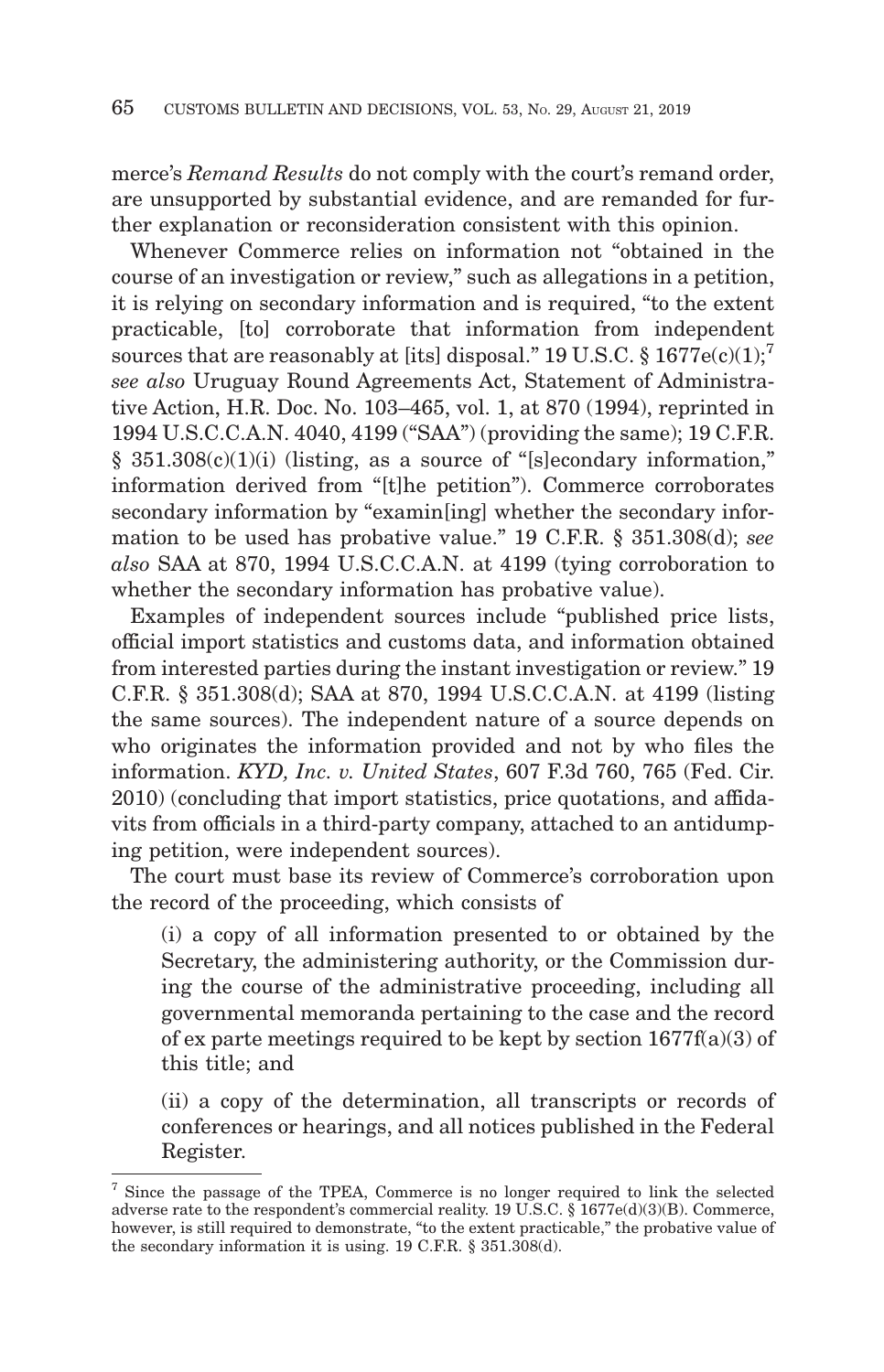19 U.S.C. § 1516a(b)(2)(A)(i)–(ii). Commerce's regulations require it to maintain "the official record of each segment of the proceeding[ ]" that will form the record reviewed by this Court. 19 C.F.R. §  $351.104(a)(1)$ . The official record will contain,

all factual information, written argument, or other material developed by, presented to, or obtained by the Secretary during the course of a proceeding that pertains to the proceeding.... [and] government memoranda pertaining to the proceeding, memoranda of ex parte meetings, determinations, notices published in the Federal Register, and transcripts of hearings. The official record will contain material that is public, business proprietary, privileged, and classified.

*Id.*

Here, and in line with its practice, Commerce selected the highest margin alleged in the petition as Deacero's AFA-rate. *See* Final Decision Memo at 8 (citations omitted). In *Deacero I*, the court determined Commerce did not corroborate Deacero's rate because it failed to place any information demonstrating the rate's probative value, as required under 19 U.S.C. § 1677e(c)(1) and 19 C.F.R. § 351.308(d), on the record. *See Deacero I*, 42 CIT at \_\_, 353 F. Supp. 3d at 1313–14. Specifically, the court stated that the statutory requirement for Commerce to corroborate the assigned rate "to the extent practicable," 19 U.S.C. §  $1677e(c)(1)$ , "at a bare minimum, requires Commerce to produce the documents it relied upon to analyze why the chosen rate is probative." *Id.* at \_\_, 353 F. Supp. 3d at 1314.

In response, on remand, Commerce supplemented the administrative record with a copy of the Initiation Notice and Initiation Checklist. *See Remand Results* at 6. Commerce, however, did not rely upon the Initiation Notice and Initiation Checklist to corroborate Deacero's rate. The Initiation Notice and Initiation Checklist present the conclusions Commerce reached and describe the evidence available to Commerce at the time of the pre-initiation analysis. The Initiation Checklist, in addition to redacting all confidential information, merely marks off documents supportive of initiating an investigation into the subject merchandise and is evidence of the allegations that the petitioners successfully made. *See* Initiation Checklist at 13–16.

Indeed, Commerce's explanation reveals that it merely drew on the conclusions stated in the Initiation Notice and Initiation Checklist to conclude that the 40.52% AFA-rate is probative and is reliable and relevant. Commerce explains that during the pre-initiation stage it looked at various independent sources, provided either in the petition itself or solicited through supplemental requests, and that these documents show the 40.52% AFA-rate's probative value. *See Remand*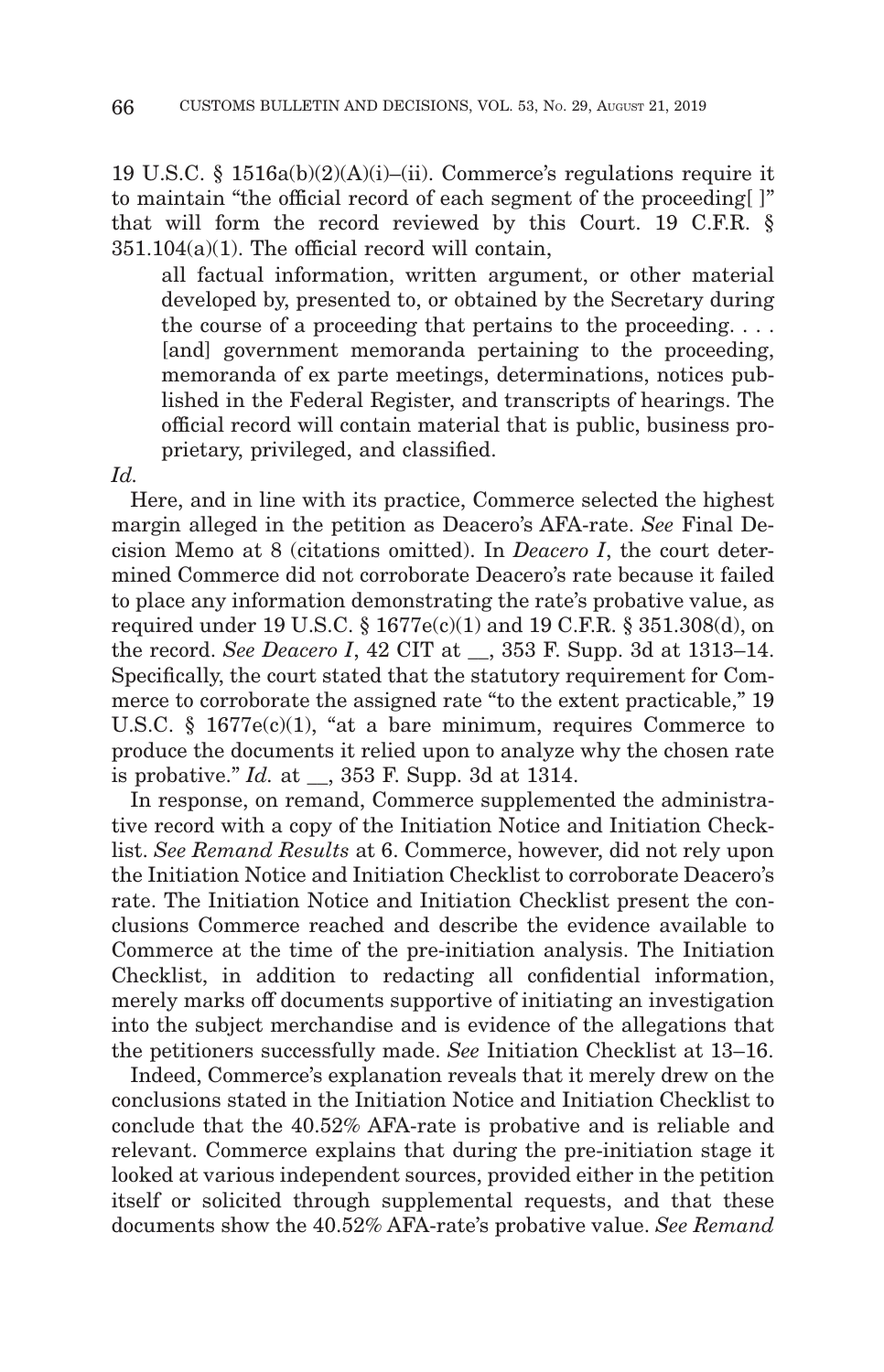*Results* at 6–7. Specifically, it explains that the rate is probative because

[d]uring our pre-initiation analysis, we examined the information used as the basis of export price (EP) (*i.e.*, affidavits of U.S. prices offerings for a Mexican wire rod manufacturer), and normal value (NV), (*i.e.*, constructed value calculated based on U.S. producers' cost of producing carbon and steel wire rod, adjusted for known differences between the Mexican and U.S. markets), in the Petition, and the calculations used to derive the alleged margins.

Id. at 6 (citing Initiation Checklist at 13, 26). Yet, none of the documents Commerce references to support its calculations as to export price and normal value have been placed on the record.8 Further, Commerce contends that because it examined the adequacy and accuracy of the evidence resulting in the 40.52% rate in its preinitiation analysis, absent evidence to the contrary, the rate continues to be reliable as an AFA rate. *Id.* at 7. The court cannot assess the reasonableness of the preceding statement because the documents which Commerce relied upon in making it are not on the record.

Relatedly, Commerce's explanation that because it corroborated the 40.52% AFA-rate during the pre-initiation stage, the rate continues to be corroborated now, *Remand Results* at 6–7, 13–14, is conclusory.<sup>9</sup> If the obligation to demonstrate the probative value of a rate is to have any meaning, Commerce must do more than refer to conclusions of

<sup>&</sup>lt;sup>8</sup> The statutory framework governing initiation requires petitioner(s) to allege all elements necessary for the imposition of ADDs and to support such allegations with information reasonably at its disposal. 19 U.S.C. §§ 1673a(b)(1), 1673. Commerce, however, is not required to confirm the probative nature of the information underlying the petition at the initiation stage. *See* 19 U.S.C. § 1673a(b)(1); 19 U.S.C. § 1673a(c)(1) (explaining that the agency will examine the adequacy and accuracy of the evidence in the petition to determine whether elements necessary to impose a duty were met); *see also* SAA at 870, 1994 U.S.C.C.A.N. at 4199 (recognizing that secondary information derived from the petition is not de facto reliable because "it is based on unverified allegations[.]"). Commerce, therefore, cannot now claim that it corroborated the 40.52% rate, applied as AFA to respondent here, by pointing to the conclusions of the pre-initiation analysis, but not the independent sources upon which the rate's probative value is based.

<sup>9</sup> Further, to the extent that Commerce and Defendant-Intervenor interpret the court's remand order as simply requiring Commerce to produce the documents cited in the final determination's corroboration analysis, *see Remand Results* at 5–6; Nucor's Comments at 4–5; *see also* Final Decision Memo at 8–9, both read the *Deacero I* decision too narrowly. *See generally Deacero I*, 42 CIT at \_\_, 353 F. Supp. 3d at 1312–14. *Deacero I* did not rule that Commerce met the statutory corroboration requirement and that, on remand, Commerce simply needed to produce documents cited to in the final determination. *Id.* at \_\_, 353 F. Supp. 3d at 1314. In fact, the court clearly stated that "Commerce did not corroborate the AFA rate and therefore, its decision to rely on the petition rate is remanded for further explanation or reconsideration consistent with this opinion." *Id.*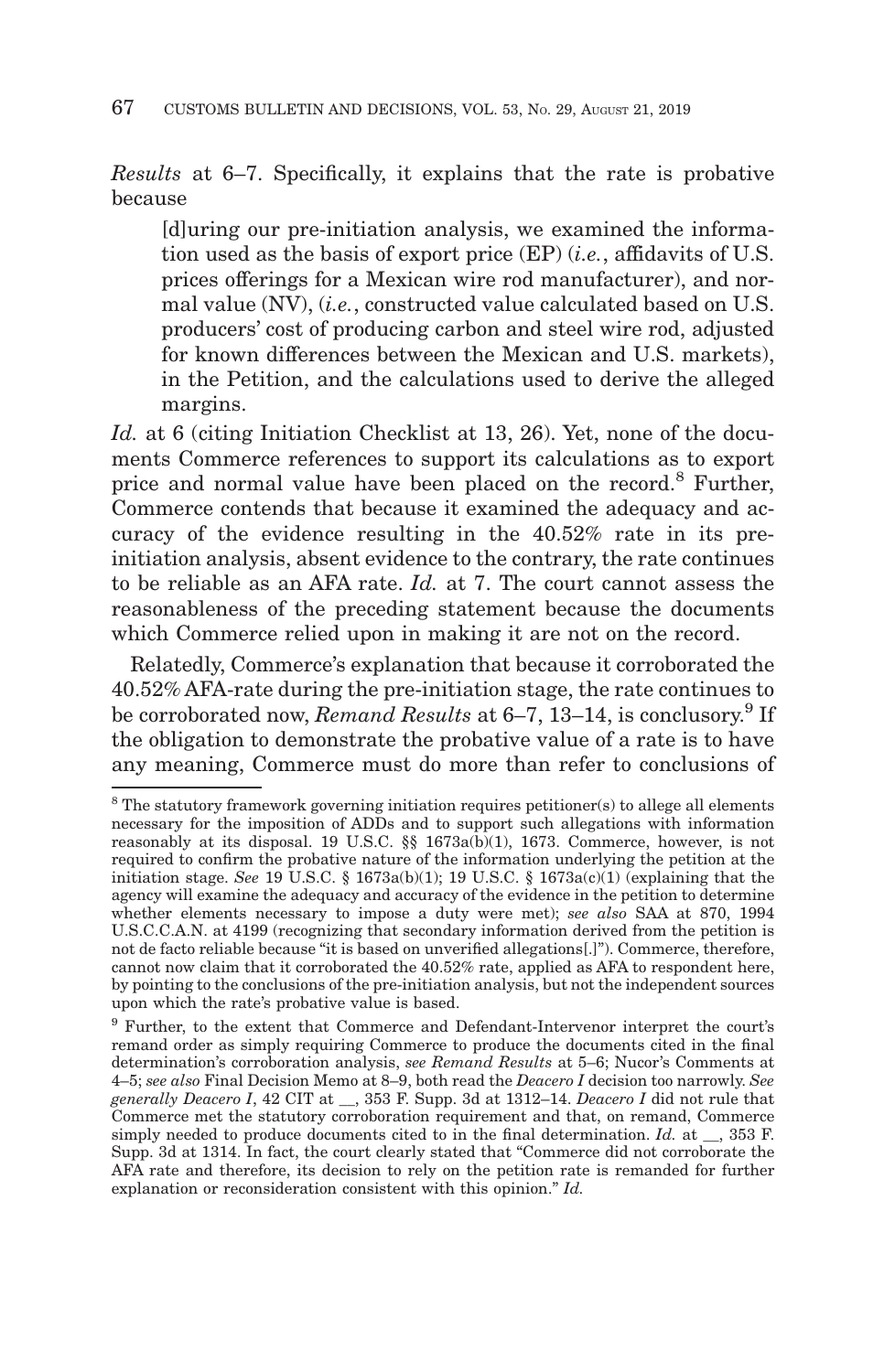calculations it carried out previously. Commerce has not complied with the court's instructions that it "produce the documents it relied upon to analyze why the chosen rate is probative[,]"10 *Deacero I*, 42 CIT at  $\,$ , 353 F. Supp. 3d at 1314, and its corroboration analysis continues to be unsupported by substantial evidence.

Defendant argues that it is not necessary for Commerce to place evidence underlying the Initiation Notice and Initiation Checklist on the administrative record because Commerce's remand redetermination does not directly cite to the supporting evidence. Def.'s Comments at 9 n.3. The question is not what Commerce cited in the *Remand Results*, but what it relied upon to analyze whether the rate was probative, reliable, and relevant. Defendant also claims that Commerce corroborated the 40.52% AFA-rate using independent sources at its disposal. *Id.* at 12–13. The independent sources may be embedded in the pre-initiation analysis; however, the pre-initiation analysis itself is not an independent source.<sup>11</sup> Defendant cannot claim that Commerce used independent sources to corroborate the 40.52% AFA-rate, as applied to Deacero, Def.'s Comments at 10–13, without identifying which independent sources Commerce relied upon, placing all such sources on the record, and explaining how such sources corroborate the AFA rate.

Finally, in its second remand order, the court will not, as Plaintiffs request, provide explicit instructions to Commerce to abandon its chosen 40.52% AFA-rate and instead, select an AFA-rate from among the rates previously calculated for Deacero in a prior segment of this proceeding. Pls.' Comments at 14–17. The facts and circumstances of this case do not warrant such a response. Commerce has not shown that it is unwilling or unable to corroborate the 40.52% AFA-rate or comply with the court's orders.

## **CONCLUSION**

For the foregoing reasons, it is

<sup>&</sup>lt;sup>10</sup> Although petitioner Nucor placed excerpts of the public version of the petition on the record, along with several underlying exhibits, [Nucor's] Draft Comments on Remand, PRR 4, bar code 3793273–01 (Feb. 13, 2019), nowhere in the *Remand Results* does Commerce identify which exhibits pertain to its corroboration analysis.

<sup>&</sup>lt;sup>11</sup> To the extent that Plaintiffs challenge the independence of sources Commerce relied upon in its pre-initiation analysis because of who submitted information and when, *see* Pls.' Comments at 10–11, the challenge fails. As explained above, independence is a measure of who generates the information contained in the document, not who files it and during which proceeding. Therefore, a document filed by a domestic party and attached to a petition may constitute an independent source. However, because Commerce did not produce the sources underlying the pre-initiation analysis, the court cannot opine on whether such sources are independent.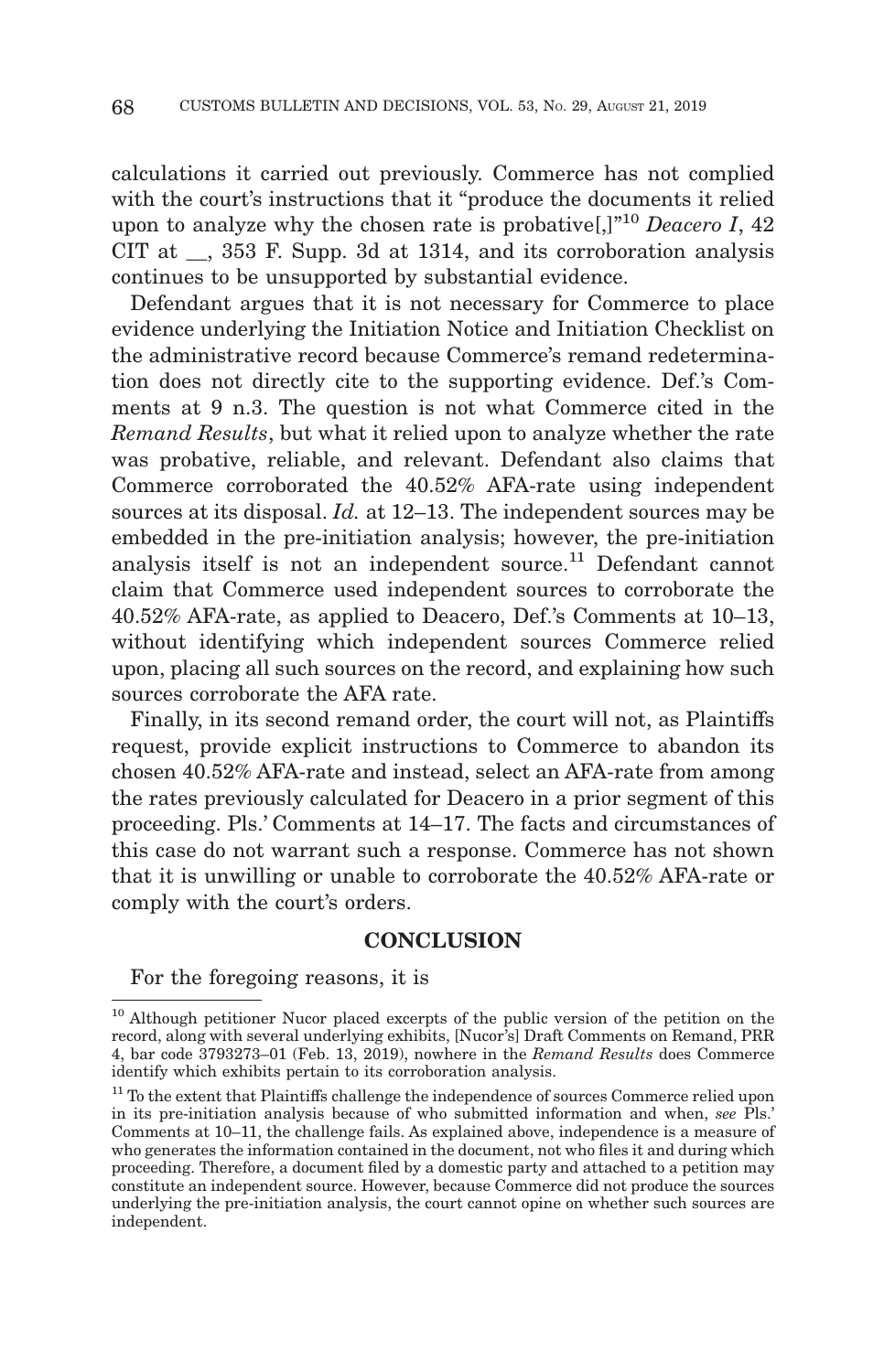**ORDERED** that Commerce's decision to rely on the 40.52% AFArate is remanded for further explanation or reconsideration consistent with this opinion; and it is further

**ORDERED** that Commerce shall file its remand redetermination with the court within 90 days of this date; and it is further

**ORDERED** that the parties shall have 30 days thereafter to file comments on the remand redetermination; and it is further

**ORDERED** that the parties shall have 30 days thereafter to file their replies to comments on the remand redetermination.

Dated: August 1, 2019

New York, New York

*/s/ Claire R. Kelly* CLAIRE R. KELLY, JUDGE  $\frac{1}{s}$  /  $\frac{s}{s}$  /  $\frac{s}{s}$ 

Slip Op. 19–101

NEXTEEL CO., LTD., Plaintiff, and HYUNDAI STEEL COMPANY, Plaintiff-Intervenor, v. UNITED STATES, Defendant, and UNITED STATES STEEL CORPORATION, TMK IPSCO, VALLOUREC STAR, L.P., and WELDED TUBE USA INC., Defendant-Intervenors.

> Before: Jennifer Choe-Groves, Judge Court No. 19–00092

[Granting Plaintiff-Intervenor's motion for a preliminary injunction.]

Dated: August 2, 2019

*J. David Park, Henry D. Almond, Daniel R. Wilson, Leslie C. Bailey*, and *Kang Woo Lee*, Arnold & Porter Kaye Scholer LLP, of Washington, D.C., for Plaintiff-Intervenor. *Hardeep K. Josan*, Trial Attorney, Commercial Litigation Branch, Civil Division, U.S. Department of Justice, of New York, N.Y., argued for Defendant United States. With him on the brief were *Joseph H. Hunt*, Assistant Attorney General, *Jeanne E. Davidson*, Director, and *Claudia Burke*, Assistant Director.

#### *OPINION*

#### **Choe-Groves, Judge:**

Before the court is Plaintiff–Intervenor Hyundai Steel Company's ("Hyundai" or "Plaintiff-Intervenor") motion for preliminary injunction to enjoin the United States ("Defendant") from liquidating Hyundai's entries subject to the final results of an antidumping order administrative review in *Certain Oil Country Tubular Goods from Korea*, 84 Fed. Reg. 24,085 (Dep't Commerce May 24, 2019) ("Final Results"). For the reasons that follow, Plaintiff-Intervenor's motion for a preliminary injunction is granted.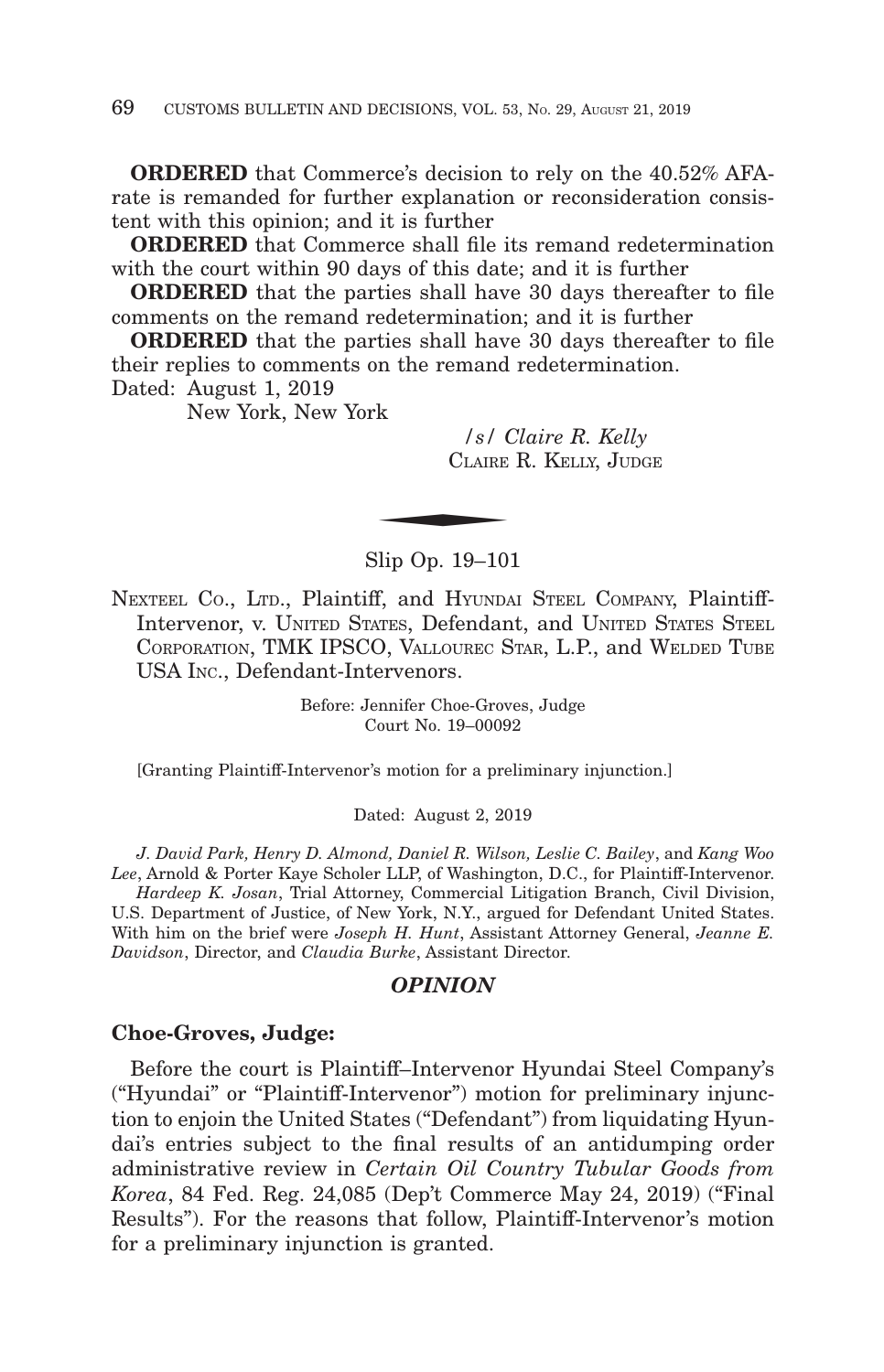## **BACKGROUND**

The U.S. Department of Commerce ("Commerce") published the Final Results on May 24, 2019. *Certain Oil Country Tubular Goods from Korea*, 84 Fed. Reg. 24,085 (Dep't Commerce May 24, 2019). Plaintiff NEXTEEL Co., Ltd. ("NEXTEEL" or "Plaintiff"), a mandatory respondent, commenced this action to contest the Final Results on June 10, 2019. Summons, Jun. 10, 2019, ECF No. 1; Compl., Jun. 14, 2019, ECF No. 6. The court entered a statutory injunction, pursuant to 19 U.S.C. § 1516a(c)(2), enjoining Defendant from liquidating NEXTEEL's entries subject to the Final Results. Order for Statutory Inj. Upon Consent, Jun. 18, 2019, ECF. No. 9.

Hyundai moved to intervene in the present action on July 1, 2019. Consent Mot. to Intervene, Jul. 1, 2019, ECF No. 15. The court granted Hyundai's motion to intervene on July 2, 2019. Order, Jul. 2, 2019, ECF No. 19.

Hyundai sought consent from Defendant to enter a statutory injunction for Hyundai's entries subject to the Final Results on July 2, 2019. *See* Mot. for Temp. Restraining Order and Prelim. Inj. 2, Jul. 5, 2019, ECF No. 20. Defendant did not consent and indicated its opposition to the motion. *Id.* The U.S. Court of International Trade's ("USCIT") Specific Instructions for Form 24 direct that "[i]f any party opposes the injunction, then regular motion practice should be followed." Form 24, Specific Instructions. Hyundai filed the instant motion for a temporary restraining order ("TRO") and preliminary injunction on July 5, 2019. Mot. for TRO and Prelim. Inj., Jul. 5, 2019, ECF No. 20. The court granted Hyundai's request for a TRO on July 5, 2019 and extended the TRO on July 19, 2019. Order, Jul. 5, 2019, ECF No. 21; Order, Jul. 19, 2019, ECF No. 33.

Defendant filed its response in opposition to Hyundai's motion for preliminary injunction on July 10, 2019. Def.'s Resp. to Hyundai's Mot. for Prelim. Inj., Jul. 10, 2019, ECF No. 22.

The court has jurisdiction pursuant to 28 U.S.C. § 1581(c) because this appeal is taken pursuant to 19 U.S.C. § 1516a.

#### **DISCUSSION**

Defendant argues that an injunction in favor of Plaintiff-Intervenor Hyundai would improperly expand the issues in the case and conflict with the language of Rule 56.2(a) of the Rules of the United States Court of International Trade. Defendant does not oppose Hyundai's motion on the basis of the four-factor test that the court considers when evaluating whether to grant injunctive relief.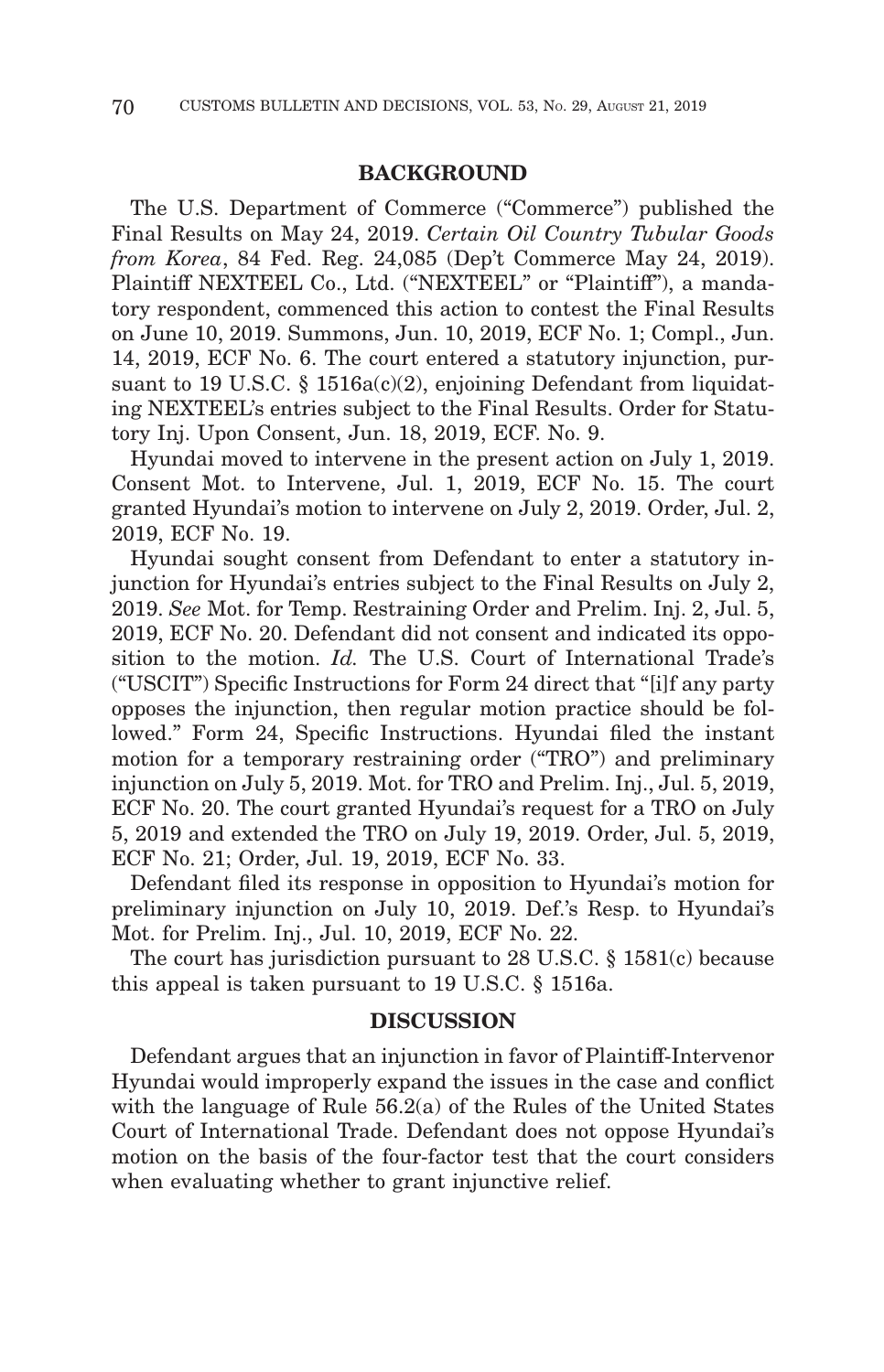# **A. Defendant's Threshold Arguments**

## **1. Scope of the Issues**

In opposing Hyundai's motion, Defendant relies upon the general principle that "an intervenor is admitted to the proceeding as it stands, and in respect of the pending issues, but is not permitted to enlarge those issues or compel an alteration of the nature of the proceeding." *Vinson v. Washington Gas Light Co*., 321 U.S. 489, 498 (1944). Under this general principle, an intervenor cannot add new substantive legal issues to the litigation. *Tianjin Wanhua Co. v. United States*, 38 CIT ---, ---, 11 F. Supp. 3d 1283, 1285–86 (2014).

Defendant's attempt to paint Hyundai's motion for injunction as an improper introduction of a new substantive legal issue in this case is inconsistent with the statutory scheme applicable to antidumping actions. The statutory scheme provides for intervention of an interested party who was a party to the underlying administrative review. *See, e.g.*, 28 U.S.C. § 2631(j)(1)(B). Statutory law also provides for the entry of an injunction upon a request by an interested party. *See* 19 U.S.C. § 1516a(c)(2). Under 19 U.S.C. § 1516a(c)(2):

[T]he United States Court of International Trade may enjoin the liquidation of some or all entries of merchandise covered by a determination of the Secretary, the administering authority, or the Commission, upon a request by an interested party for such relief and a proper showing that the requested relief should be granted under the circumstances.

19 U.S.C. § 1516a(c)(2).

Plaintiff-Intervenor Hyundai seeks to prevent liquidation of its entries that are subject to the same Final Results being challenged in Plaintiff's complaint. In the absence of injunctive relief, Hyundai's entries would be liquidated before the conclusion of this case. Hyundai has not attempted to raise any substantive challenges that were not raised in Plaintiff's complaint. Rather than enlarging the issues or altering the proceeding, Hyundai seeks to obtain the benefit of any affirmative relief that may arise in this action. *See Tianjin Wanhua*, 38 CIT at ---, 11 F. Supp. 3d at 1285–86.

Given the absence of any new substantive issues raised by Hyundai's motion, Hyundai's motion for preliminary injunction cannot reasonably be viewed as an enlargement of the substantive legal issues in the case or an alteration of the nature of the antidumping proceeding. *See e.g., NEXTEEL Co., Ltd. v. United States*, 41 CIT ---, ---, 227 F. Supp. 3d 1323, 1325–26 (2017).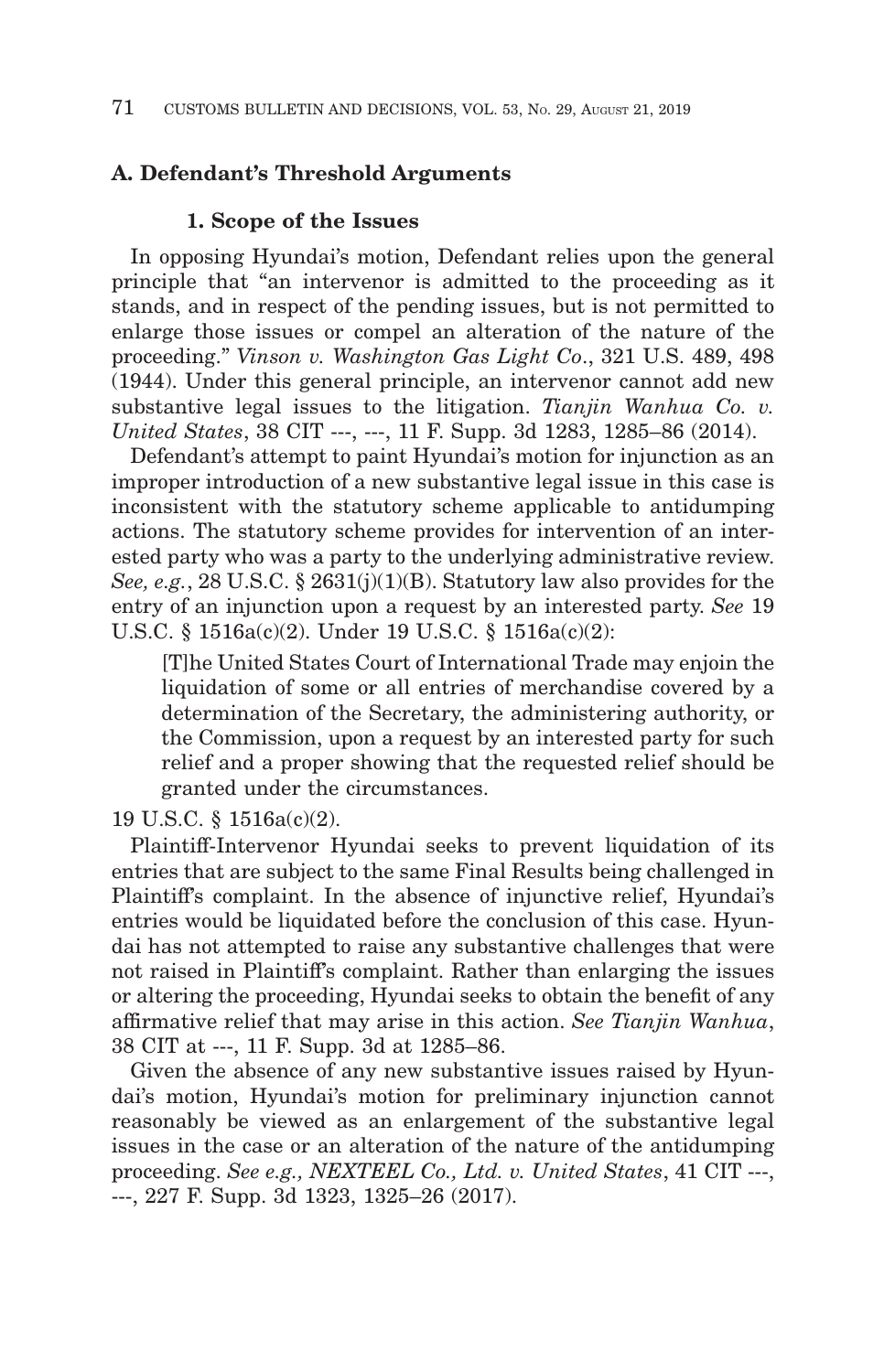## **2. USCIT Rule 56.2**

Defendant argues that injunctive relief may apply only to entries that are the subject of the complaint itself pursuant to the language "entries that are the subject of the action" in USCIT Rule 56.2(a). Defendant's construction of this language in USCIT Rule 56.2(a) is incorrect because the language does not purport to define the scope of any available injunctive relief, does not refer to the complaint, and does not apply to motions brought by intervenors.

Rule 56.2(a) provides, in relevant part, that "[a]ny motion for a statutory injunction to enjoin the liquidation of entries that are the subject of the action must be filed by a party to the action within 30 days after service of the complaint, or at such later time, for good cause shown." USCIT R. 56.2(a). First, the purpose of the relevant language in Rule 56.2(a) is to establish a deadline for statutory motions for injunctions, not define or limit the scope of injunctive relief available. *Union Steel v. United States*, 33 CIT 614, 625, 617 F. Supp. 2d 1373, 1383 (2009). Second, the language in question does not limit the entries to be enjoined to those referenced in the complaint. Instead, Rule 56.2(a) refers to entries that are "the subject of the action." USCIT R. 56.2(a). Third, the allegedly limiting language is contained within the second sentence of the second paragraph of Rule 56.2, not the fourth sentence applicable to motions brought by intervenors. USCIT R. 56.2(a) ("an intervenor must file a motion for a statutory injunction no earlier than the date of filing of its motion to intervene and no later than 30 days after the date of service of the order granting intervention, or at such later time, but only for good cause shown").

Defendant's arguments do not demonstrate that Hyundai may not seek injunctive relief pursuant to the statutory scheme and USCIT Rule 56.2.

# **B. Injunctive Relief**

USCIT Rule 65 allows for a court to grant injunctive relief in an action. USCIT R. 65; 28 U.S.C. § 2643. The court considers the following four factors when evaluating whether to grant a preliminary injunction: (1) whether the party will incur irreparable harm in the absence of such injunction; (2) whether the party is likely to succeed on the merits of the action; (3) whether the balance of hardships favors the imposition of the injunction; and (4) whether the injunction is in the public interest. *See Winter v. Nat. Res. Def. Council, Inc.*, 555 U.S. 7, 20 (2008); *see also Wind Tower Trade Coal. v. United States*, 741 F.3d 89, 95 (Fed. Cir. 2014).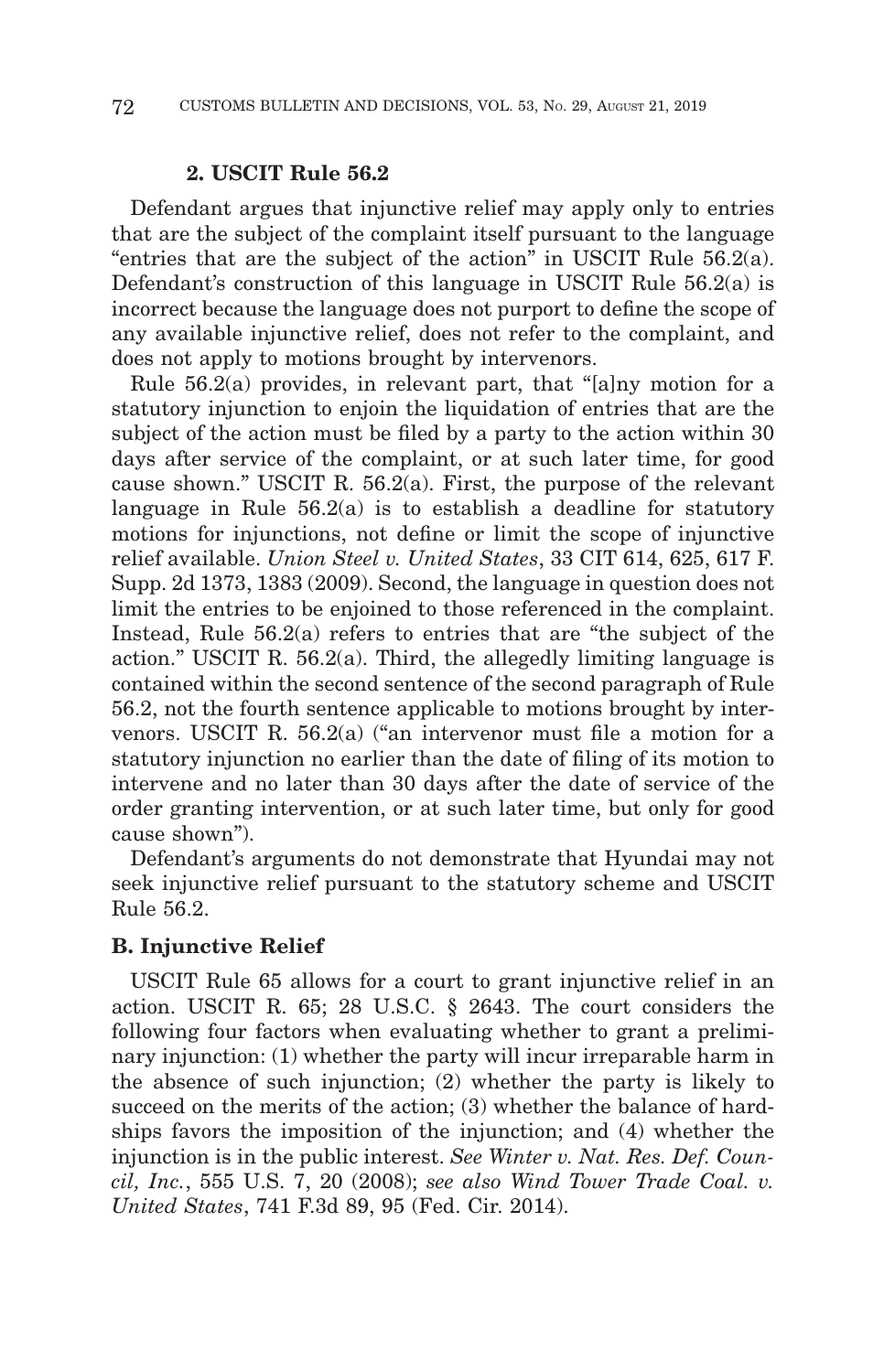# **1. Irreparable Harm**

Hyundai argues that it will suffer irreparable injury if the court does not enjoin liquidation of Hyundai's entries. *See Winter*, 555 U.S. at 20; *see also Fine Furniture (Shanghai) v.* United States, 40 CIT ---, ---, 195 F. Supp. 3d 1324, 1332–33 (2016) (concluding that liquidation of plaintiff-intervenor's entries would cause irreparable injury). A party whose entries have liquidated no longer may obtain relief in the form of a revised assessment rate on its entries. *Qingdao Taifa Grp. Co., Ltd. v. United States*, 581 F.3d 1375, 1380 (Fed. Cir. 2009); *Zenith Radio Corp. v. United States*, 710 F.2d 806, 810 (Fed. Cir. 1983). In the absence of injunctive relief, Hyundai would lose the ability to protect its entries from being liquidated at the challenged rate. The court concludes that Hyundai would suffer irreparable harm absent injunctive relief.

# **2. Likelihood of Success on the Merits**

Hyundai bears the burden of showing that it is likely to succeed on the merits of its claims. *See Winter*, 555 U.S. at 20. Hyundai argues that it is likely to succeed on the merits because this Court ruled against Commerce on the merits twice in related litigation. *See NEX-TEEL Co. v. United States*, 43 CIT ---, ---, 355 F. Supp. 3d 1336, 1343 (2019); *NEXTEEL Co. v. United States*, 43 CIT ---, No. 18–00083, 2019 WL 2565365, at \*1 (June 17, 2019). The court finds that Hyundai has shown a likelihood of success on the merits.

# **3. Balance of Hardships**

When evaluating a request for a preliminary injunction, the court must balance the hardships on each of the Parties. *See Winter*, 555 U.S. at 20. Defendant is unlikely to suffer any hardship because Hyundai's entries are subject to cash deposits. Hyundai may suffer hardship if its entries were to be liquidated before the conclusion of this case. *See Fine Furniture (Shanghai)*, 40 CIT at ---, 195 F. Supp. 3d at 1333. The court concludes that the balance of hardships tips in favor of Plaintiff-Intervenor.

# **4. Public Interest**

Hyundai argues that a grant of a preliminary injunction serves the public interest. *See Winter*, 555 U.S. at 20. Hyundai asserts that a purpose of the administration of antidumping laws is accurate assessment of antidumping duties. The court finds that the public interest factor does not tip in favor of either Party in this case.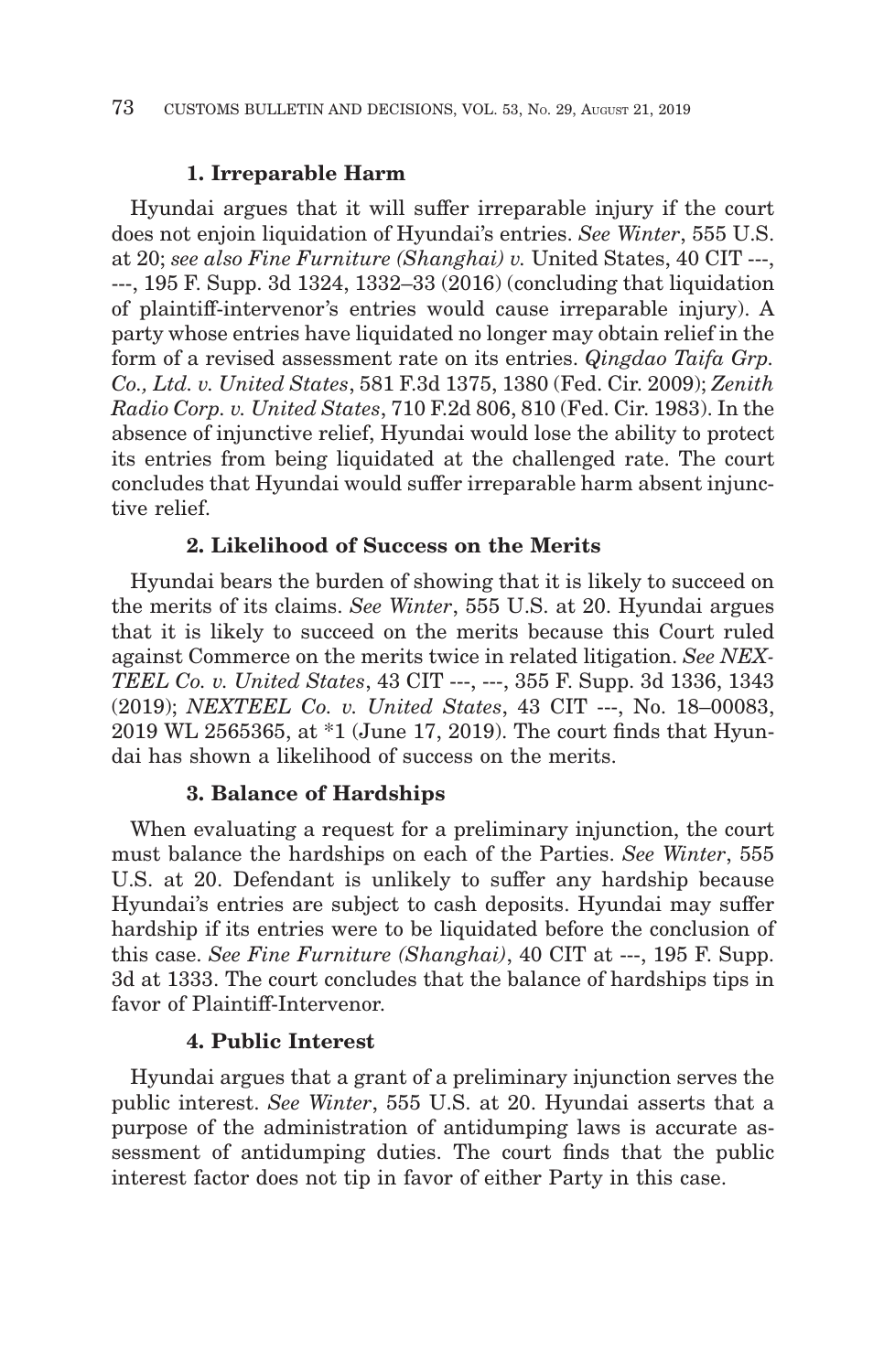## **CONCLUSION**

The court concludes that Plaintiff-Intervenor has sufficiently met its burden of proof for the issuance of a preliminary injunction. The public interest factor is neutral between the Parties, and the other factors weigh in favor of injunctive relief. Hyundai's motion for a preliminary injunction is granted.

An order will issue accordingly. Dated: August 2, 2019 New York, New York

*/s/ Jennifer Choe-Groves* JENNIFER CHOE-GROVES, JUDGE  $\frac{1}{s}$  /s/ Jeni<br>JENNIFER (

Slip Op. 19–102

FORMER EMPLOYEES of HONEYWELL INTERNATIONAL, INC., Plaintiff, v. UNITED STATES SECRETARY of LABOR, Defendant.

> Before: Leo M. Gordon, Judge Court No. 17–00279

## **JUDGMENT**

Before the court is the U.S. Department of Labor's Final Results of Redetermination Pursuant to Court Remand ("*Remand Results*"), ECF No. 36, in this action. All parties agree that the *Remand Results* comply with the court's instructions and should be sustained. *See* Joint Status Report, ECF No. 39. There being no challenge to the *Remand Results*, it is hereby

**ORDERED** that the *Remand Results* are sustained.

Dated: August 2, 2019

New York, New York

*/s/ Leo M. Gordon* JUDGE LEO M. GORDON  $\begin{array}{c|c}\n\text{sk} & /s / L \\
\hline\n\text{JUDGE} \\
\hline\n\end{array}$ 

Slip Op. 19–103

ARCHER DANIELS MIDLAND COMPANY, CARGILL, INCORPORATED, and TATE & LYLE AMERICAS LLC, Plaintiffs, v. UNITED STATES, Defendant.

> Before: Mark A. Barnett, Judge Court No. 18–00160

[Sustaining the U.S. Department of Commerce's final negative determination.]

Dated: August 2, 2019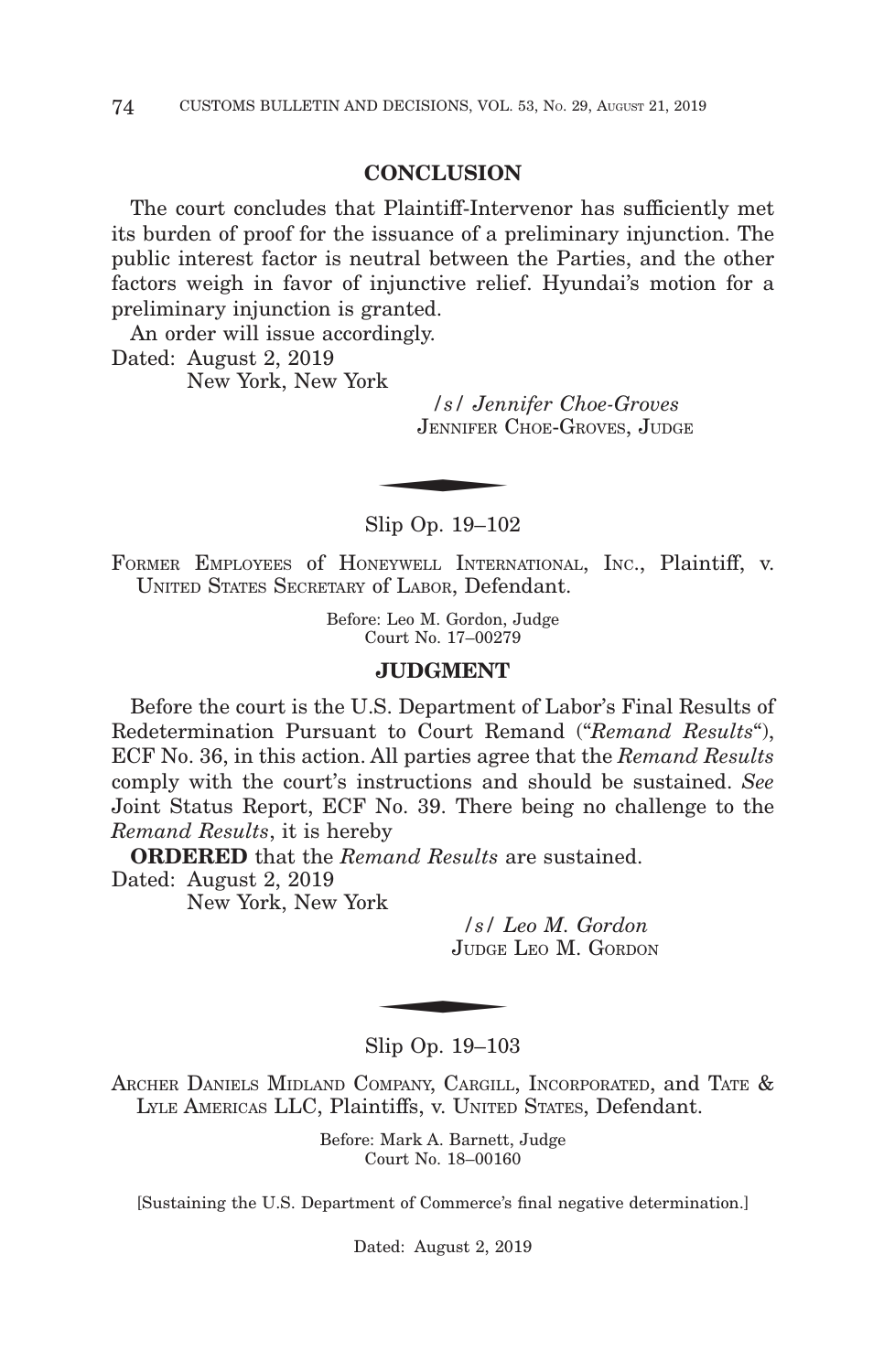*Patrick J. Togni* and *Stephen A. Jones*, King & Spalding LLP, of Washington, DC, for Plaintiffs.

*Meen Geu Oh*, Trial Attorney, Commercial Litigation Branch, Civil Division, U.S. Department of Justice, of Washington, DC, for Defendant. With him on the brief were *Joseph H. Hunt*, Assistant Attorney General, *Jeanne E. Davidson*, Director, and *Reginald T. Blades, Jr.*, Assistant Director. Of counsel on the brief was *Mykhaylo A. Gryzlov*, Senior Counsel, Office of the Chief Counsel for Trade Enforcement and Compliance, U.S. Department of Commerce, of Washington, DC.

# *OPINION*

## **Barnett, Judge:**

Plaintiffs, Archer Daniels Midland Company, Cargill, Incorporated, and Tate & Lyle Americas LLC (collectively, "Archer Daniels") move, pursuant to U.S. Court of International Trade Rule 56.2, for judgment on the agency record, challenging the U.S. Department of Commerce's ("Commerce" or "the agency") final negative determination in the countervailing duty ("CVD") investigation of citric acid and certain citrate salts from Thailand. *See* Mot. for J. on the Agency R., ECF No. 19; *Citric Acid and Certain Citrate Salts From Thailand*, 83 Fed. Reg. 26,004 (Dep't Commerce June 5, 2018) (final negative countervailing duty determination, and final negative critical circumstances determination) ("*Final Determination*"), ECF No. 15–1, and accompanying Issues and Decision Mem., C-549–834 (May 29, 2018) ("I&D Mem."), ECF No.  $15-2$ <sup>1</sup>

Archer Daniels' dispute stems from the importation of select equipment and machinery ("the machinery") from the People's Republic of China ("China") into Thailand by COFCO Biochemical (Thailand) Co., Ltd. ("COFCO"); Niran (Thailand) Co., Ltd. ("Niran"); and Sunshine Biotech International Co., Ltd. ("Sunshine") (collectively, "Respondents"). Respondents imported the machinery duty-free pursuant to Section 28 of Thailand's Investment Promotion Act ("IPA Section 28"), a subsidy program exempting certain imported machinery from payment of import duties when used in specified projects. *See* I&D Mem. at 8–12. Commerce determined, however, that dutyfree importation of the machinery from China pursuant to IPA Section 28 conferred no benefit because, absent IPA Section 28 eligibility, the duty rate on the machinery imports would have been zero pursuant to the "ASEAN-China FTA."<sup>2</sup> I&D Mem. at 11, 18.

<sup>&</sup>lt;sup>1</sup> The administrative record for this case is divided into a Public Administrative Record ("PR"), ECF No. 15–3, and a Confidential Administrative Record ("CR"), ECF No. 15–4. Parties submitted joint appendices containing record documents cited in their briefs. *See* Public J.A. ("PJA"), ECF No. 28; Confidential J.A. ("CJA"), ECF No. 27. The court references the confidential versions of the relevant record documents, unless otherwise specified.

<sup>2 &</sup>quot;ASEAN-China FTA" stands for "Association of Southeast Asian Nations (ASEAN)China Free Trade Area (FTA)." I&D Mem. at 2.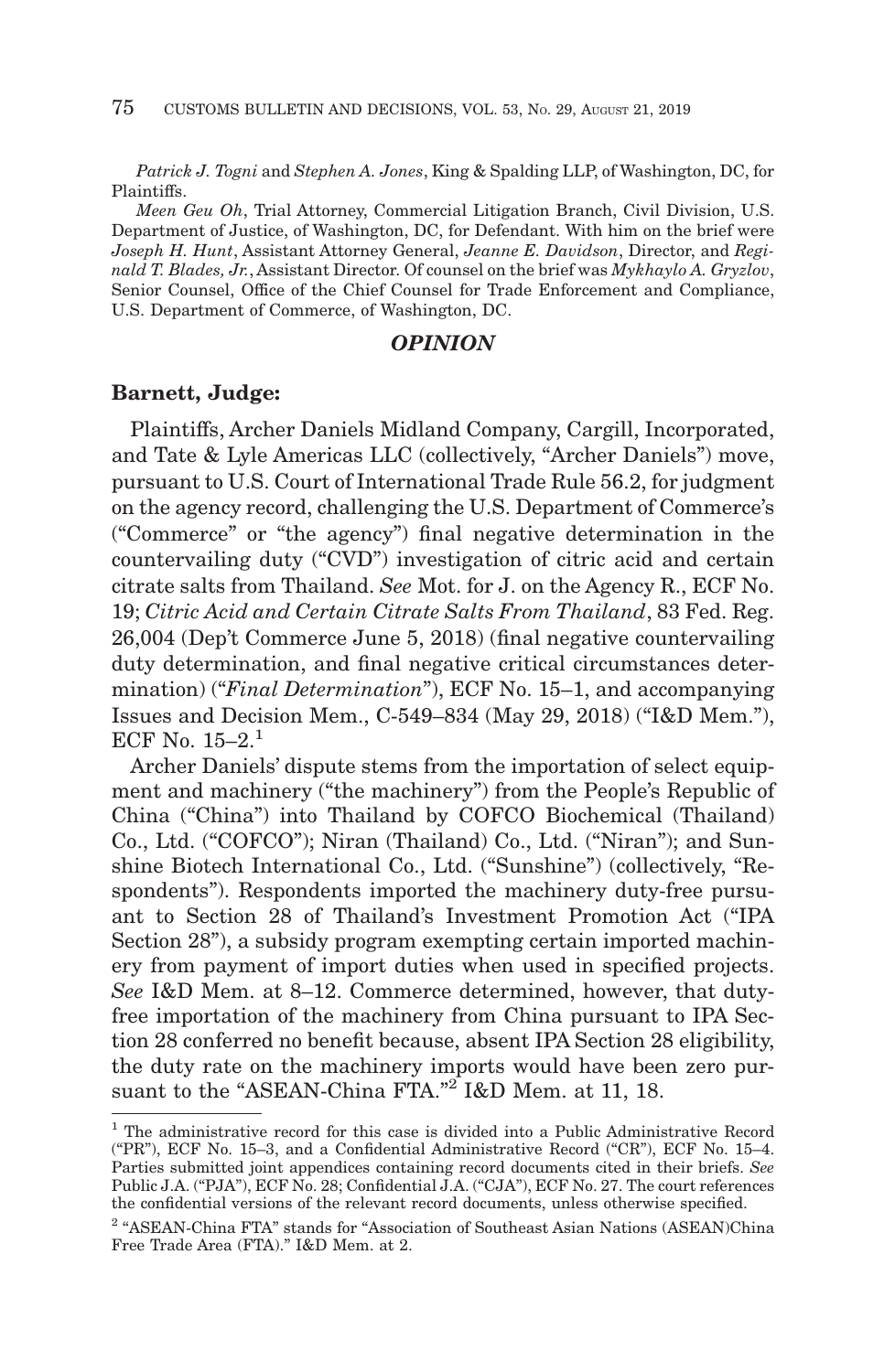Archer Daniels contends that Commerce's determination is unsupported by substantial evidence and is otherwise not in accordance with law because the record shows that Respondents did not import the machinery pursuant to the ASEAN-China FTA and could not have complied with its requirements. *See* Pls.' Rule 56.2 Br. in Supp. of Mot. for J. on the Agency R. ("Pls.' Br.") at 1–2, ECF No. 31. Defendant, United States ("the Government"), contends that Commerce's determination is supported by substantial evidence and is otherwise in accordance with law because the record is "replete" with documents demonstrating that Respondents' machinery "originated from China." *See* Def.'s Corrected Resp. to Pls.' Rule 56.2 Mot. for J. Upon the Agency R. ("Def.'s Resp.") at 5, ECF No. 34. For the reasons discussed herein, Archer Daniels' motion is denied.

# **BACKGROUND**

## **I. Legal Framework**

In order to offset the unfair competitive advantages created by foreign subsidies, "Commerce is required to impose countervailing duties on merchandise that is produced with the benefit of government subsidies" when it causes material injury to a domestic industry. *Fine Furniture (Shanghai) Ltd. v. United States*, 748 F.3d 1365, 1369 (Fed. Cir. 2014); *see also Zenith Radio Corp. v. United States*, 437 U.S. 443, 455–56 (1978) (discussing the purpose of CVD law); 19 U.S.C. § 1671(a). "Such a subsidy exists when (1) a foreign government provides a financial contribution (2) to a specific industry and (3) a recipient within the industry receives a benefit as a result of that contribution." *Fine Furniture (Shanghai)*, 748 F.3d at 1369 (citing 19 U.S.C. § 1677(5)(B)). In other words, to constitute a countervailable subsidy, a foreign government must provide "a specific financial contribution to a party and that party [must] benefit[] from the contribution*." Essar Steel Ltd. v. United States*, 678 F.3d 1268, 1272 (Fed. Cir. 2012) (citing 19 U.S.C. § 1677(5)).

A party benefits from the contribution when "taxes or import charges paid by a firm as a result of the program are less than the taxes the firm would have paid in the absence of the program." 19 C.F.R.  $\S$  351.510(a)(1). Thus, in order to measure the value of the financial contribution, Commerce must calculate the taxes the firm would have paid absent the countervailable program. *See Royal Thai Gov't v. United States*, 32 CIT 97, 100, 534 F. Supp. 2d 1373, 1377 (2008) ("*Royal Thai V*"), *aff'd sub nom. Royal Thai Gov't v. U.S. Steel Corp.*, 312 F. App'x 342 (Fed. Cir. 2009). In furtherance of this inquiry, "Commerce must establish a benefit calculation benchmark, or more precisely, determine what tariff rate would have applied absent the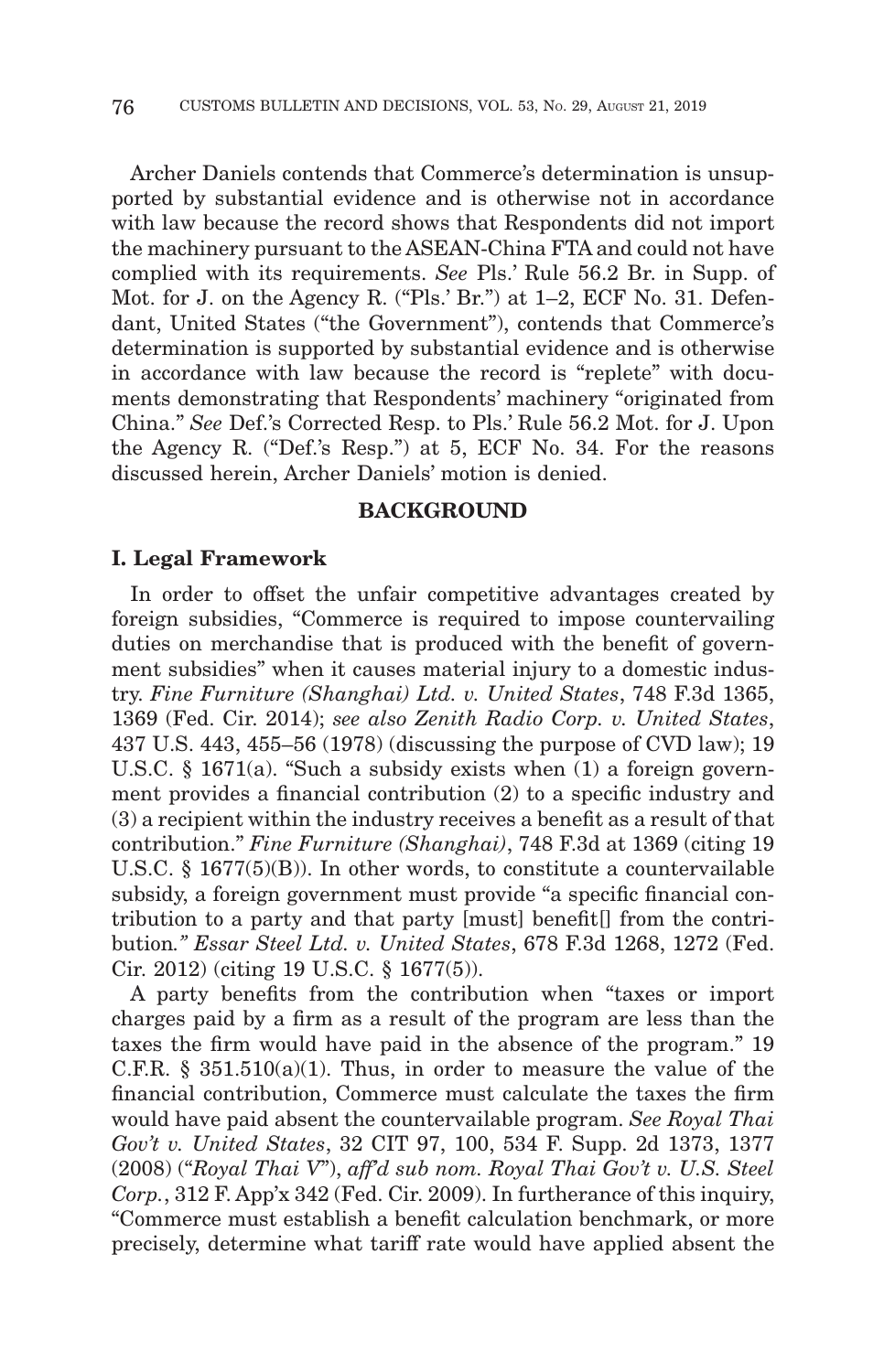alleged subsidy. Once this benchmark is established, Commerce will have a reference point from which it can determine the amount of benefit that has been conferred." *Id.* It is Commerce's selection of a benchmark that is at issue here.

## **II. Factual and Procedural History**

On June 22, 2017, Commerce initiated a countervailing duty investigation into citric acid and certain citric salts from Thailand. *See Citric Acid and Certain Citrate Salts From Thailand*, 82 Fed. Reg. 29,836 (Dep't Commerce June 30, 2017) (initiation of countervailing duty investigation). The period of investigation was January 1, 2016, through December 31, 2016. *Id.* at 29,837.

Commerce selected COFCO, Niran, and Sunshine as mandatory respondents in the investigation and issued them questionnaires. Selection of Respondents for the Countervailing Duty Investigation on Citric Acid and Certain Citrate Salts from Thailand (July 21, 2017) at 1, CR 11, PR 38, CJA Tab 3, PJA Tab 3; I&D Mem. at 2–3. Commerce also issued a questionnaire to the Royal Thai Government ("the RTG"). I&D Mem. at 2. Respondents reported receiving zero benefit for duty-exemptions applied to the machinery because, absent IPA Section 28 eligibility, the machinery would have been eligible for duty-free treatment pursuant to the ASEAN-China FTA. *See* Royal Thai Gov't, CVD Questionnaire Resp. (Sept. 8, 2017) ("RTG QR") at 10, CR 55, PR 90, CJA Tab 7, PJA Tab 7; Sunshine Biotech Int'l Co., Ltd. CVD Questionnaire Resp. (Sept. 8, 2017) ("Sunshine QR") at 9, CR 15, PR 81, CJA Tab 4, PJA Tab 4; Initial Questionnaire Resp. (Sept. 8, 2017) ("COFCO QR") at 9, CR 44, PR 88, CJA Tab 5, PJA Tab 5; Initial Questionnaire Resp. (Sept. 8, 2017) ("Niran QR") at 10, CR 49, PR 89, CJA Tab 6, PJA Tab 6.

The ASEAN-China FTA is a free trade agreement among the ten nations of the Association of Southeast Asian Nations and China that establishes a free trade area between its members. *See* Pet'rs' Rebuttal Factual Information Submission Regarding the 9/8/17 Initial Questionnaire Resps. (Sept. 22, 2017) ("Archer Daniels' Rebuttal Submission") Ex. 1 at 275, CR 102, PR 131, CJA Tab 8, PJA Tab 8 (listing the ASEAN-China FTA member states). This multilateral trade agreement, among other things, exempts equipment and machinery imported into Thailand from China from ordinary Thai import duties. I&D Memo. at 18; *see also* RTG QR at 10. The ASEAN-China FTA contains rules of origin that prescribe varying requirements depending on the type of good. *See* Archer Daniels' Rebuttal Submission, Ex. 1 at 261–272. Thai companies may claim ASEAN-China FTA treat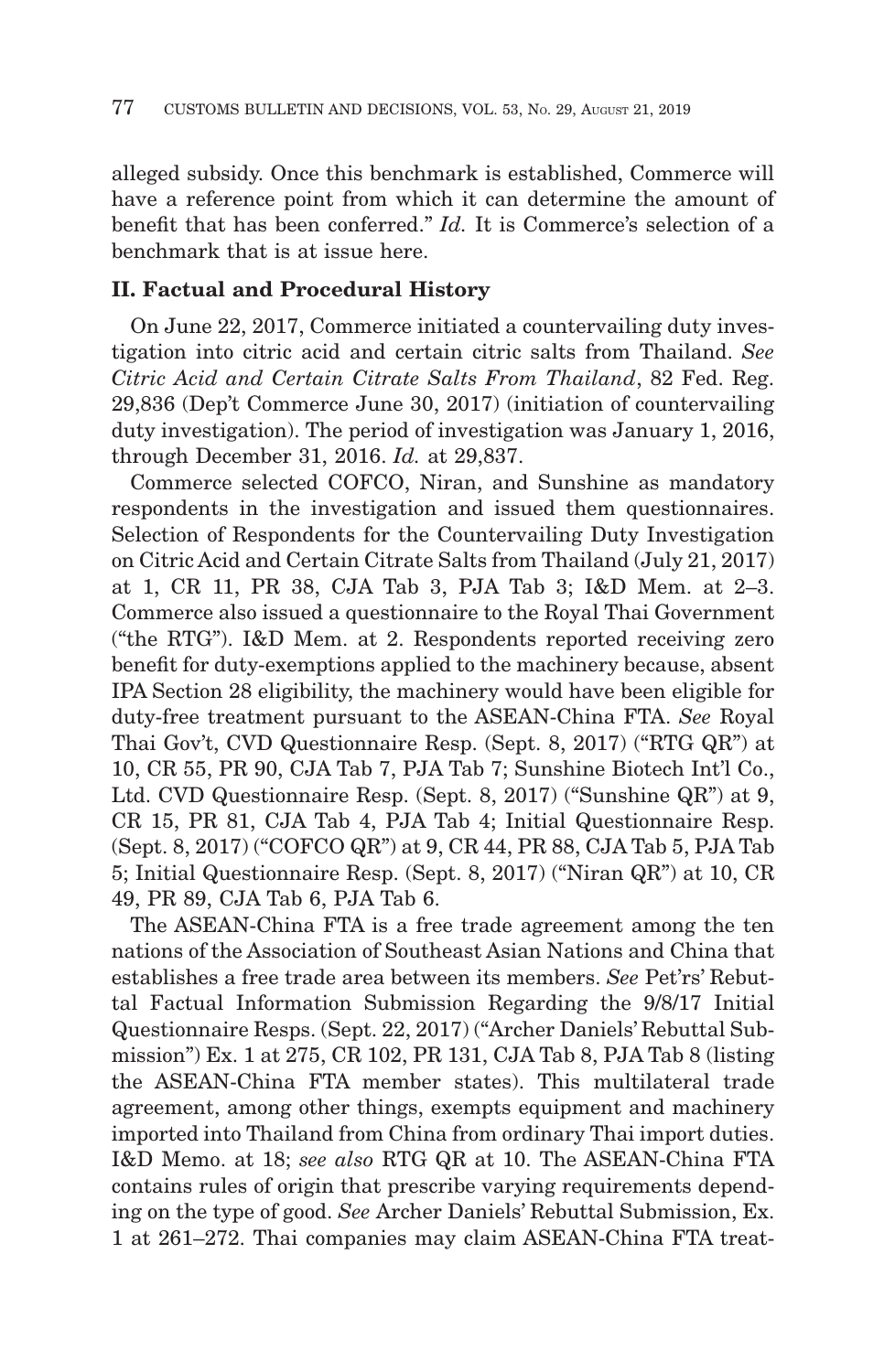ment by producing a certificate of origin issued pursuant to the ASEAN-China FTA, which demonstrates that the goods originated in a member country (i.e., China). *See id.*, Ex. 1 at 265, 267–69. However, the issuance of a certificate of origin does not necessarily confer ASEAN-China FTA preferential tariff treatment on those imports, which remain subject to verification procedures implemented by the importing member. *See id.*, Ex. 1 at 270–272 (ASEAN-China FTA Rules 16, 19 and 21).

On November 3, 2017, Commerce preliminarily determined that certain Thai producers of citric acid were not receiving countervailable subsidies. *See Citric Acid and Certain Citrate Salts From Thailand*, 82 Fed. Reg. 51,216 (Dep't of Commerce Nov. 3, 2017) (prelim. negative countervailing duty determination, prelim. negative critical circumstances determination and alignment of final determination with final antidumping duty determination); Decision Mem. for the Prelim. Negative Countervailing Duty Determination, Prelim. Negative Critical Circumstances Determination and Alignment of Final Determination with Final Antidumping Duty Determination (Oct. 30, 2017) ("Prelim. Mem.") at 1, PR 172, CJA Tab 10, PJA Tab 10. While Commerce found that IPA Section 28's duty exemptions, as applied to Respondents' imported Chinese machinery, "constitute[d] a financial contribution in the form of revenue foregone," Commerce further found that "such duty-free imports [did] not confer a benefit" because the duty rates on the machinery "would have been zero" absent Respondents' participation in the IPA Section 28 program. Prelim. Mem. at 11. Commerce based its finding on evidence indicating that the machinery would have alternatively qualified for duty-free treatment pursuant to the ASEAN-China FTA. *Id.* Although Commerce countervailed other IPA Section 28 duty-exemptions conferred upon Respondents' non-ASEAN-China FTA eligible machinery and equipment, Respondents' preliminary subsidy rates were *de minimis*. *See id.* at 11, 13.

In November and December of 2017, Commerce conducted verification of Respondents' questionnaire responses. *See* Verification of the Questionnaire Resps. of Sunshine Biotech Int'l Co., Ltd. (Jan. 19. 2018) at 1, CR 202, PR 228, CJA Tab 17, PJA Tab 17 ("Sunshine Verification Report"); Verification of the Questionnaire Resps. Of Niran (Thailand) Co., Ltd. (Jan. 18. 2018) at 1, CR 201, PR 227, CJA Tab 16, PJA Tab 16 ("Niran Verification Report"); Verification of the Questionnaire Resps. of COFCO Biochemical (Thailand) Co., Ltd. (Jan. 18. 2018) at 1, CR 200, PR 226, CJA Tab 15, PJA Tab 15 ("COFCO Verification Report"). Commerce found no evidence during verification to undermine its preliminary determination to use the ASEAN-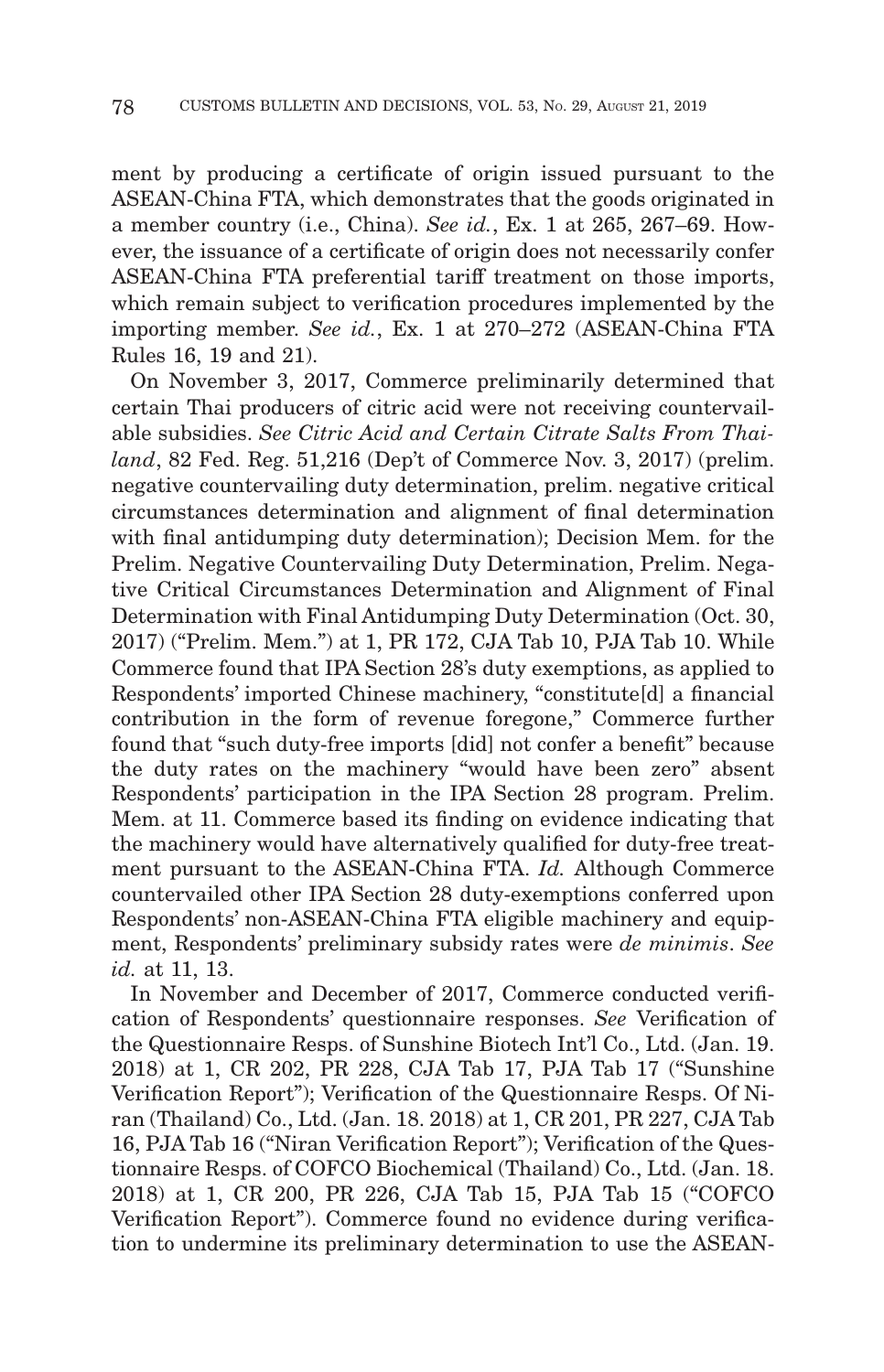China FTA tariff rate as the benchmark for determining the benefit conferred by the IPA Section 28's duty-free treatment of Respondents' machinery imported from China. *See* I&D Mem. at 18 & n.89; Sunshine Verification Report at 6; Niran Verification Report at 7–8; COFCO Verification Report at 7–8.

On June 5, 2018, Commerce published its final determination. *Final Determination*, 83 Fed. Reg. at 26,004. Commerce's determination remained unchanged with respect to the agency's use of the ASEAN-China FTA as the benchmark tariff rate. *See* I&D Mem. at 18. Commerce explained:

[Respondents] have demonstrated, by means of import documentation verified by Commerce, that the imports in question were, in fact, Chinese origin and that, accordingly, the duty payable on the machinery and equipment in question would have been zero absent eligibility under Section 28 IPA program. Thus, based on the record, as verified, we find that had [Respondents] entered the machinery and equipment in question under the ASEAN-China FTA and submitted the requisite forms to demonstrate Chinese origin under that arrangement instead of under the Section 28 IPA program, the duty rates applied would have been zero. Accordingly, the amount of duty paid pursuant to the Section 28 IPA program and the amount of duty [R]espondents would have paid on the Chinese-origin machinery and equipment absent the Section 28 IPA program are the same. Thus, there is no countervailable benefit for this program for the imports of Chinese-origin and machinery.

Id. (footnotes omitted); *see also id.* at 18 n.89 (discussing verification). Commerce rejected Archer Daniels' argument that Respondents would not have qualified for preferential tariff treatment pursuant to the ASEAN-China FTA "because they failed to submit an application under that program," concluding that the argument lacked legal authority. *Id.* at 18. Commerce reasoned that submitting an application would have required Respondents "to enter the same Chineseorigin goods under both the ASEAN-China FTA and the Section 28 IPA program for Commerce to determine whether a benefit existed under the program," and there was "no support for [that] approach in [Commerce's] regulations or practice." *Id*. Because Respondents continued to receive only nominal benefits for their respective non-ASEAN China FTA eligible imports, Commerce calculated zero or *de*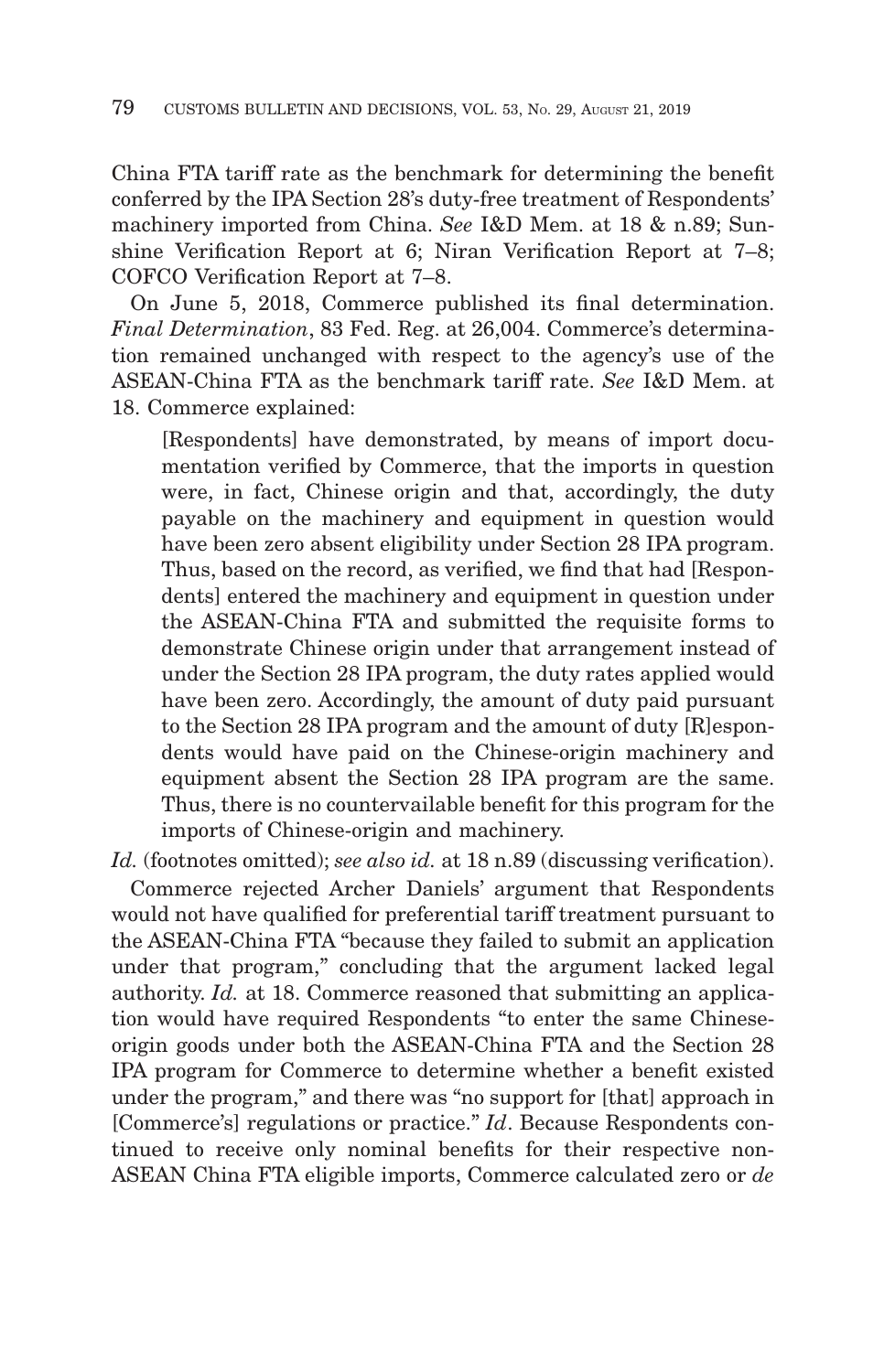*minimis* final countervailable subsidy rates for each respondent. *Final Determination*, 83 Fed. Reg. at 26,006; I&D Mem. at 12.<sup>3</sup> Accordingly, Commerce issued a negative final determination and terminated the investigation. *See Final Determination*, 83 Fed. Reg. at 26,005–06. On July 5, 2018, Archer Daniels timely commenced this action. *See* Summons, ECF No. 1. Plaintiff moved for oral argument and the court, after reviewing the Parties briefs filed pursuant to USCIT Rule 56.2, denied the request for oral argument as unnecessary.

# **JURISDICTION AND STANDARD OF REVIEW**

The court has jurisdiction pursuant to  $\S$  516A(a)(2)(B)(ii) of the Tariff Act of 1930, as amended, 19 U.S.C. § 1516a(a)(2)(B)(ii) (2012),<sup>4</sup> and 28 U.S.C.  $\S$  1581(c).<sup>5</sup> The court will uphold an agency determination that is supported by substantial evidence and otherwise in accordance with law. 19 U.S.C. § 1516a(b)(1)(B)(i). "Substantial evidence is 'such relevant evidence as a reasonable mind might accept as adequate to support a conclusion.'" *Huaiyin Foreign Trade Corp. (30) v. United States*, 322 F.3d 1369, 1374 (Fed. Cir. 2003) (quoting *Consol. Edison Co. v. NLRB,* 305 U.S. 197, 229 (1938)).

# **DISCUSSION**

# **I. Parties' Contentions**

Archer Daniels argues that "the record does not support Commerce's claim that the reported entries would have alternatively qualified for the zero-rate tariff under the ASEAN-China FTA at the time of entry." Pls.' Br. at 19 (internal quotation marks omitted). Pointing to the procedural requirements underlying the issuance of the certificate of origin pursuant to the ASEAN-China FTA, Archer

<sup>3</sup> COFCO and Niran received final countervailable subsidy rates of zero percent, and Sunshine received a *de minimis* final countervailable subsidy rate of 0.21 percent. *Final Determination*, 83 Fed. Reg. at 26,006; I&D Mem. at 12.

<sup>&</sup>lt;sup>4</sup> All further citations to the Tariff Act of 1930, as amended, are to Title 19 of the U.S. Code, 2012 edition, and all references to the United States Code are to the 2012 edition, unless otherwise stated.

<sup>5</sup> To establish standing under Article III of the U.S. Constitution, a plaintiff must show, *inter alia*, that its injury "is likely to be redressed by a favorable decision." *Hollingsworth v. Perry*, 570 U.S. 693, 704 (2013) (citing *Lujan v. Defenders of Wildlife*, 504 U.S. 555, 560–561 (1992)). Archer Daniels' complaint minimally addresses redressability. While Archer Daniels' requests a "remand . . . for reconsideration consistent with the [c]ourt's opinion," Compl. ¶ 18, ECF No. 11, in its briefs, Archer Daniels avers that Commerce's use of a benchmark other than the ASEAN-China FTA would result in an above-*de minimis* subsidy rate and the issuance of a CVD order. *See* Pls.' Br. at 10; Confidential Pls.' Reply Br. ("Pls.' Reply"), at 3–4, ECF No. 26. In the future, it would be more appropriate to include such jurisdictional allegations in the complaint.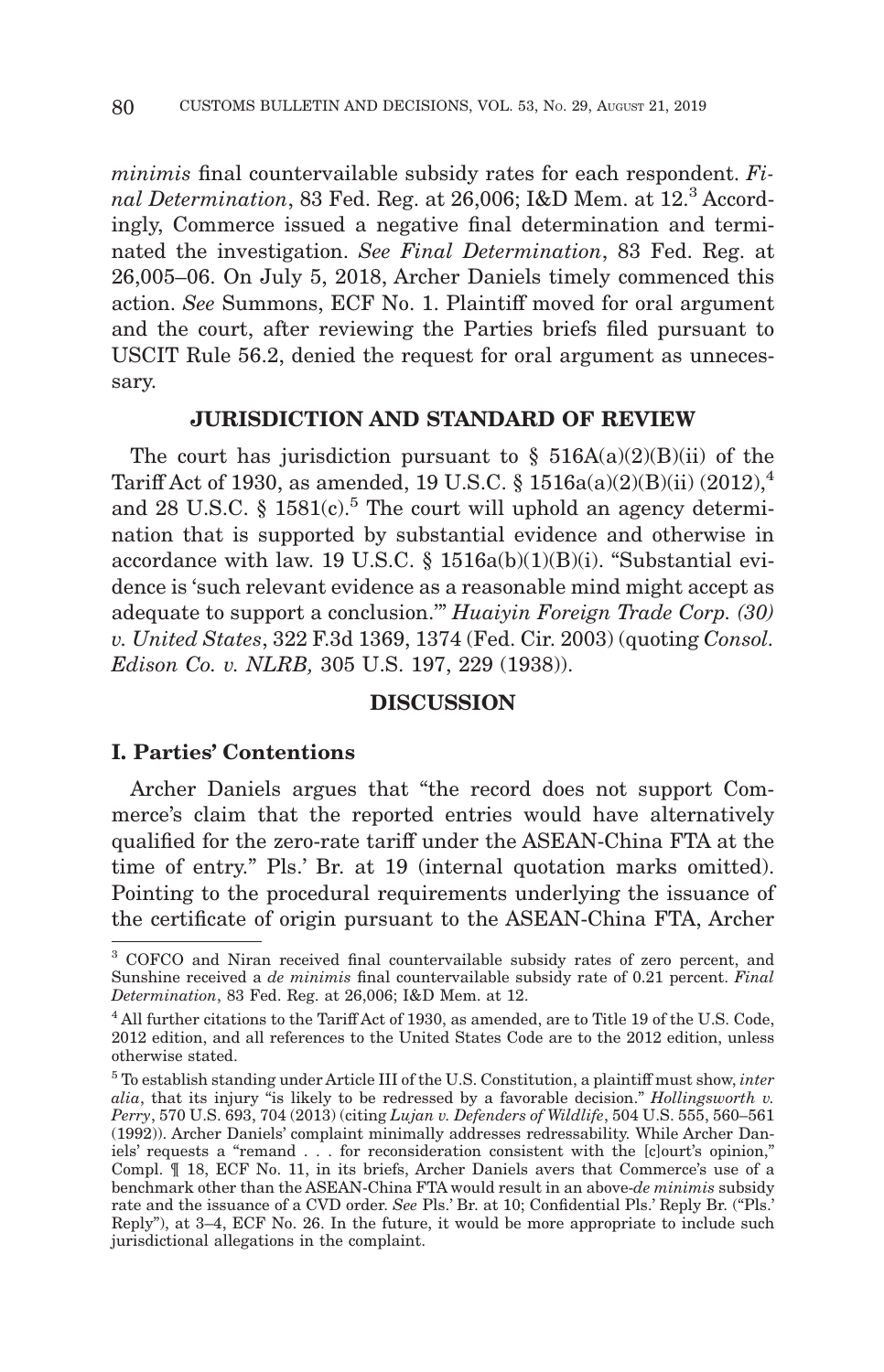Daniels argues that there "is no evidence on the record indicating that any of Respondents' imports complied with these requirements." *Id*. at 14. Without this evidence, Archer Daniels contends, Commerce could not reasonably determine that the machinery would have been eligible for preferential ASEAN-China FTA treatment. *Id*. at 14; *see also id*. at 23–24.

The Government contends that substantial record evidence including submissions by all Respondents that "provided a detailed, itemized listing of all equipment originating from China along with the duty rates they would have received on the items even absent the IPA Section 28 Program" and statements from the RTG and Respondents that the machinery was of Chinese origin—supports Commerce's determination. *See* Def.'s Resp. at 7. The Government also contends that evidence adduced at verification further supports the agency's determination. *Id*. at 11–12 (explaining that Commerce "spot-checked the information at verification, examined the preselected observations and additional observations randomly selected on site, and confirmed its determinations"). According to the Government, Archer Daniels has failed "to identify a single document that suggests that the country of origin might differ from what the weight of record documents show," i.e., China. *Id*. at 8. Additionally, the Government contends, Archer Daniels' "position makes no sense" because it infers that "[R]espondents (for no practical reason) should have taken the added step of meeting every procedural element for origination outlined in the ASEAN-China FTA even though they agree that respondents had no obligation or reason to specifically apply for the program." *Id*. at 10.<sup>6</sup>

# **II. Commerce's Determination is Sustained**

The parties dispute whether it was reasonable for Commerce to select the ASEAN-China FTA duty-free rate as the benchmark against which to measure whether Respondents received a countervailable benefit for imports of machinery through the IPA Section 28 program. Archer Daniels argues that the ASEAN-China FTA is an inappropriate benchmark because the record does not indicate that Respondents complied with—or could have complied with—the trade

<sup>6</sup> The Government cites to Commerce's determination in a separate proceeding to support this assertion. Def.'s Resp. at 10 (citing, *inter alia*, Issues and Decision Mem. for the Final Results in the Countervailing Duty Admin. Review of Certain New Pneumatic Off-the-Road Tires from the People's Republic of China; 2014 ("Pneumatic Tires Mem.") at 20); *see also* Letter from Patrick J. Togni, King & Spalding LLP, to the Court (July 26, 2019), ECF No. 38 (copy of Pneumatic Tires Mem.). That reference is not persuasive because it merely contains conclusions concerning the uncontested applicability of the ASEAN-China FTA. *See* Pneumatic Tires Mem. at 20.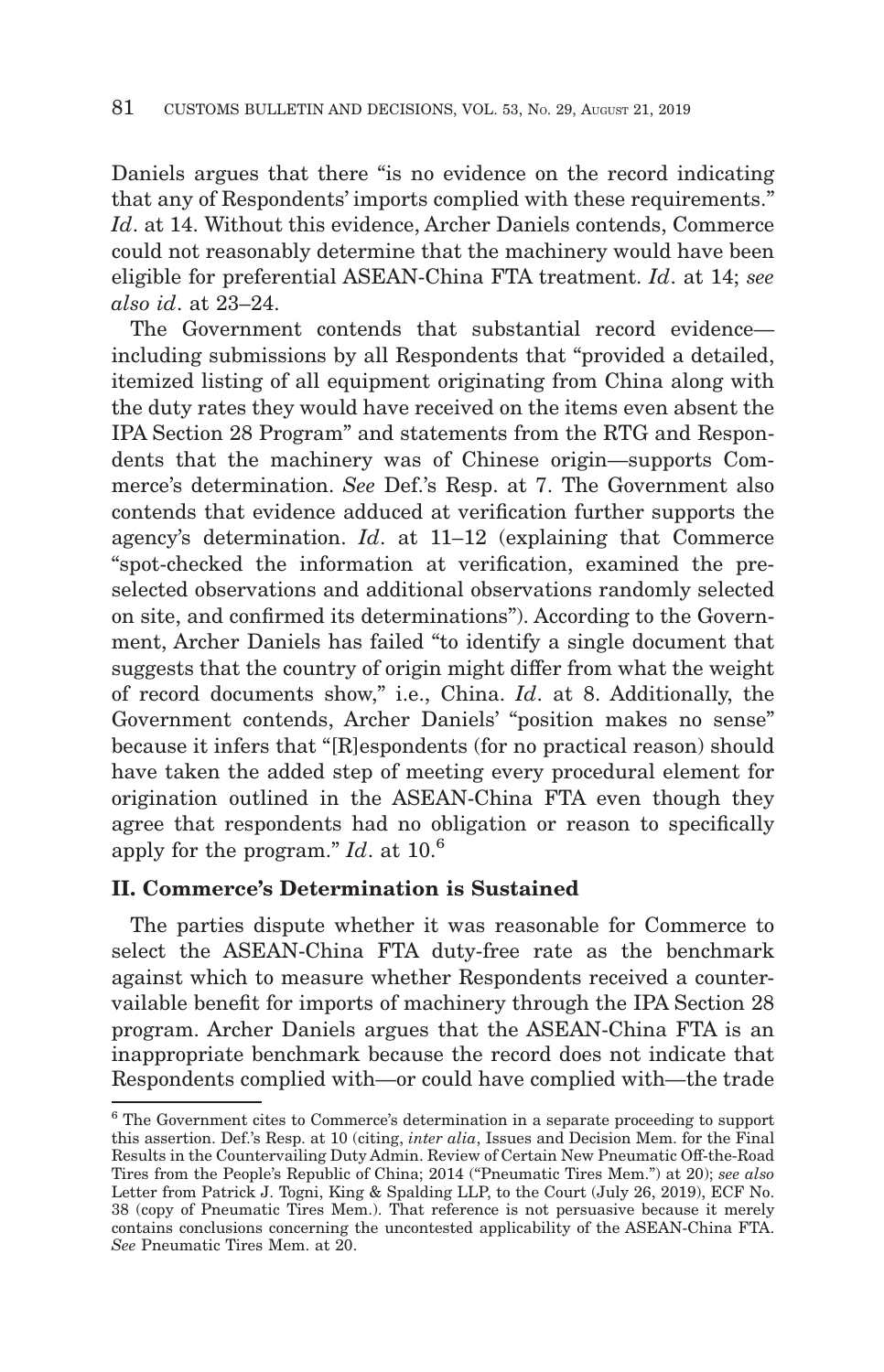agreement's requirements. *See* Pls.' Br. at 2, 13–17. Archer Daniels' arguments lack merit.

As Commerce explained, there is no support in its regulations or practice for requiring evidence of parallel compliance with ASEAN-China FTA procedural requirements as part of its identification of a suitable benchmark, I&D Mem. at 18, and Archer Daniels does not point to any.7 The record reflects that Commerce reviewed import documentation in order to assess the applicability of the ASEAN-China FTA. Commerce is afforded latitude in determining whether the requirements of countervailability have been met. *Cf. Royal Thai Gov't v. United States*, 436 F.3d 1330, 1336 (Fed. Cir. 2006) (Commerce reasonably declined to engage in a transaction-by-transaction review of an allegedly countervailable loan program because the agency reasonably determined that the collection of the "necessary information to engage in the extensive calculations contemplated by [the petitioner] was impracticable"). While Archer Daniels is correct that the country of export may not be determinative of the country of origin, Pls.' Br. at 23, Archer Daniels has not identified any record evidence demonstrating that Commerce's assumption, based on its review of record evidence and additional documentation at verification, was unreasonable. Commerce's finding is supported by substantial evidence of the machinery's Chinese origin and Archer Daniels has failed to identify evidence that fairly detracts from that conclusion. *See* I&D Mem. at 18 & n.89 (citations omitted).8

The case law upon which Archer Daniels relies is unpersuasive. Archer Daniels argues that several decisions of this court confirm that origin statements on customs documentation does not confer country of origin for purposes of free trade agreements, including the ASEAN-China FTA. *See* Pl's Br. at 17–20. Archer Daniels cites three cases in support of this proposition, each of which is inapposite. *See*

 $7$  For this reason, Archer Daniels' argument that Commerce failed to consider the degree to which each piece of machinery imported by Respondents individually complied with the ASEAN-China FTA requirements is unpersuasive. *See* Pls.' Br. at 16; Pls.' Reply at 9 (contending that duty-free treatment pursuant to the ASEAN-China FTA is not automatic, and that every article must qualify in its own right).

<sup>8</sup> Archer Daniels avers that Commerce's determination is undermined by Niran's verification outline, which stated that, "[f]or purchases of machinery that Niran reported duty free under non-[Thai Board of Investment ("BOI")] related exemptions (such as the ASEAN-China Agreement) or on imports of machinery that Niran reported it did not receive an exemption, be prepared to demonstrate the accuracy of this information with supporting documentation." Pls.' Reply at 13–14 (quoting Niran Verification Report at 8) (asserting that the record lacks the requested evidence). However, at issue here are Respondents' machinery imports reported duty free pursuant to BOI-related (i.e., IPA Section 28) exemptions, not *non-BOI* related exemptions. While Respondents reported ASEAN-China FTA *eligibility*, *see* Sunshine QR at 9; COFCO QR at 9; Niran QR at 10, Respondents did not report duty-free *treatment* under the ASEAN-China FTA. Thus, Archer Daniels' argument is unpersuasive.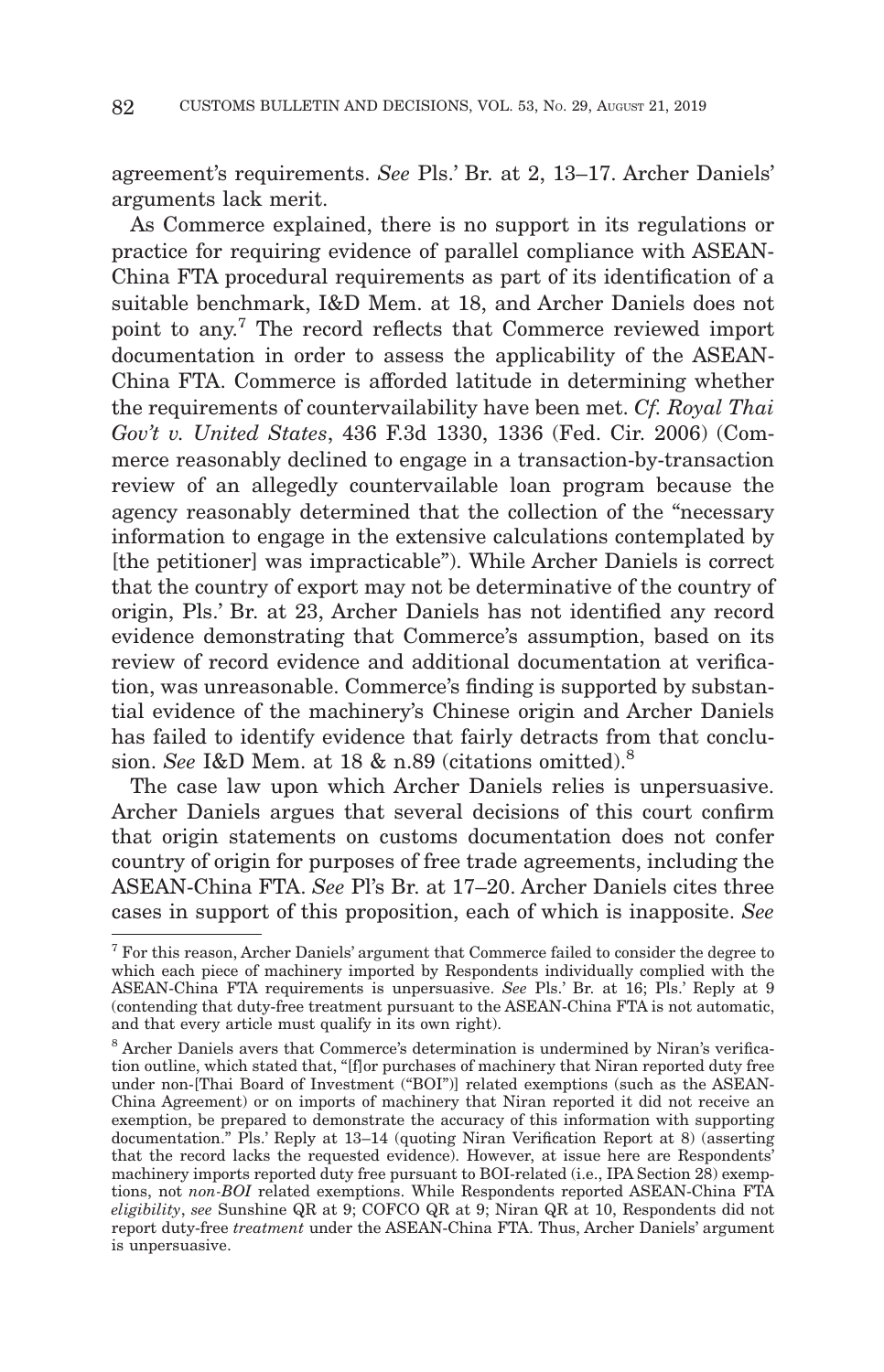*id.* (citing *Polly U.S.A., Inc. v. United States*, 33 CIT 1051, 637 F. Supp. 2d 1226 (2009); *United States v. Univar USA Inc.*, 42 CIT \_\_\_, 355 F. Supp. 3d 1225 (2018); *Int'l Fid. Ins. Co. v. United States*, 41 CIT \_\_\_, \_\_\_, 227 F. Supp. 3d 1353, 1354 (2017)).

Two of the three cases concern the domestic enforcement of free trade agreements codified by Congress implicating statutory origin verification obligations. *See Polly*, 33 CIT at 1053–54, 637 F. Supp. 2d at 1229; *Int'l Fid.*, 227 F. Supp. 3d at 1371–72. *Polly* and *International Fidelity* concern the domestic statutory and regulatory requirements necessary to establish the country of origin when foreign merchandise enters the United States and the importer claims preferential duty treatment pursuant to the North American Free Trade Agreement or the African Growth and Opportunity Act. *See Polly*, 33 CIT at 1053–54, 637 F. Supp. 2d at 1229; *Int'l Fid.*, 227 F. Supp. 3d at 1371–72. Here, there are no statutory or regulatory mandates that require Commerce to adopt a specific methodology when evaluating a foreign free trade agreement for purposes of identifying a benchmark tariff rate. *Univar*, a case involving the collection of allegedly unpaid duties and penalties pursuant to 19 U.S.C. § 1592, is further afield. There, the court confined its discussion of certificates of origin to its analysis of corresponding evidentiary disputes in the context of the underlying transshipment allegation. *See Univar*, 355 F. Supp. 3d at 1262–63.

Archer Daniels also relies on *Royal Thai V* to support the proposition that Commerce does not engage in speculation when selecting a benchmark. Pls.' Br. at 20–21 (citing *Royal Thai V*, 32 CIT at 97, 534 F. Supp. 2d at 1373). *Royal Thai V* affirmed Commerce's decision declining to find "countervailability because it lacked information regarding applicable alternative tariff rates." *Royal Thai V*, 32 CIT at 10102, 534 F. Supp. 2d at 1378–79. Here, however, Commerce relied on record evidence—not speculation—to support its selection of the ASEAN-China FTA. *See* I&D Mem. at 18–19 (reviewing unrebutted record evidence concerning Chinese origin and determining that the machinery would have otherwise qualified for duty-free treatment pursuant to the ASEAN-China FTA).

Lastly, Archer Daniels relies on *Government of Sri Lanka v. United States*, 42 CIT \_\_\_, 308 F. Supp. 3d 1373 (2018), to support the proposition that Respondents' duty-exemptions are countervailable because Commerce failed to adduce evidence that the ASEAN-China FTA "nullified" any alleged benefit Respondents received from the IPA Section 28 Program. Pls.' Reply at 14–15. Archer Daniels misapplies *Government of Sri Lanka*, which concerns the partial nullification of a countervailable benefit by the imposition of a one-time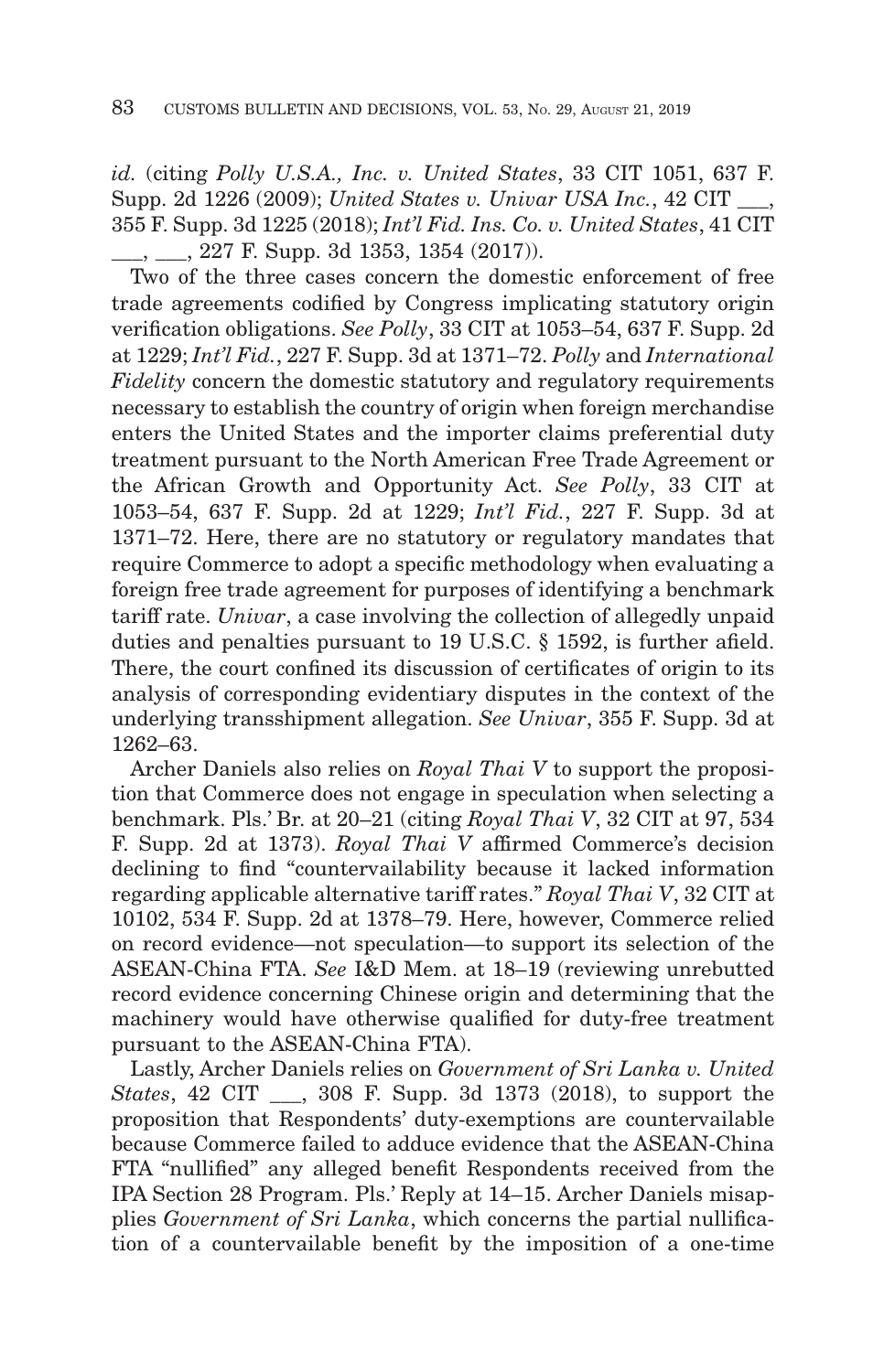"Super Gains Tax," and does not otherwise address Commerce's selection of Sri Lanka's standard corporate income tax rate as the benchmark income tax rate. *See Gov't of Sri Lanka*, 308 F. Supp. 3d at  $1377 - 79.9$ 

In sum, Archer Daniels would have Commerce base a countervailing duty order on nothing more than Respondents' failure to comply with paperwork requirements necessary to qualify for a duty-free treatment program that would have permitted them to import the machinery at the same duty-free rate as the program in question. Archer Daniels has failed to identify any legal authority or record evidence suggesting that Commerce's refusal was unreasonable. Commerce's decision to use the ASEAN-China FTA tariff rate as the benchmark tariff rate is supported by substantial evidence and is otherwise in accordance with law.

# **CONCLUSION**

For the foregoing reasons, the court sustains Commerce's *Final Determination*. Archer Daniels' motion for judgment on the agency record is denied. Judgment will be entered accordingly.

Dated: August 2, 2019

New York, New York

*/s/ Mark A. Barnett* MARK A. BARNETT, JUDGE  $\frac{s}{MAR}$ 

Slip Op. 19–104

HYUNDAI HEAVY INDUSTRIES, CO. LTD., Plaintiff, v. UNITED STATES, Defendant, and ABB INC., Defendant-Intervenor.

> Before: Mark A. Barnett, Judge Court No. 17–00054

[Sustaining the U.S. Department of Commerce's redetermination upon remand in the third administrative review of the antidumping duty order on large power transformers from the Republic of Korea.]

<sup>9</sup> Archer Daniels argues that Commerce's benefit calculation is "inconsistent with the *CVD Preamble*" and the agency's finding that IPA Section 28 duty exemptions are contingent on export performance. Pls.' Br. at 22 (citing *Countervailing Duties*, 63 Fed. Reg. 65,348 (Nov. 25, 1998) (final rule)); *see also* I&D Mem. at 11 (concluding that IPA Section 28 duty exemptions were "specific" when conditioned on export performance). Archer Daniels suggests that Commerce found some portion of Respondents' benefits "related solely to 'nonexport-related criteria'" and did not include the program in its benefit calculation for that reason. Pls.' Br. at 22–23. Archer Daniels offers no support for this assertion. The export contingency of the program is relevant to specificity rather than benefit. I&D Mem. at 11. Commerce excluded IPA Section 28-related duty exemptions respecting Respondents' machinery from its benefit calculations because the alternative tariff rate pursuant to the ASEAN-China FTA would have been zero. I&D Mem. at 18–19.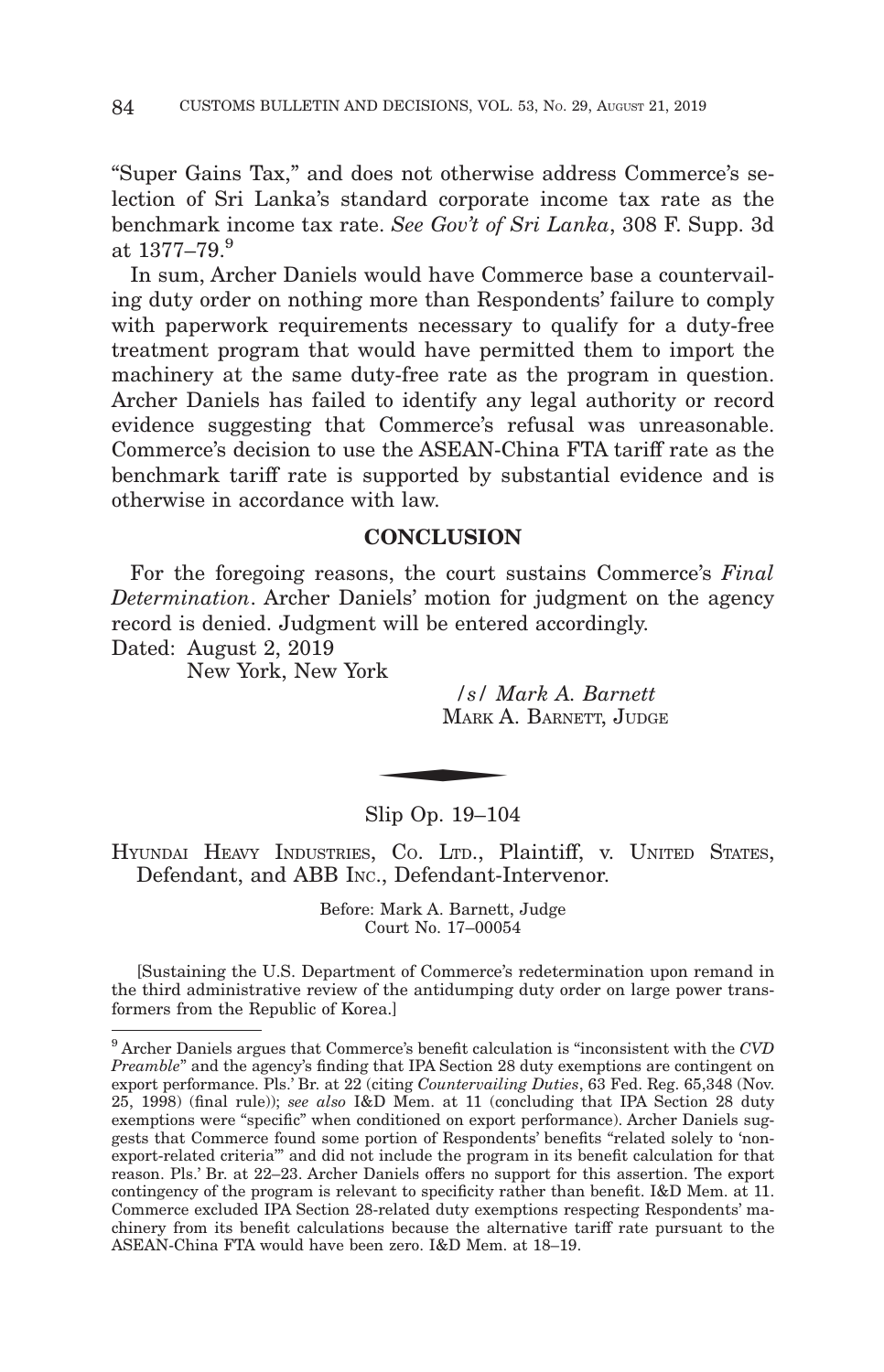Dated: August 2, 2019

*Ron Kendler*, White & Case LLP, of Washington, DC, argued for Plaintiff. With him on the brief were *David E. Bond* and *William J. Moran*.

*John J. Todor*, Senior Trial Counsel, Commercial Litigation Branch, Civil Division, U.S. Department of Justice, of Washington, DC, argued for Defendant. With him on the brief were *Joseph H. Hunt*, Acting Assistant Attorney General, *Jeanne E. Davidson*, Director, and *Franklin E. White, Jr.*, Assistant Director. Of counsel on the brief was *David W. Richardson*, Senior Counsel, Office of the Chief Counsel for Trade Enforcement and Compliance, U.S. Department of Commerce, of Washington, DC.

*Melissa M. Brewer*, Kelley Drye & Warren LLP, of Washington, DC, argued for Defendant Intervenor. With her on the brief were *David C. Smith* and *R. Alan Luberda*.

#### *OPINION*

#### **Barnett, Judge:**

This matter comes before the court following the U.S. Department of Commerce's ("Commerce" or "the agency") redetermination upon remand in this case. *See* Confidential Final Results of Redetermination Pursuant to Court Remand ("Remand Results"), ECF No. 65-1.<sup>1</sup> Plaintiff, Hyundai Heavy Industries, Co., Ltd. ("HHI")<sup>2</sup> initiated this action contesting certain aspects of Commerce's final results in the third administrative review of the antidumping duty order on large power transformers ("LPT") from the Republic of Korea for the period of review August 1, 2014, through July 31, 2015. *See* Compl., ECF No. 5; *Large Power Transformers From the Republic of Korea*, 82 Fed. Reg. 13,432 (Mar. 13, 2017) (final results of antidumping duty administrative review; 2014–2015), ECF No. 17–2, and accompanying Issues and Decision Mem., A-580–867 (Mar. 6, 2017) ("I&D Mem."), ECF No. 17–3. Specifically, HHI challenged Commerce's decision to assign HHI a final weighted-average dumping margin of 60.81 percent based on the use of total facts available with an adverse inference (referred to as total "adverse facts available" or total "AFA"). *See generally* Confidential Rule 56.2 Mot. for J. Upon the Agency R. on Behalf of Pl. Hyundai Heavy Industries Co. Ltd. and Mem. of P. & A.

<sup>1</sup> The administrative record for this case is divided into a Public Administrative Record ("PR"), ECF No. 17–4, a Public Remand Record ("PRR"), ECF No. 68–1, a Confidential Administrative Record ("CR"), ECF No. 17–5, and a Confidential Remand Record ("CRR"), ECF No. 68–2. Parties submitted joint appendices containing record documents cited in their Rule 56.2 briefs. *See* Public J.A., ECF No. 44 (Vols. I-III); Confidential J.A. ("CJA"), ECF Nos. 40–1 (Vol. I), 41–1 (Vol. II), 42–1 (Vol. III), 43–1 (Vol. IV), 45–1 (Vol. V), 46–1 (Vol. VI), 46–2 (Vol. VII). Parties also filed joint appendices containing record documents cited in their remand briefs. *See* Confidential Remand J.A. ("CRJA"), ECF No. 84–1; Public Remand J.A., ECF No. 85–1; *see also* Public Resp. to Court's May 24, 2019 Order (May 28, 2019), ECF No. 89; Confidential Resp. to Court's May 24, 2019 Order (May 28, 2019), ECF No. 88. References are to the confidential versions of the relevant record documents, unless stated otherwise.

<sup>2</sup> Hyundai Electric & Energy Systems Co., Ltd. is the successor-in-interest to HHI. Letter from David E. Bond, Attorney, White & Case LLP, to the Court (Sept. 12, 2018), ECF No. 59.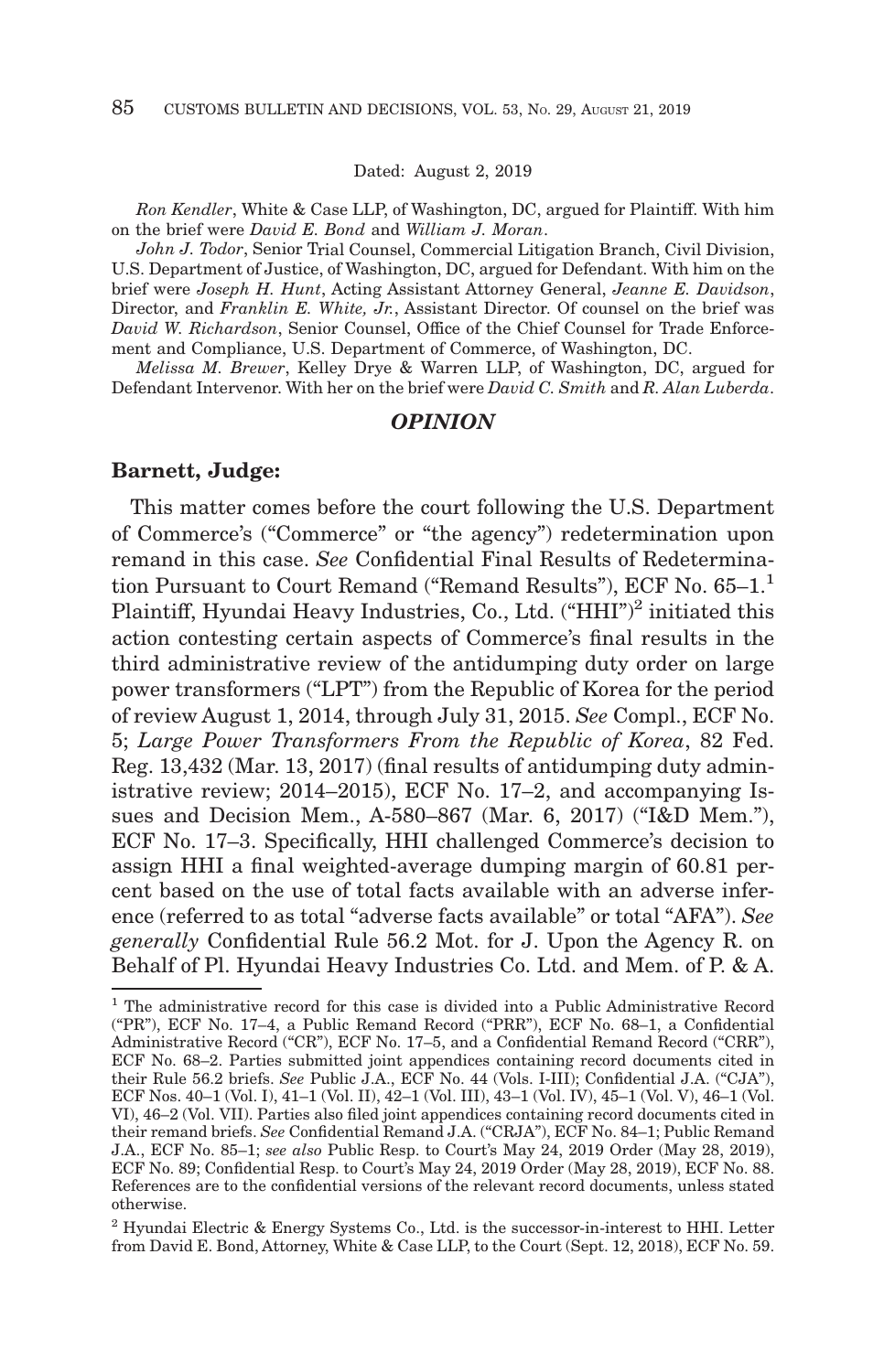in Supp., ECF No. 26; I&D Mem. at 4–6. Commerce based that decision on the following findings: (1) HHI failed to report servicerelated revenues separately from the gross unit price despite repeated requests from Commerce; (2) HHI failed to include the price of a subject "part" in the price for certain home market sales despite repeated opportunities to do so; (3) HHI failed to report separately the prices and costs for LPT accessories; and (4) HHI was systematically selective in providing documents to Commerce and reported data that contained discrepancies. I&D Mem. at 17–28.

The court remanded this matter to the agency for Commerce to reconsider or further explain its decision to use total AFA because substantial evidence did not support all of the bases underlying that decision. *Hyundai Heavy Indus., Co. v. United States ("HHI I")*, 42 CIT  $\_\_$ ,  $\_\_$ , 332 F. Supp. 3d 1331, 1350 (2018).<sup>3</sup> In particular, substantial evidence did not support Commerce's finding that HHI withheld requested information with respect to accessories. *Id.* at 1346–48. Moreover, Commerce failed to explain the basis for its finding that HHI provided selective documentation and data that contained discrepancies; accordingly, this finding lacked substantial evidence.<sup>4</sup> *Id.* at 1348–49.

On remand, Commerce reconsidered its finding that HHI misreported costs and prices for accessories, its finding that HHI selectively reported information, and the legal and factual basis for the use of total AFA. Remand Results at 1–2. Commerce determined that HHI had properly reported accessories, consistent with the scope of the antidumping duty order. *Id.* at 11, 19. Commerce "clarif[ied]" that accessories are "components attached to the active part of the LPT and included within the subject merchandise." *Id.* at 19. As such, the use of AFA for HHI's reporting of accessories was unwarranted. *Id.* at 11. However, Commerce continued to find that HHI selectively reported certain sales information and provided unreliable data. *Id.* at 12. Based on this finding and those sustained by the court in *HHI I*, 332 F. Supp. 3d at 1340–42, 1345, Commerce again determined that total AFA was appropriate. *See id.* at 16, 25.

HHI supports Commerce's redetermination with respect to accessories but opposes the Remand Results in all other respects. *See* Pl.'s Comments in Supp. of the Final Results of Redetermination Pursuant to Court Remand ("HHI's Supp. Cmts"), ECF No. 79; Confidential Pl.'s Comments in Opp'n to the Final Results of Redetermination

<sup>&</sup>lt;sup>3</sup> HHI I contains additional background in this case, familiarity with which is presumed.

<sup>4</sup> Substantial evidence supported Commerce's findings that HHI failed to report separately service-related revenues, failed to report properly its home market sales inclusive of the price of a particular within-scope part, and failed to act to the best of its ability in providing this information. *HHI I*, 332 F. Supp. 3d at 1340–43, 1345.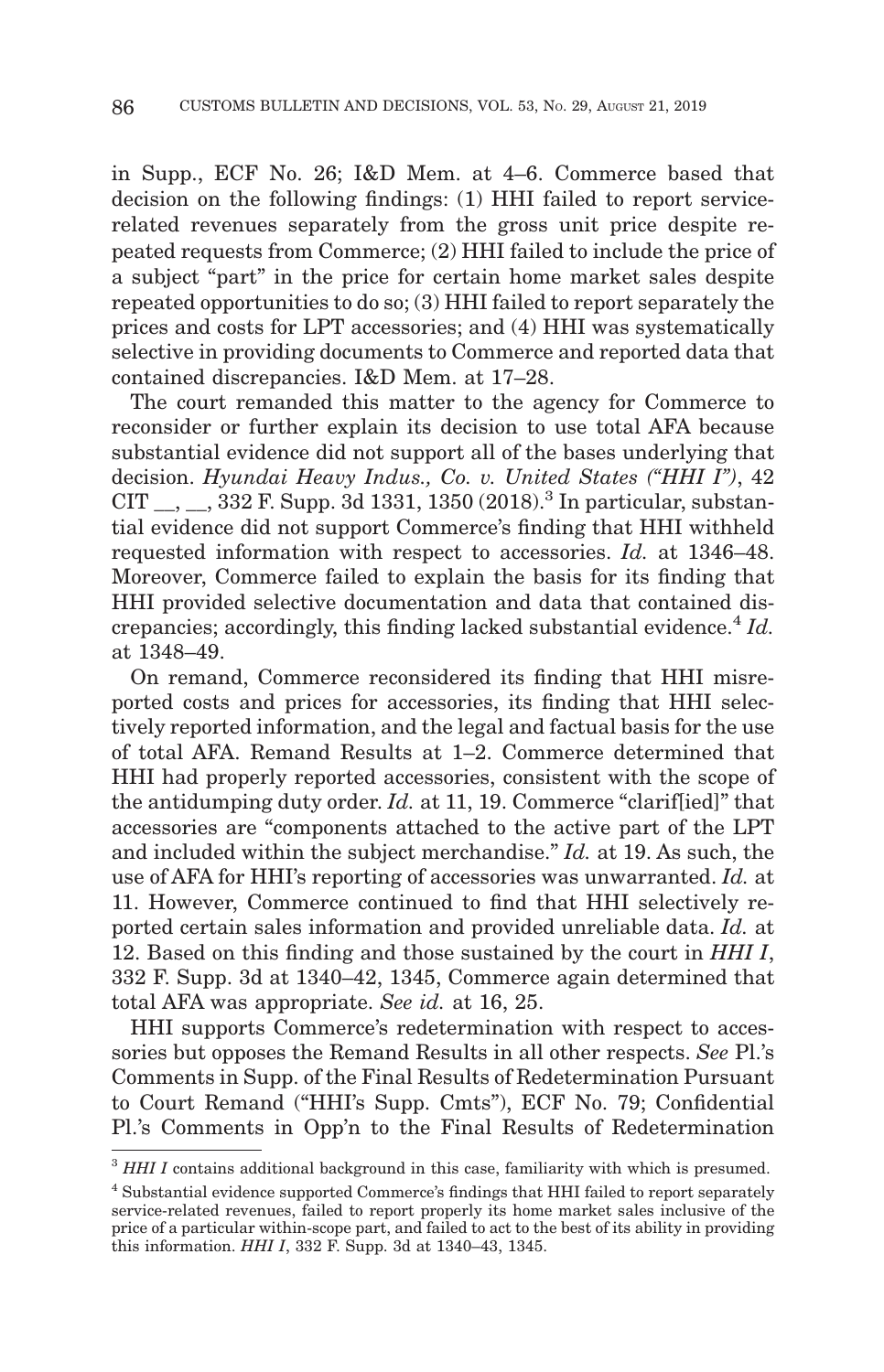Pursuant to Court Remand ("HHI's Opp'n Cmts"), ECF No. 72. Defendant, United States ("the Government"), and Defendant-Intervenor, ABB Inc. ("ABB") support the Remand Results in their entirety.5 *See* Confidential Def.'s Resp. to Comments on the Dep't of Commerce's Remand Results ("Gov.'s Supp. Cmts"), ECF No. 76; ABB's Supp. Cmts. The court heard oral argument on June 11, 2019. Docket Entry, ECF No. 91. For the reasons that follow, the court sustains the Remand Results.

# **JURISDICTION AND STANDARD OF REVIEW**

The court has jurisdiction pursuant to  $\S$  516A(a)(2)(B)(iii) of the Tariff Act of 1930, as amended, 19 U.S.C. § 1516a(a)(2)(B)(iii) (2012),<sup>6</sup> and 28 U.S.C. § 1581(c). The court will uphold an agency determination that is supported by substantial evidence and otherwise in accordance with law. 19 U.S.C. §  $1516a(b)(1)(B)(i)$ . "The results of a redetermination pursuant to court remand are also reviewed for compliance with the court's remand order." *SolarWorld Ams., Inc. v. United States*, 41 CIT \_\_, \_\_, 273 F. Supp. 3d 1314, 1317 (2017) (citation and internal quotation marks omitted).

# **DISCUSSION**

# **I. Selective Reporting and Total AFA**

## **a. Commerce's Redetermination**

On remand, Commerce continued to find that HHI was selective in its reporting and provided data with various discrepancies. Remand Results at 12–13. Commerce identified the following documentation that HHI failed to provide: "(1) accounting entries to record [HHI's] U.S. sales and payments; (2) U.S. commission documents for certain U.S. sales; (3) test reports for all [U.S. sales transactions (referred to as SEQUs)]; (4) Korean trucking expense invoices for several U.S. sales; and  $(5)$  [certain]  $\ldots$  requests for quote[s] (or "RFQs"), bids, and packing lists." *Id.* at 13 (footnotes omitted). Additionally, Commerce identified inconsistencies with reported transportation and brokerage expenses for certain U.S. sales. *Id.*; *see also id.* at 21.

Commerce found that HHI "failed to cooperate to the best of its ability in complying with requests for information" because, "despite

<sup>5</sup> While ABB does not challenge Commerce's findings on accessories, it avers that this issue is moot since it had no bearing on the agency's use of total AFA. Confidential Def.-Int.'s Comments in Supp. of the Final Results of Redetermination Pursuant to Court Remand ("ABB's Supp. Cmts") at 14–15, ECF No. 78. Accordingly, ABB contends, the court need not rule on this issue. *Id.* at 15.

<sup>6</sup> Citations to the Tariff Act of 1930, as amended, are to Title 19 of the U.S. Code, and references to the United States Code are to the 2012 edition.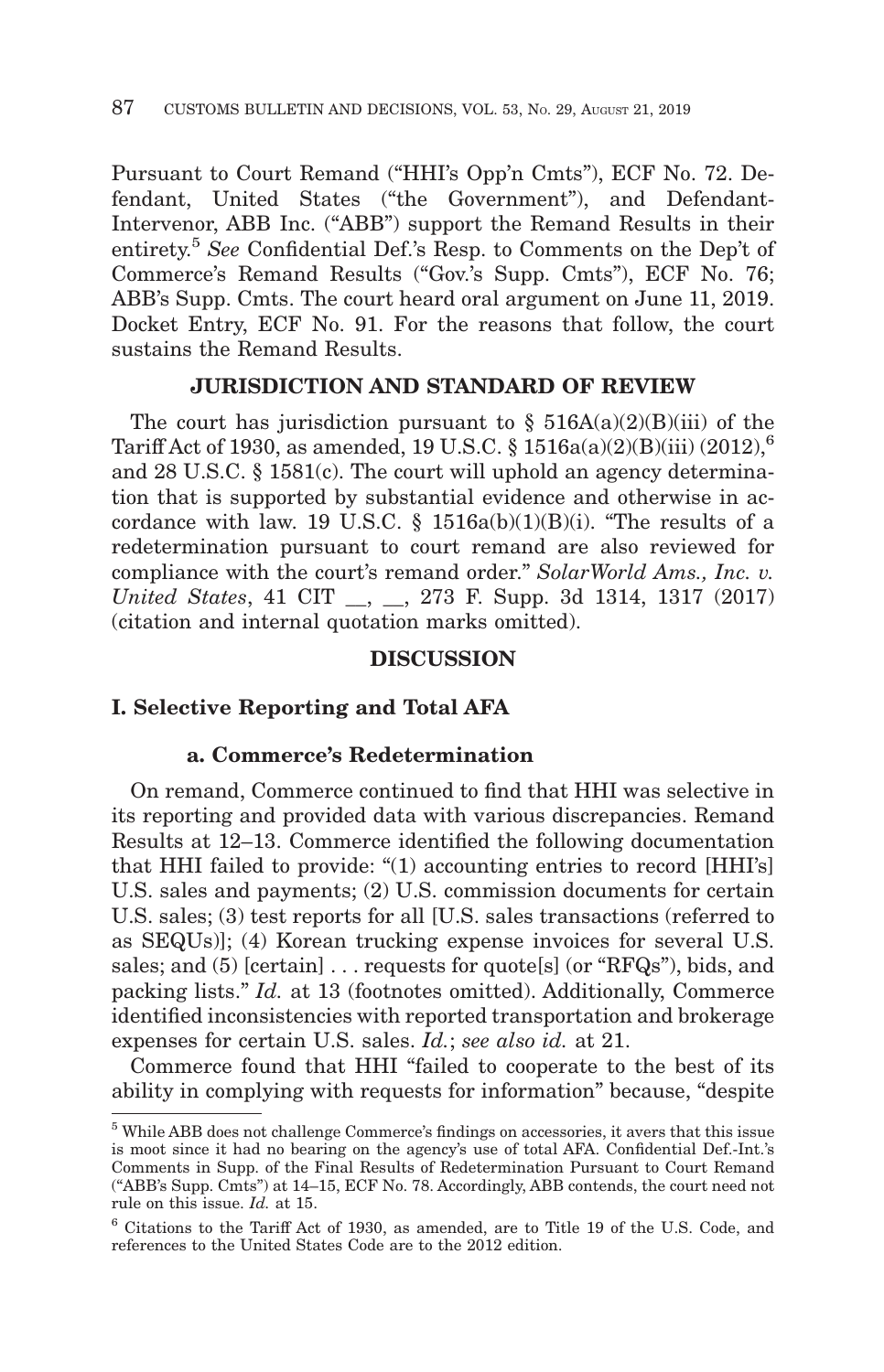a specific and comprehensive request for sales and expense documentation, [HHI] selectively reported what it considered 'necessary' and 'sufficient.'" *Id.* at 17. Commerce recognized that respondents sometimes make mistakes in their submissions, *id.* at 25, but attributed HHI's reporting discrepancies and omission of documents to carelessness and inferred that HHI either "was unduly delaying the [administrative review] to its benefit by not submitting the requested documentation or [] failed to put forth the maximum effort to obtain these records," *id.* at 21. Commerce further found that HHI's failure to report service-related revenues, failure to report properly the price of a subject part, and selective and unreliable reporting "render[ed] [HHI's] reporting as a whole [] unreliable"; accordingly, Commerce determined that the use of total AFA was warranted. *Id.* at 16.

## **b. Parties' Arguments**

HHI argues that "substantial evidence confirms the accuracy of HHI's gross unit prices" because HHI submitted documents that "overwhelmingly supported its data." HHI's Opp'n Cmts. at 3 (internal quotation marks and capitalization omitted). HHI further argues that Commerce treated HHI inconsistently with Hyosung, the other mandatory respondent in this review, because it requested more extensive information from HHI. *See id.* at 11–13. Additionally, HHI challenges Commerce's decision to use an adverse inference with respect to the missing documents, arguing that Commerce failed to comply with 19 U.S.C. § 1677m(d) and Commerce's finding that HHI failed to cooperate to the best of its ability is unsupported by substantial evidence. *Id.* at 10, 15. HHI argues that the three issues Commerce identified, whether individually or in combination, do not support the use of total AFA. *Id.* at 16.

The Government argues that Commerce reasonably concluded that HHI failed to provide complete sales documentation and had other reporting discrepancies. Gov.'s Supp. Cmts at 5–12. The Government contends that the combined effect of HHI's reporting failures supports Commerce's use of total AFA. *Id.* at 15–18. ABB agrees that substantial evidence supports Commerce's factual findings. *See* ABB's Supp. Cmts at 4–9. According to ABB, Commerce was justified in using total AFA based solely on the two issues that the court upheld in *HHI I* and HHI's failure to provide the requested information adds support for using total AFA. *Id.* at 3.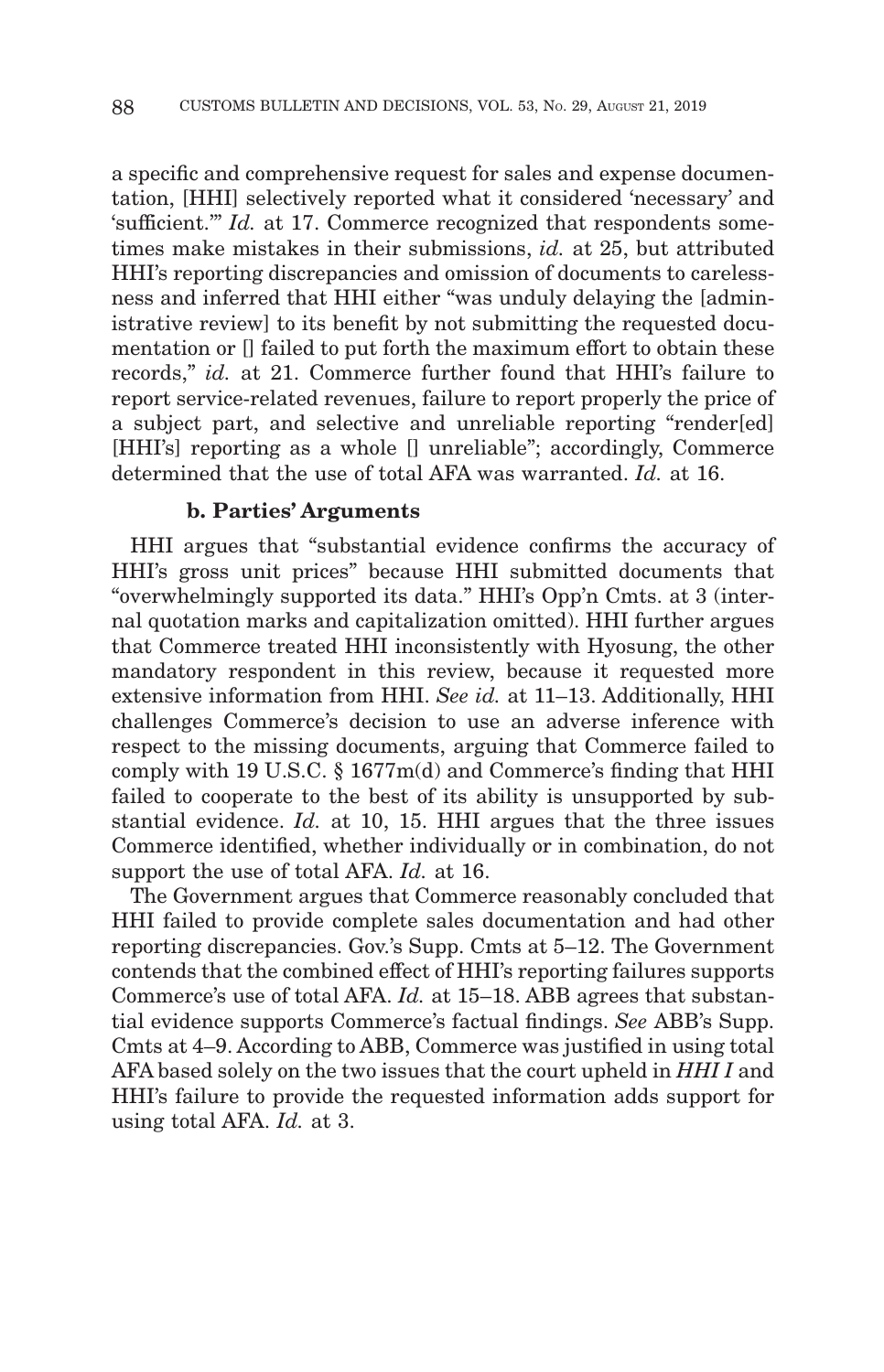## **c. Analysis**

## *i. Missing documents; Commerce's section 1677m(d) obligation*

Substantial evidence supports Commerce's finding that HHI failed to provide certain requested documents.7 *See* Remand Results at 13, 21. Commerce asked HHI to supply, for all U.S. sales, "clear documentation demonstrating that payment was received . . . (including each recording in [HHI's] accounting system regarding the sale and payment of the subject merchandise for both HHI and Hyundai [Corporation] USA . . .)."8 Suppl. Questionnaire (Oct. 7, 2016) ("Oct. 7, 2016 Suppl. Questionnaire") at 56, CR 346, PR 213, CRJA 3. Commerce found, and HHI does not dispute, that HHI did not provide any internal accounting screen prints to document any sales. Remand Results at 13, 22; HHI's Opp'n Cmts at 5, 14.

With respect to commission documents, Commerce requested "complete . . . expenses documentation," including "documents relating to any commissions or other fees that may be paid" for "*all* U.S. [sales]." Oct. 7, 2016 Suppl. Questionnaire at 5–6. Commerce determined that HHI failed to provide documents supporting its commission expenses for fourteen sales. *See* Remand Results at 13 & n.61 (citations omitted). While HHI admits that it did not provide commission documents for one sale—claiming that the omission was inadvertent—it argues that it provided commission agreements for all other U.S. sales for which it paid a commission. HHI's Opp'n Cmts at 6. HHI states that, on remand, it provided to Commerce a "detailed chart tracking the commission expenses reported . . . to the documentation submitted in response to the [October 7, 2016 supplemental questionnaire]." *Id.* (citing Comments on the Draft Results of Redetermination Pursuant to Court Remand (Nov. 26, 2018) ("HHI's Draft Cmts"), Ex. 1, CRR 3, PRR 7, CRJA 7). HHI's chart demonstrates, however, that, for seven of the sales, HHI provided the commission agreement but omitted any supporting documentation. *See* HHI's Draft Cmts, Ex. 1 (SEQUs 11, 15–18, 23–24); *see also* Remand Results at 13 n.61 (citations omitted).

With respect to trucking invoices, HHI admits that it did not provide the invoices in question but avers that Commerce's statement is misleading. *See* HHI Supp. Cmts at 7. HHI explains that "it did not receive trucking invoices showing shipment-specific expenses for all"

 $7$  HHI admits that it failed to provide test reports, accounting screen prints, and payment and commission documentation for one sale. *See* HHI's Opp'n Cmts at 5, 6, 14. As discussed herein, however, its reporting omissions were not limited to this one sale.

<sup>8</sup> Hyundai Corporation USA is HHI's U.S. sales affiliate. *See* Resp. of Hyundai Heavy Indus. Co., Ltd. to Section C of the Questionnaire (Jan. 27, 2016) at C-1, CR 152–156, PR 91–94, CJA Vol. I, Tab 9.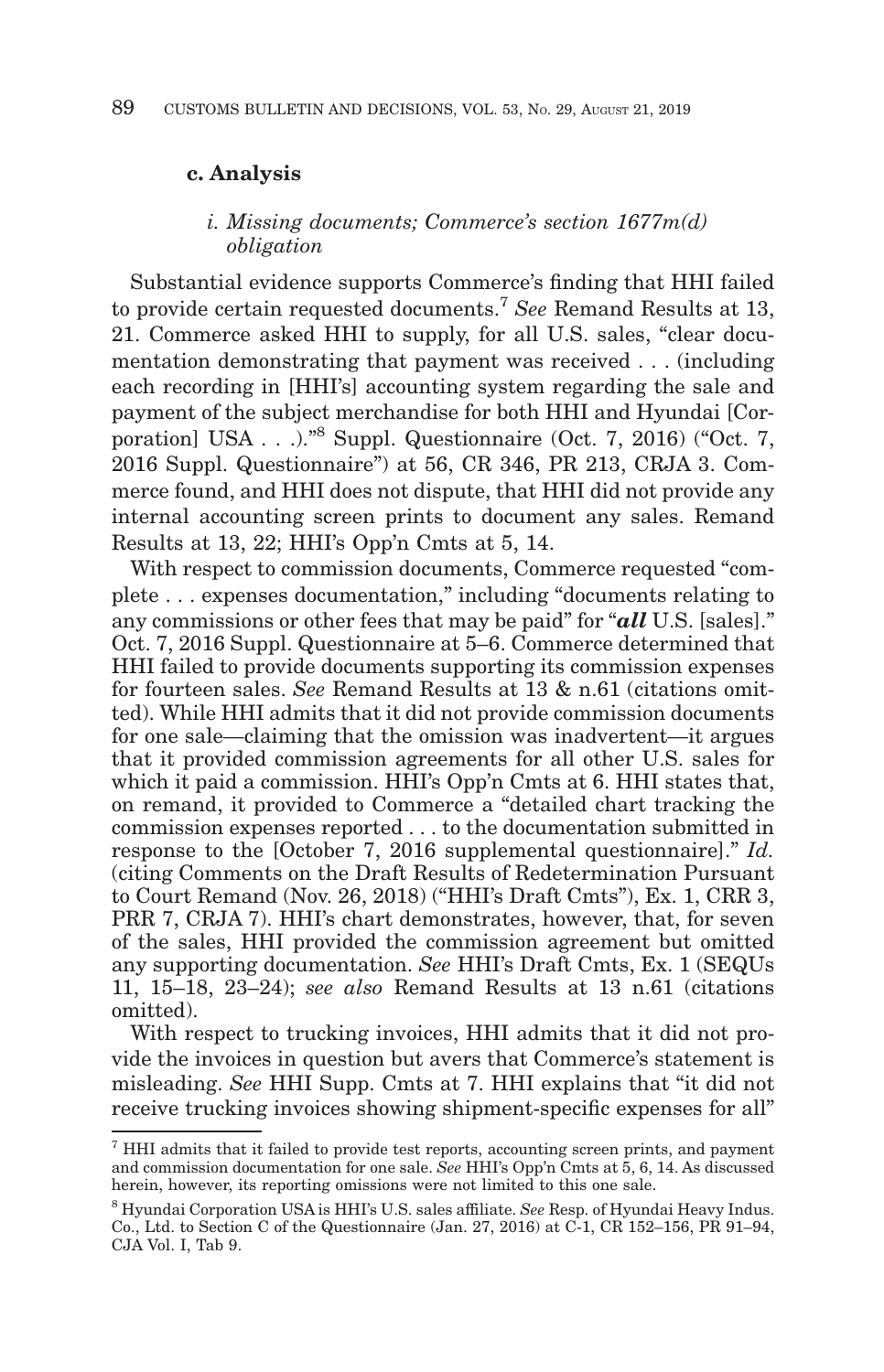U.S. sales. *Id.* For sales for which it did receive an invoice, HHI provided it. *Id.* For sales for which HHI did not receive an invoice, it provided screen prints of its internal accounting system. *Id.* at 7–8. HHI did not, however, provide any source documents supporting the allocation of trucking expenses shown in the screen prints. Commerce explained that "[w]ithout complete documentation," it cannot "confirm the accuracy of [HHI's] reported data." Remand Results at 13.

Commerce identified inconsistencies in HHI's reporting of transportation and brokerage expenses as providing additional support for its finding. Specifically, Commerce identified nine sales—SEQUs 3, 5, 12–16, 21, and 22—as containing such inconsistencies and referenced ABB's administrative case brief identifying the inconsistencies. Remand Results at 13 & n.65 (citing, *inter alia*, Pet'r's Case Br. Regarding Hyundai Issues (Jan. 5, 2017) ("Pet'r's Case Br."), Attach. 4, CR 463–65, PR 280–81, CRJA 6). HHI does not identify contrary record evidence to call into question Commerce's acceptance of these claims<sup>9</sup> but argues that ABB's statements were wrong. *See* HHI's Opp'n. Br. at 10–11.

HHI argues that the agency failed to give HHI an opportunity to cure the deficiencies in its submissions as required by 19 U.S.C. § 1677m(d). HHI's Opp'n Cmts at 15. However, Commerce's "request for all of the U.S. sales documentation was a direct result of the deficiencies in Hyundai's original questionnaire responses." Gov.'s Supp. Cmts at 14–15; *see also HHI I*, 332 F. Supp. 3d at 1336–38, 1343–44 (noting that the Oct. 7, 2016 Suppl. Questionnaire was Commerce's second supplemental questionnaire aimed at addressing Commerce's concerns that HHI was misreporting its gross unit prices for the U.S. and home markets). In *HHI I*, the court considered whether Commerce met its obligations pursuant to 19 U.S.C. § 1677m(d) to notify HHI of deficiencies in its questionnaire responses and found that it did. *See HHI I*, 332 F. Supp. 3d at 1341–42. Section 1677m(d) does not entitle HHI to endless opportunities to cure deficiencies in its reporting.

 $^9$  HHI disputes ABB's claims with respect to four of the nine sales, contending that ABB's statements were wrong and HHI's reporting was accurate. *See* HHI's Opp'n Cmts at 10–11. HHI's arguments fail. For example, HHI "reported wharfage and the untranslated item expenses inconsistently in that [it] sometimes reported wharfage and untranslated expenses listed on the invoices in 'other U.S. transportation expense' and sometimes [it] did not." Gov.'s Supp. Cmts. at 11 & n.2 (comparing SEQUs 14 and 22 with SEQUs 23 and 24) (citing Resp. to Questions 13 and 17 of the Third Suppl. Sections A, B, C and D Questionnaire (Nov. 10, 2016) ("Nov. 10, 2016 Suppl. Resp."), Attach. 3S-35 at JA101303–04, JA103113–19, JA103131–33, JA103145–4, CR 440–449, PR 241–250, CJA Vols. II-IV, CRJA 5). HHI also avers that ABB's administrative case brief "is not substantial evidence upon which [Commerce] should have relied." HHI's Opp'n Cmts at 10. While true, what Commerce did was accept ABB's arguments about the record evidence, and identification of inconsistencies therein, including the record citations in support of those arguments. *See* Pet'r's Case Br., Attach. 4.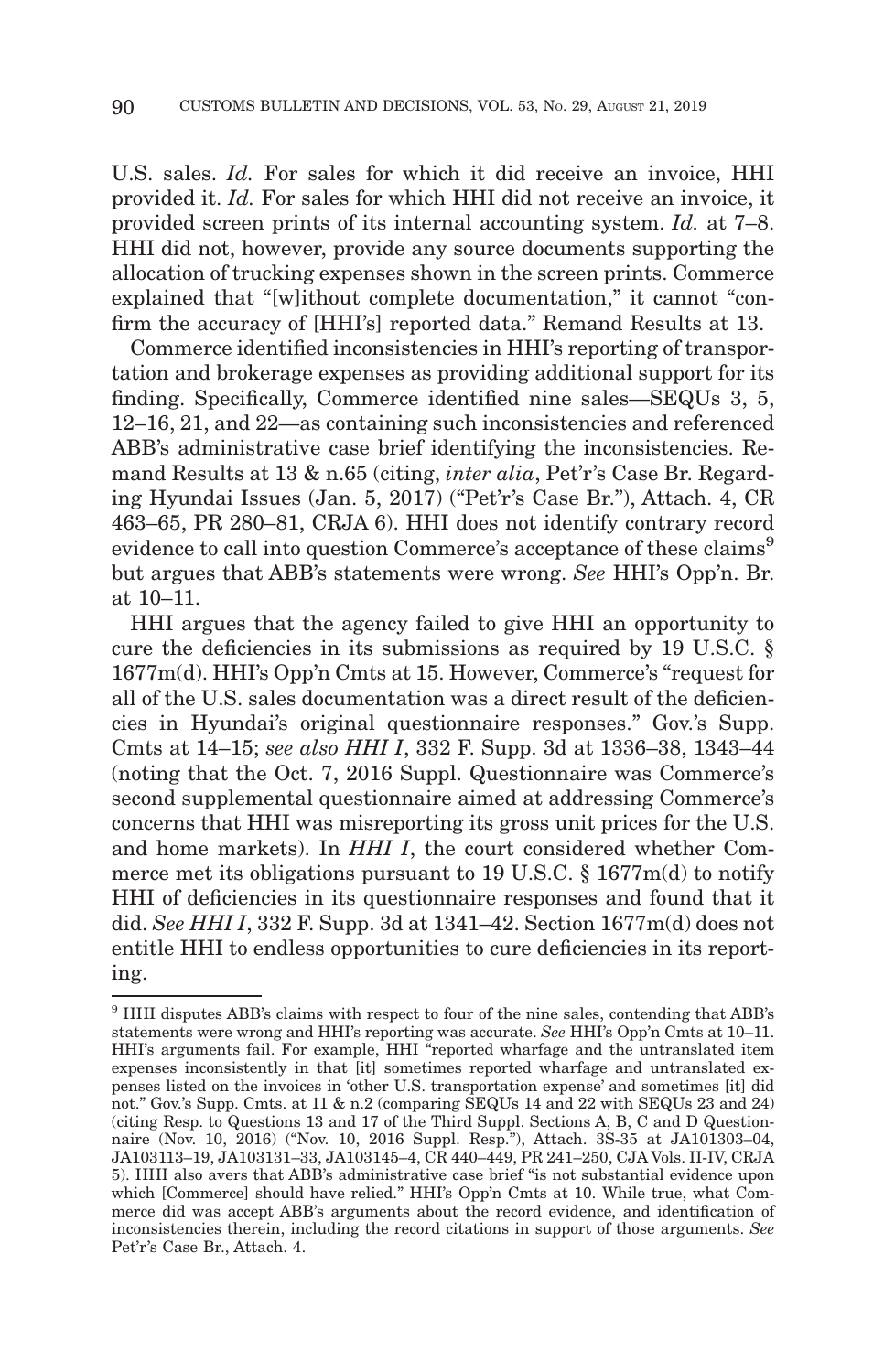# *ii. Commerce's differential treatment of HHI and Hyosung*

HHI argues that Commerce treated HHI and Hyosung inconsistently because it requested the same information from both respondents but penalized only HHI when both companies provided incomplete responses. HHI's Opp'n Cmts at 11–13. The Government and ABB argue that Commerce requested more information from HHI because it considered HHI's worksheets to be unverifiable and unreliable. Gov.'s Supp. Cmts at 12; ABB's Cmts at 9–10.

To the extent that Commerce treated HHI and Hyosung differently, it was justified in so doing. In response to this argument in the remand proceeding, Commerce explained:

The [c]ourt has already affirmed Commerce's decision to not rely on [HHI's] worksheet information because it was unreliable and unverifiable at a late stage in the review. Because [HHI's] worksheet information was problematic, we asked for additional sales documentation to aid us in our analysis[.] We did not request additional documentation from Hyosung because we found its worksheets sufficient.

Remand Results at 21.10 As the court discussed in *HHI I*, Commerce requested documentation to determine whether HHI was overstating U.S. gross unit prices by misreporting service-related revenues and understating home market prices by misreporting home market sales of an LPT part. 332 F. Supp. 3d at 1338, 1342. Commerce's concerns were legitimate because HHI failed to report separately servicerelated revenues even though it had such revenues to report and failed to report properly its home market sales of the LPT part. *Id.* at 1340–42, 1345. It is sufficiently clear to the court that HHI was differently situated than Hyosung, justifying Commerce's different supplemental information requests.

# *iii. Adverse inference and Total AFA*

HHI argues that Commerce was not justified in using an adverse inference and, even if it was, that it was not justified in using total AFA. *See* HHI's Opp'n Cmts at 13–17. With respect to the adverse inference, HHI argues that it provided 3,300 pages of documents, reflecting that HHI "met or exceeded the level of participation that could be expected from a 'reasonable and responsible' respondent"

 $^{\rm 10}$  The court discerns that the "worksheets" to which Commerce was referring were those that HHI submitted along with all the other documents in its November 10, 2016 response to the October 7, 2016 supplemental questionnaire. *See HHI I*, 332 F. Supp. 3d at 1338.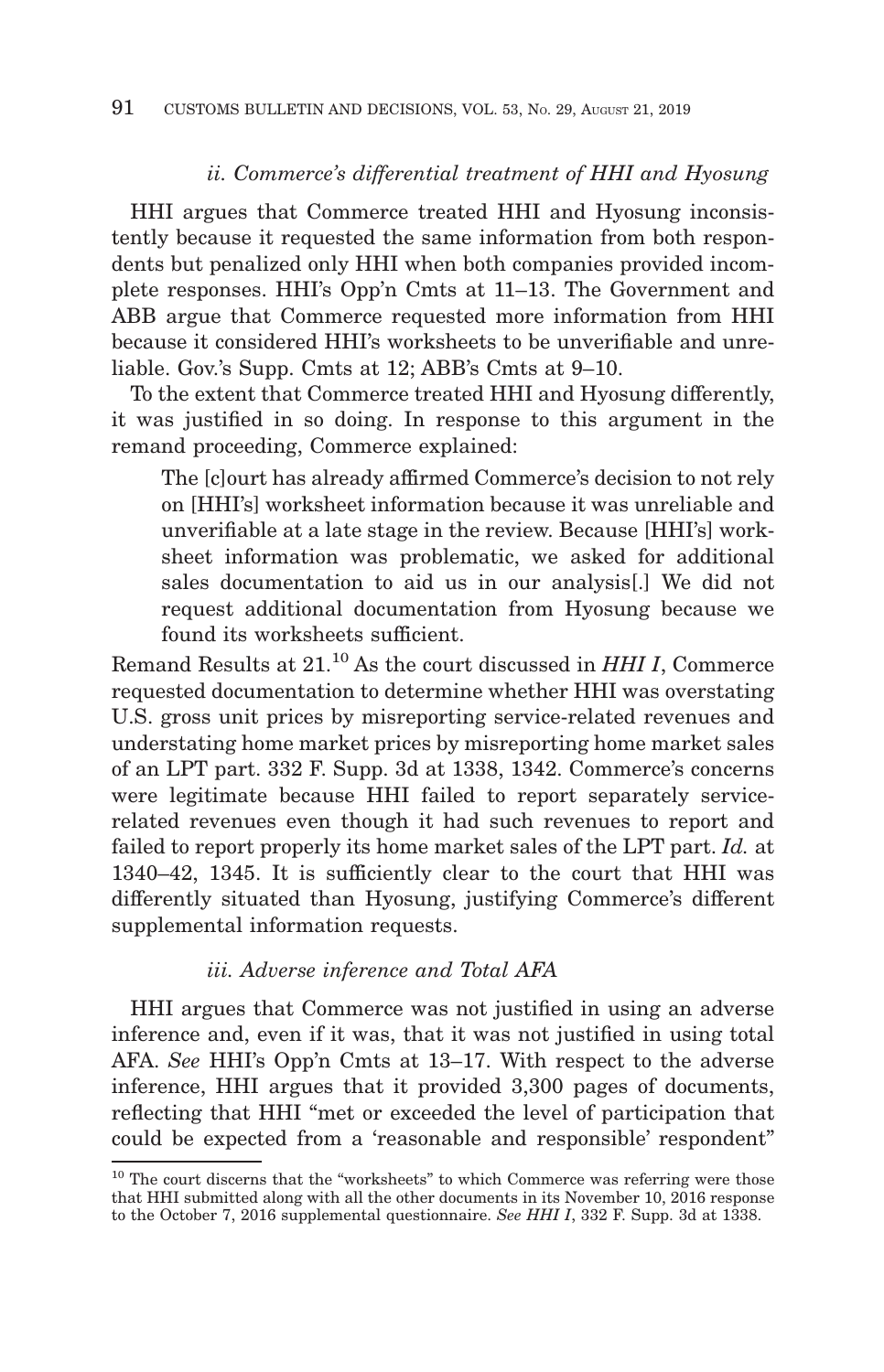under the circumstances. *Id.* at 13–14. According to HHI, Commerce failed to account for the difficult circumstances Commerce created when it requested documentation for all U.S. sales at a late stage in the review (i.e., after the preliminary results). *Id.* at 14–15. Moreover, HHI argues, there is no evidence that HHI was selective in its reporting. *Id.* at 13–14. The court finds that the record adequately supports Commerce's decision to make an adverse inference.

The mere production of a substantial volume of documents does not, *ipso facto*, demonstrate that a respondent acted to the best of its ability. The inquiry is "whether a respondent has put forth its maximum effort to provide Commerce with full and complete answers to all inquiries in an investigation." *Nippon Steel Corp. v. United States*, 337 F.3d 1373, 1382 (Fed. Cir. 2003). The court has previously determined that HHI failed to satisfy this standard when it reported service-related revenues and home market sales of an LPT part. *HHI I*, 332 F. Supp. 3d at 1343, 1345. The court now concludes that Commerce reasonably determined that "despite a specific and comprehensive request for sales and expense documentation, [HHI] selectively reported what it considered 'necessary' and 'sufficient.'" Remand Results at 17.

At a minimum, HHI's failure to document its accounting entries provides substantial evidence for Commerce's finding. There was no ambiguity in Commerce's request for "recording[s] in your accounting system regarding the sale[s] and payment[s] of the subject merchandise for both HHI and Hyundai USA (for U.S. sales))." Oct. 7, 2016 Suppl. Questionnaire at 6. Nevertheless, HHI failed to provide those documents and failed to explain why it was not providing the documents. HHI now argues that the documents it did provide were sufficient to substantiate the gross unit prices it reported, HHI's Opp'n Cmts. at  $3<sup>11</sup>$  suggesting that HHI reported only information that it deemed necessary and sufficient. Moreover, HHI's ability to provide supporting documentation for some commission expenses

<sup>&</sup>lt;sup>11</sup> HHI avers that the "critical question  $\dots$  is whether' a respondent, through the submission of requested documents, has '**adequately substantiated the data**' that it reports." HHI's Opp'n Cmts at 3 (quoting *ABB Inc. v. United States*, 40 CIT \_\_, \_\_, 190 F. Supp. 3d 1159, 1168–69 (2016)). The quoted language from *ABB Inc.* related to whether substantial evidence supported Commerce's conclusion that actual cost data, submitted during an administrative review, was reliable when it differed from estimated costs submitted during the investigation phase. *See* 190 F. Supp. 3d at 1168–69. *ABB Inc.* does not stand for the proposition that a respondent may selectively report the information that it deems sufficient to substantiate its reported data. It is Commerce, not the respondents, that decides what information must be provided. *See, e.g., POSCO v. United States*, 42 CIT  $\ldots$ , 296 F. Supp. 3d 1320, 1341 n.31 (2018).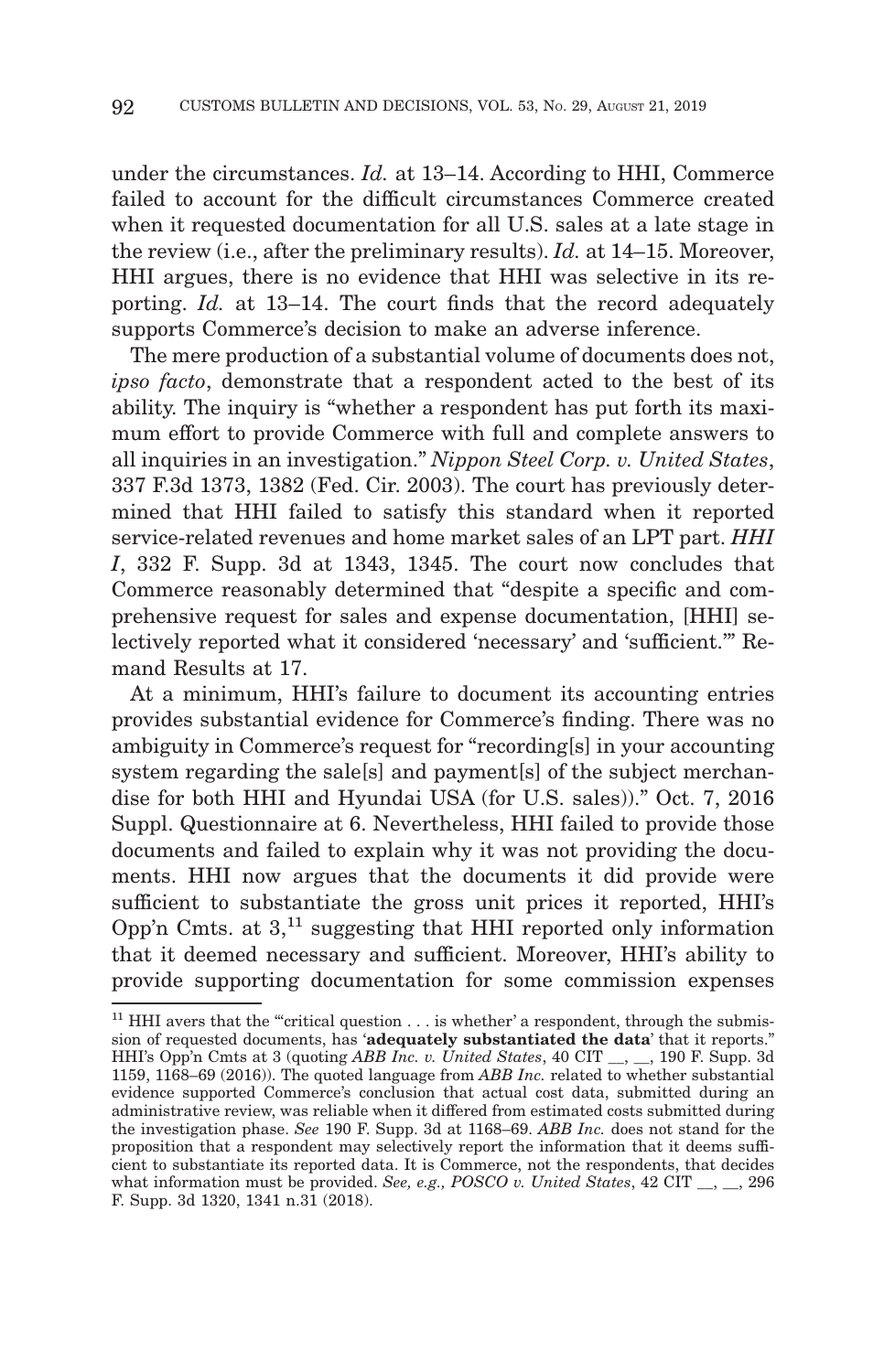indicates that additional documents existed but HHI failed to provide them. Under these circumstances,<sup>12</sup> "it is reasonable to conclude that" HHI demonstrated "less than full cooperation." *Nippon Steel Corp.,* 337 F.3d at 1382.

Turning to HHI's argument that Commerce was not justified in using total AFA, HHI contends that its failure to report properly service-related revenues does not support the use of total AFA because, in the preceding review, Commerce determined that such a reporting failure only justified the use of partial AFA. HHI's Opp'n Cmts at 16 (citing *ABB Inc. v. United States*, 42 CIT \_\_, \_\_, 355 F. Supp. 3d 1206, 1215–16 (2018)). With respect to the reporting of home market sales of an LPT part, HHI argues that the reporting error "affects a single part for four sales observations," and is not enough to render the entirety of the home market prices unreliable.13 *Id.* Regarding the missing documents, HHI argues that the omissions were "minor," and "not pervasive." *Id.* at 17 (internal quotation marks omitted). The court concludes that Commerce's decision to use total AFA based on its collective findings is supported by substantial evidence and in accordance with law.

"In general, use of partial facts available is not appropriate when the missing information is core to the antidumping analysis and leaves little room for the substitution of partial facts without undue difficulty." *Mukand, Ltd. v. United States*, 767 F.3d 1300, 1308 (Fed. Cir. 2014). Commerce uses "total AFA" when it concludes "that all of a party's reported information is unreliable or unusable and that as a result of a party's failure to cooperate to the best of its ability, it must use an adverse inference in selecting among the facts otherwise available." *Deacero S.A.P.I. de C.V. v. United States*, 42 CIT \_\_, \_\_, 353 F. Supp. 3d 1303, 1305 n.2 (2018). The U.S. and home market prices are central to the dumping calculation. Commerce explained that the consequence of a failure to report properly service-related revenues and the price of a subject  $LPT$  part<sup>14</sup> caused the reported U.S. prices to be overstated and home market prices to be understated. Remand

<sup>&</sup>lt;sup>12</sup> With respect to the timing of Commerce's request, Commerce requested the documents when it did because of deficiencies in HHI's initial and supplemental questionnaire responses. HHI did not request additional time to respond to the supplemental questionnaire nor does HHI claim that it could not comply with the request in a timely manner.

<sup>&</sup>lt;sup>13</sup> HHI claimed that this reporting issue concerned less than five percent of sales, and its effect on gross unit price for those sales was 0.89 to 2.69 percent. Oral Arg. 26:52–27:17, 27:46–28:02 (reflecting time stamp from the recording).

<sup>14</sup> Regarding the LPT part, HHI avers that the agency may not "extrapolate from *a single error*, which may well have been an isolated oversight, a conclusion that the entirety of the respondent's submissions concerning other classes of subject merchandise are unreliable." HHI's Opp'n Cmts at 16 (quoting *Fujian Mach. & Equip. Imp. & Exp. Corp. v. United States*, 27 CIT 1059, 1061, 276 F. Supp. 2d 1371, 1374 (2003)) (emphasis added). "On the other hand," however, "numerous 'oversights' would likely suggest a 'pattern of unresponsiveness'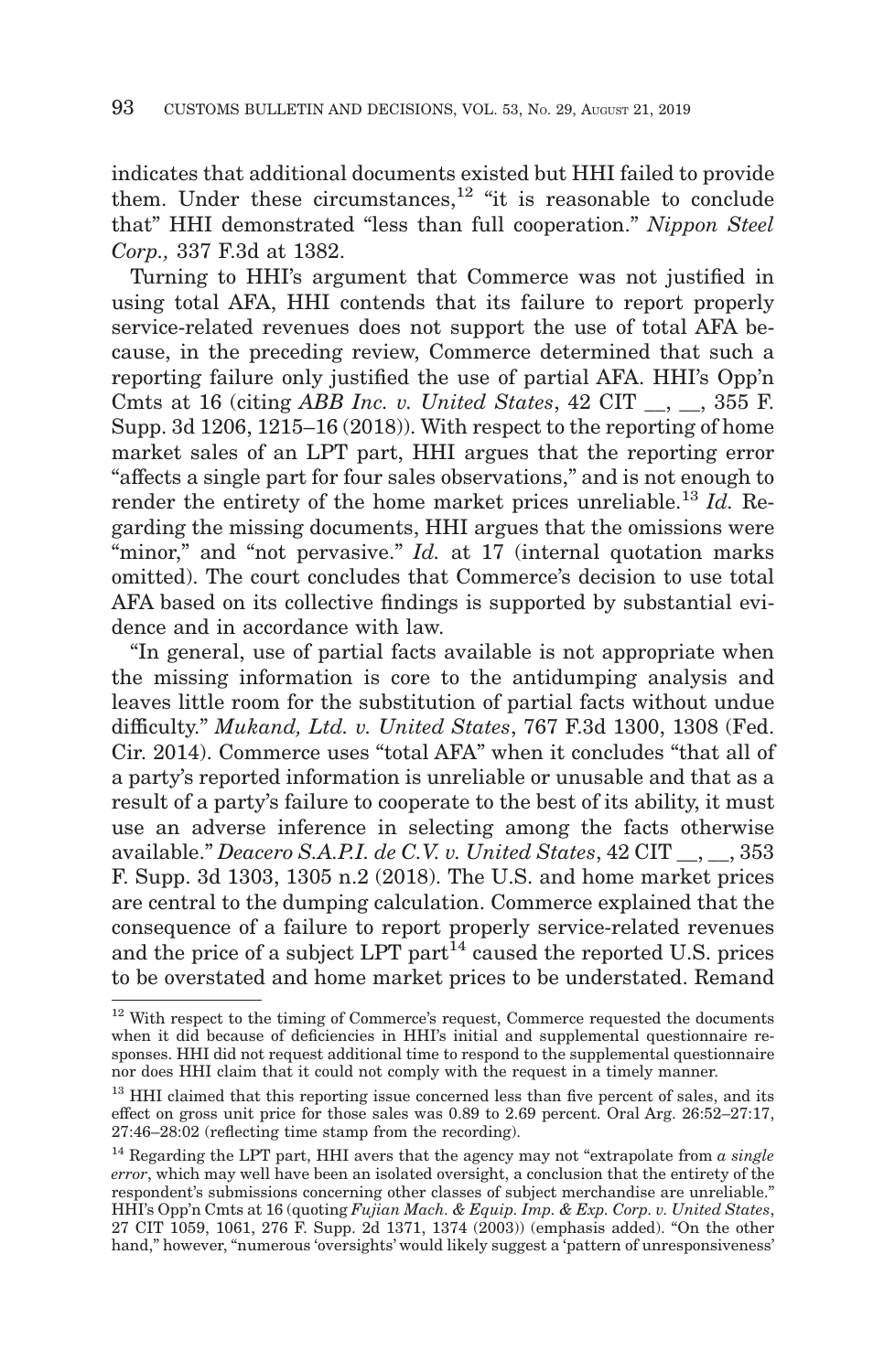Results at 16. Commerce also explained that HHI's selective provision of sales documentation undermined the reliability of its reporting of expenses associated with U.S. sales.15 *Id.* at 16. Commerce reasonably found that the reporting failures "cut across and affect all of [HHI's] reported data" and, thus, prevented the agency from relying on HHI's reporting "because the basic elements of a dumping calculation (i.e. the reported gross prices of the [U.S.] and home market) are deficient." *Id.* at 26. The deficiencies in HHI's questionnaire responses were not limited to discrete categories of information but included service-related revenues, the LPT part, and sales related documentation. These gaps were sufficiently prevalent that Commerce reasonably determined that the use of partial AFA was not practicable.

# **II. Accessories**

HHI requests that the court affirm the agency's determination concerning accessories. HHI's Supp. Cmts at 1. ABB argues that the court need not rule on this issue because Commerce's discussion of accessories is moot since it had no bearing on the agency's use of total AFA. ABB's Supp. Cmts at 15. The Government does not express a view, simply requesting that the court sustain the Remand Results.16 *See* Gov.'s Supp. Cmts at 18. No party challenged the Remand Results with respect to accessories by the deadline for submission of comments in opposition to the Remand Results, therefore, any such arguments are waived. Upon review of the Remand Results, Com-

justifying not only the application of facts available [], but of AFA." *Fujian*, 276 F. Supp. 2d at 1374 n.2 (citation omitted). Despite HHI's effort to disaggregate its reporting omissions and errors, Commerce identified several such "oversights," Remand Results at 16, detracting from HHI's argument. Additionally, regarding the home market sales of the LPT part, Commerce explained that its discovery of this misreporting in sales for which it had requested full documentation gave it reason to question the reliability of the other home market sales for which Commerce did not request full documentation. I&D Mem. at 25.

<sup>&</sup>lt;sup>15</sup> HHI contends that it is unclear how its failure to provide commission expense or transportation documents support the use of total AFA because those expenses were reported in fields separate from the gross unit prices. HHI's Opp'n Cmts at 7, 8. Commerce explained, however, that the missing information was "important . . . to have [an] accurate starting point from which to calculate [constructed export price] and normal value, or, at a minimum, calculate adjustments to those starting prices." Remand Results at 22 (internal quotation marks omitted).

In the underlying proceeding, Commerce responded to ABB's argument as follows:

Considering the [c]ourt's finding that there is a need for guidance on the term "accessories," we further examined the record. After analyzing the factual information regarding "accessories" and assessing [HHI's] business practices regarding the term, we find it necessary to clarify our treatment of "accessories" in this case. For this reason, we disagree with ABB that we should not include our discussion of "accessories" and have included our discussion.

*Id.* at 19.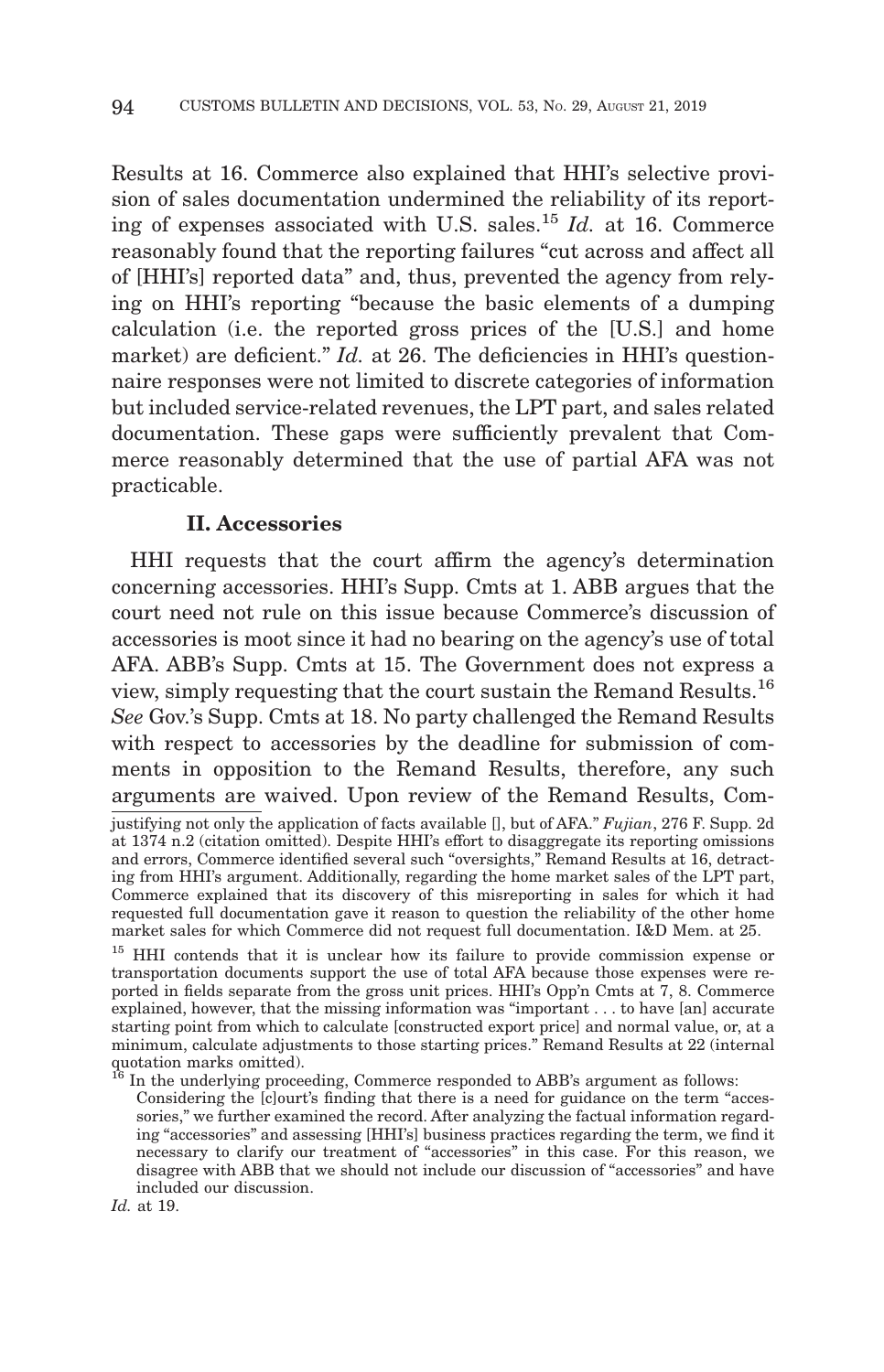merce properly reevaluated its treatment of accessories; therefore, the Remand Results are sustained with respect to the treatment of accessories.

## **CONCLUSION**

For the foregoing reasons, the court finds that the Remand Results comply with the court's remand order, are supported by substantial evidence and otherwise in accordance with law. Judgment will enter accordingly.

Dated: August 2, 2019 New York, New York

*/s/ Mark A. Barnett* JUDGE.  $\frac{1}{s}$  /s/ M

Slip Op. 19–107

REBAR TRADE ACTION COALITION, Plaintiff, v. UNITED STATES, Defendant, and COLAKOGLU DIS TICARET A.S. and COLAKOGLU METALURJI A.S., Defendant-Intervenors.

> Before: Richard W. Goldberg, Senior Judge Court No. 18–00106

[The court sustains the determinations of the U.S. Department of Commerce.]

Dated: August 8, 2019

*Maureen E. Thorson*, Wiley Rein LLP, of Washington, D.C., argued for Plaintiff Rebar Trade Action Coalition. With her on the brief were *John R. Shane* and *Alan H. Price*, Wiley Rein LLP, of Washington, D.C.

*Robert R. Kiepura*, Commercial Litigation Branch, Civil Division, U.S. Department of Justice, of Washington, D.C.; and *Reza Karamloo*, Office of the Chief Counsel for Trade Enforcement and Compliance, U.S. Department of Commerce, of Washington, D.C., argued for Defendant. With them on the brief were *Joseph M. Hunt*, Assistant Attorney General, Civil Division, U.S. Department of Justice; *Jeanne E. Davidson*, Director; and *L. Misha Preheim*, Assistant Director.

*Friederike S. Görgens*, Arent Fox LLP, of Washington, D.C., argued for Defendant-Intervenors Colakoglu Dis Ticaret A.S. and Colakoglu Metalurji A.S. With her on the brief was *Matthew M. Nolan*, Arent Fox LLP, of Washington, D.C.

## *OPINION*

This action comes to the court upon a motion by Plaintiff Rebar Trade Action Coalition ("RTAC") under Rule 56.2 of the USCIT Rules, Mot. for J. on the Agency R., ECF No. 22 (Oct. 29, 2018); *see also* Mem. of Pl. in Support of its Mot. for J. on the Agency R., ECF No. 25 (Oct. 30, 2018) ("Pl.'s Br."), appealing from the administrative review of the countervailing duty ("CVD") order on steel concrete reinforcing bar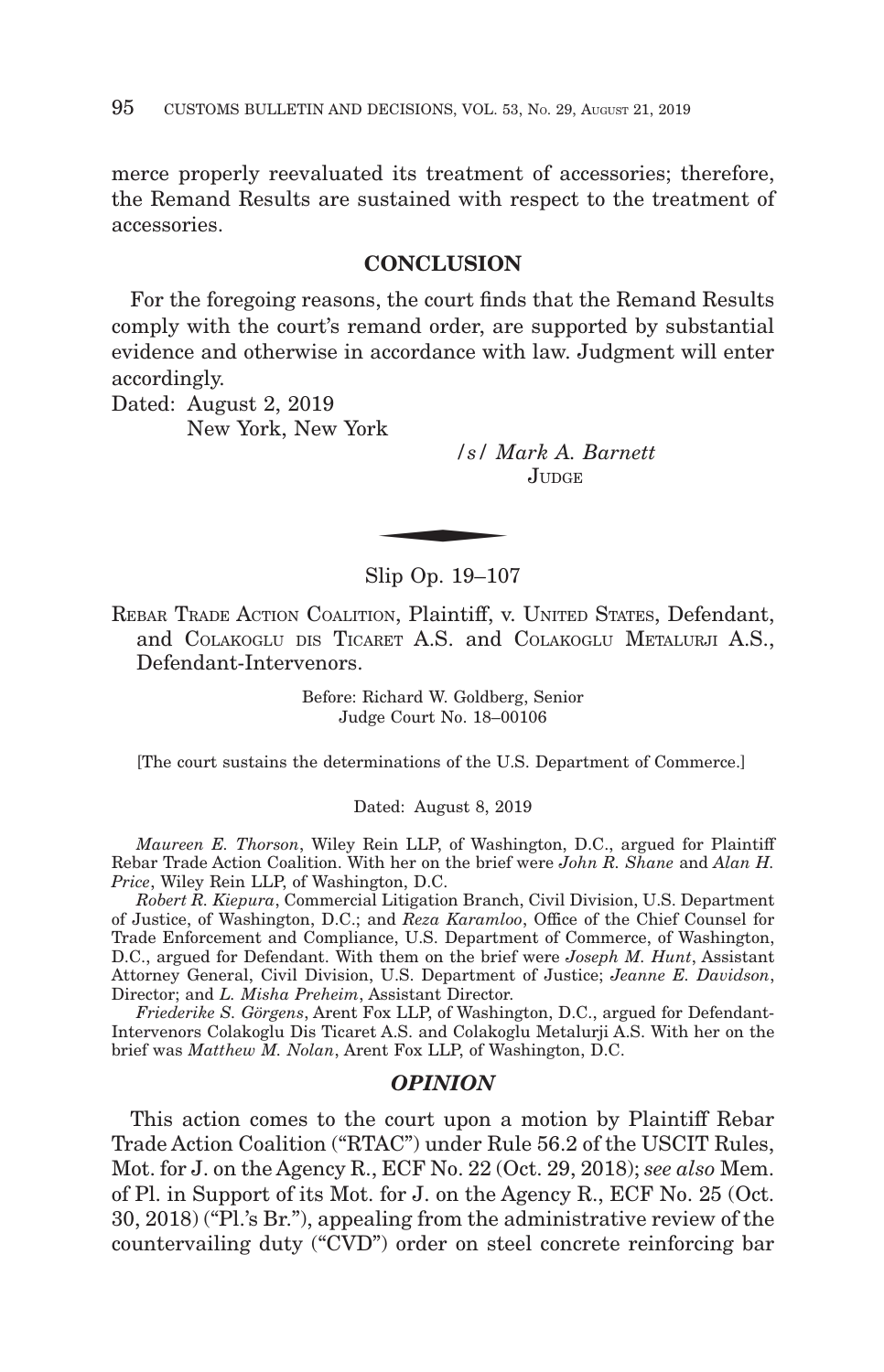("rebar") from the Republic of Turkey ("Turkey"), *Steel Concrete Reinforcing Bar from the Republic of Turkey*, 83 Fed. Reg. 16,051 (Dep't Commerce Apr. 13, 2018) (final results and partial rescission) ("Final Results") and accompanying Issues & Decision Mem., P.R. 205 (Apr. 9, 2018) ("I&D Mem."). Both the Government and Defendant-Intervenors Colakoglu Dis Ticaret A.S. and Colakoglu Metalurji A.S. (collectively "Colakoglu") filed responses to RTAC's motion, asking the court to sustain the determinations made by the U.S. Department of Commerce ("Commerce" or "the Department"). Def.'s Resp. to Pl.'s Mot. for J. on the Agency R., ECF No. 34 (Mar. 11, 2019) ("Gov't's Br."); Resp. Br. of Def.-Intervenor in Opp'n to Pl.'s Rule 56.2 Mot. for J. on the Agency R., ECF No. 35 (Mar. 11, 2019). Upon consideration of the record, the parties' briefing, and oral argument, the court finds the Department's determinations to be supported by substantial evidence and in accordance with law. Therefore, the court sustains the Final Results and judgment will enter accordingly.

## *BACKGROUND*

In November of 2014, the Department of Commerce issued a countervailing duty order on rebar from Turkey pursuant to 19 U.S.C. § 1671. *Steel Concrete Reinforcing Bar from the Republic of Turkey*, 79 Fed. Reg. 65,926 (Dep't Commerce Nov. 6, 2014) (CVD order). Roughly two years later, in response to a notice from Commerce, *Opportunity to Request Admin. Review*, 81 Fed. Reg. 76,920 (Dep't Commerce Nov. 4, 2016), RTAC<sup>1</sup> requested review of the Department's CVD order, Request for Admin. Review, P.R. 4 (Nov. 30, 2016), which in turn prompted Commerce to initiate a review of Turkish rebar for the period covering January 1, 2015 to December 31, 2015. *Initiation of Antidumping and Countervailing Duty Admin. Reviews*, 82 Fed. Reg. 4,294, 4,297 (Dep't Commerce Jan. 13, 2017). Involved in that review were mandatory respondents Colakoglu and Icdas Celik Enerji Tersane ve Ulasim Sanayi A.S. ("Icdas") as well as seventeen other producers and exporters of Turkish rebar. *Id.*

In the Department's initial administrative review of the CVD order, Commerce had determined that Turkish manufacturers of rebar received countervailable subsidies from the involvement of the Government of Turkey ("GOT") in the market for natural gas. *See Steel Concrete and Reinforcing Bar from the Republic of Turkey*, 79 Fed. Reg. 54,963 (Dep't Commerce Sept. 15, 2014) (final affirm. CVD determ.) and accompanying Issues & Decision Mem. at 8–13 ("Turkey

<sup>&</sup>lt;sup>1</sup> RTAC is made up of the following entities: Nucor Corp.; Gerdau Ameristeel U.S. Inc.; Commercial Metals Co.; Cascade Steel Rolling Mills, Inc.; Byer Steel Group, Inc.; Bayou Steel Group; and Steel Dynamics, Inc. *See* Request for Admin. Review 1 n.1, P.R. 4 (Nov. 30, 2016).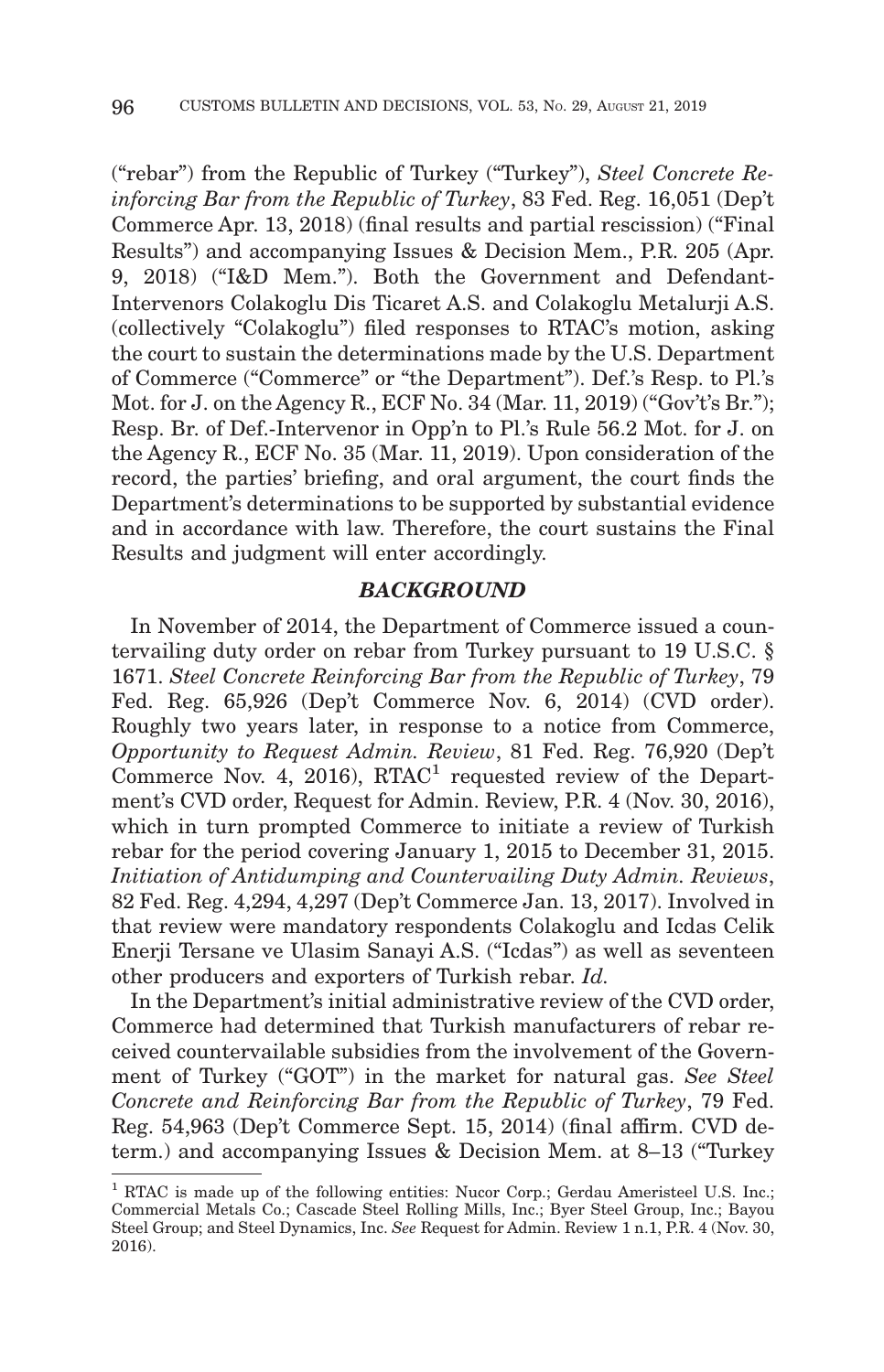Rebar Final Determ. I"). Subsequent reviews determined that: (a) the product receiving the subsidy to be natural gas in gaseous form, not liquefied natural gas or compressed natural gas; and (b) the gaseous form is only transported via pipeline. *Steel Concrete Reinforcing Bar from the Republic of Turkey*, 82 Fed. Reg. 23,188 (Dep't Commerce May 22, 2017) (final affirm. CVD determ.) and accompanying Issues & Decision Mem. at 10, 24, and 25 ("Turkey Rebar Final Determ. II").

In the immediate review, Commerce issued a questionnaire to the GOT. Countervailing Duty Questionnaire, P.R. 21 (Feb. 7, 2017). The questionnaire dedicated several questions to gathering information about the Turkish government entity that operates the Turkish natural gas pipeline network, Boru Hatlari Ile Petrol Tasima A.S. ("BO-TAS"). *Id.* at 21–24. One such question requested "Annual Report(s) pertaining to the POR, and the two preceding years," *id.* at 30, 48, to which the GOT responded by attaching an exhibit containing annual reports for the years 2013–2015, Questionnaire Resp. of the Gov't of Turkey 11, P.R. 54–87 (Apr. 3, 2017) ("GOT Questionnaire Resp."). Those reports provide general information on the operation of the pipeline network. In particular, the report from 2015 ("2015 Annual Report"), *id.* ex. 6d, contains descriptions of specific segments of the pipeline, *id.* ex. 6d at 28–30, as well as a map titled "Natural Gas and Crude Oil Pipeline System, Natural Gas Supply-Export Contracts" ("BOTAS map"), *id.* ex. 6d at 22–23. The GOT's response also includes information on the Turkish natural gas pipeline "exit and entry points," which lists entry points numbered 1–9 and also "Export Exit Point (Greece)." *Id.* at 21–22.

Pursuant to 19 C.F.R. § 351.301(c)(3)(ii),<sup>2</sup> Colakoglu also submitted factual information for use in calculating a benchmark. Colakoglu's Submission Regarding Natural Gas Benchmark Pricing Data, P.R. 172–73 (Oct. 27, 2017) ("Colakoglu Benchmark Submission"). Colakoglu requested, if Commerce were to decline to employ a Tier 1 benchmark, that "the Department select a [Tier 2] benchmark price which enables it to compare BOTAS prices to a world market price that would actually be available to Colakoglu." *Id.* at 3. Based on the BOTAS map, Colakoglu suggested that "Turkey has [a] natural gas pipeline connection with Russia, Azerbaijan, [and] Iran" and, thus, only those countries could serve as a source price of natural gas available in Turkey. *Id.* The submission further provided amounts of imported natural gas organized by source country, concluding that

 $2$  That regulation gives parties the opportunity to provide "factual information to . . . measure the adequacy of remuneration under [the Tier 2 regulations]" so long as that information is submitted "no later than 30 days before the scheduled date of the preliminary results of review . . . ." 19 C.F.R. § 351.301(c)(3)(ii).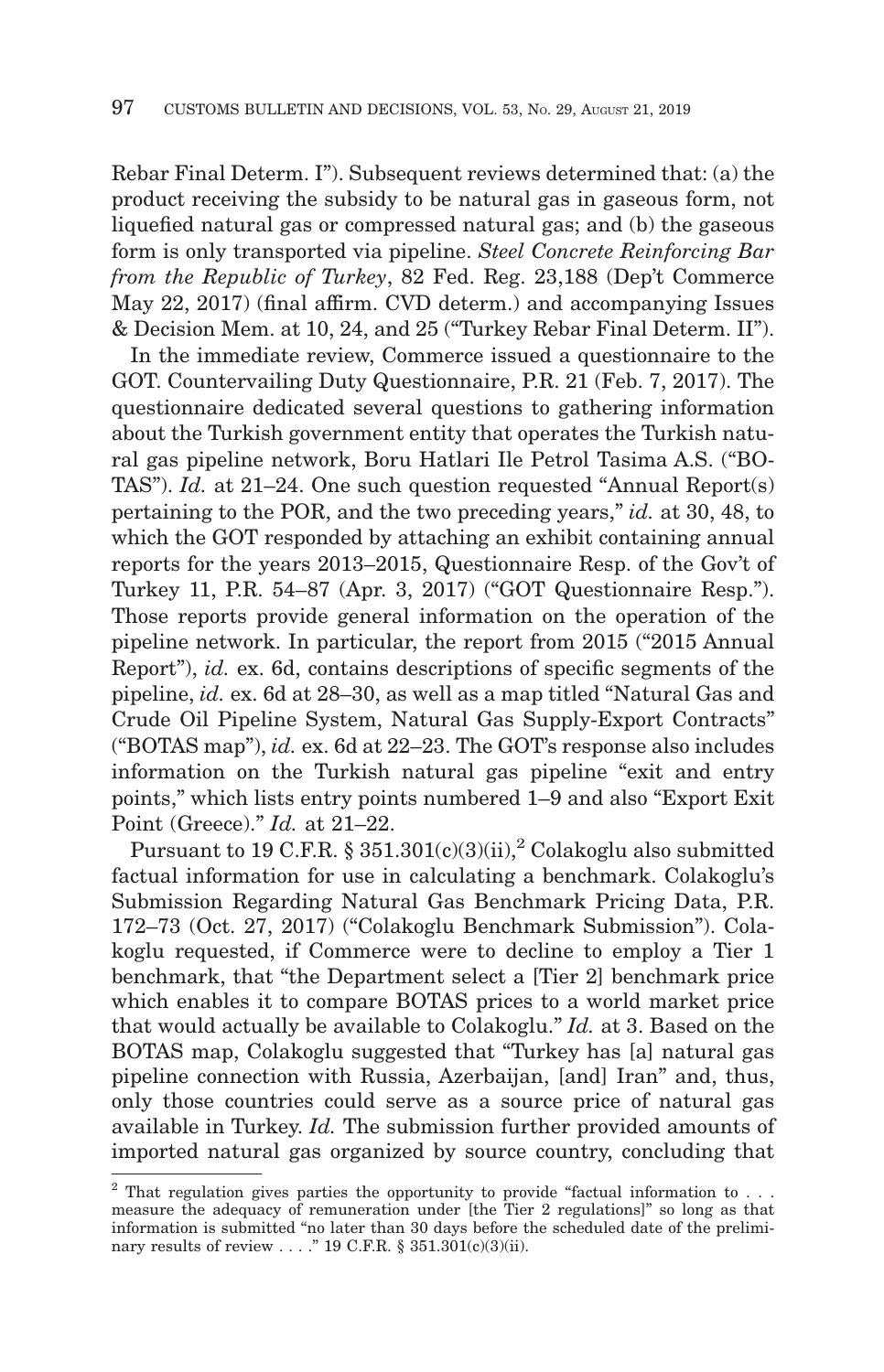"almost 60% of natural gas [was imported] from Russia and [a] signification portion of the remaining share came from Iran and Azerbaijan." *Id.* at 4. Colakoglu also submitted natural gas prices published by the Romanian Energy Regulatory Authority ("RERA") and Global Trade Information Services ("GTIS"). *Id.* exs. 5–8.

For its part, RTAC submitted natural gas prices provided by the International Energy Agency ("IEA") to be used by the Department in calculating the CVD rate. RTAC Benchmark Information Submission ex. 6, P.R. 174–177 (Oct. 31, 2017). Included in the IEA dataset are natural gas sales prices from a variety of IEA-member states, including several prices from European countries. *Id.*

On December 6, 2017, the Department issued its preliminary results. *See Steel Concrete Reinforcing Bar from the Republic of Turkey*, 82 Fed. Reg. 57,574 (Dep't Commerce Dec. 6, 2017) (prelim. results) and accompanying Prelim. Decision Mem., P.R. 190 (Nov. 30, 2017) ("PDM"). Commerce preliminarily determined that, pursuant to the Department's prior determinations and due to the continued presence of BOTAS in the market, the price of natural gas in Turkey is distorted. PDM at 12–14 (citing, *inter alia*, Turkey Rebar Final Determ. I). In calculating the accompanying CVD rate, Commerce rejected Turkish domestic prices as a benchmark due to BOTAS's prevailing control over the market for natural gas, *id.* at 15, and instead relied on domestic natural gas prices from Azerbaijan, *id.* at 16. The Department determined that the use of Azerbaijani domestic prices as a Tier 2 benchmark was most appropriate "as that price represents natural gas (a) that would be available through the pipeline system to purchasers in Turkey and (b) excludes any prices on sales to Turkey itself, *i.e.*, import prices in Turkey . . . ." *Id.* (citing 19 C.F.R. §  $351.511(a)(2)(ii)$ . In so doing, Commerce rejected both: (a) the RERA prices and the IEA prices because there ia no pipeline connection between Turkey and the source countries from which those prices originated, as well as (b) the Russian and Iranian prices because those figures are either distorted or unavailable in the record. *Id.* at 15–16. In order to arrive at the ultimate countervailable benefit, the Department then "added the per-unit transmission and capacity fees charged by BOTAS to the Azerbaijan annual price." *Id.* at 16.

After Commerce released the Preliminary Results, RTAC submitted a case brief arguing that the Department should rely on data from the IEA instead of the Azerbaijani pricing data. *See* RTAC's Case Br. & Request for Hr'g, P.R. 198 (Jan. 8, 2018) ("RTAC Case Br."). At RTAC's request, Commerce conducted a hearing on the calculation of the CVD rate. *See* Hr'g Tr., P.R. 202 (Feb. 16, 2018).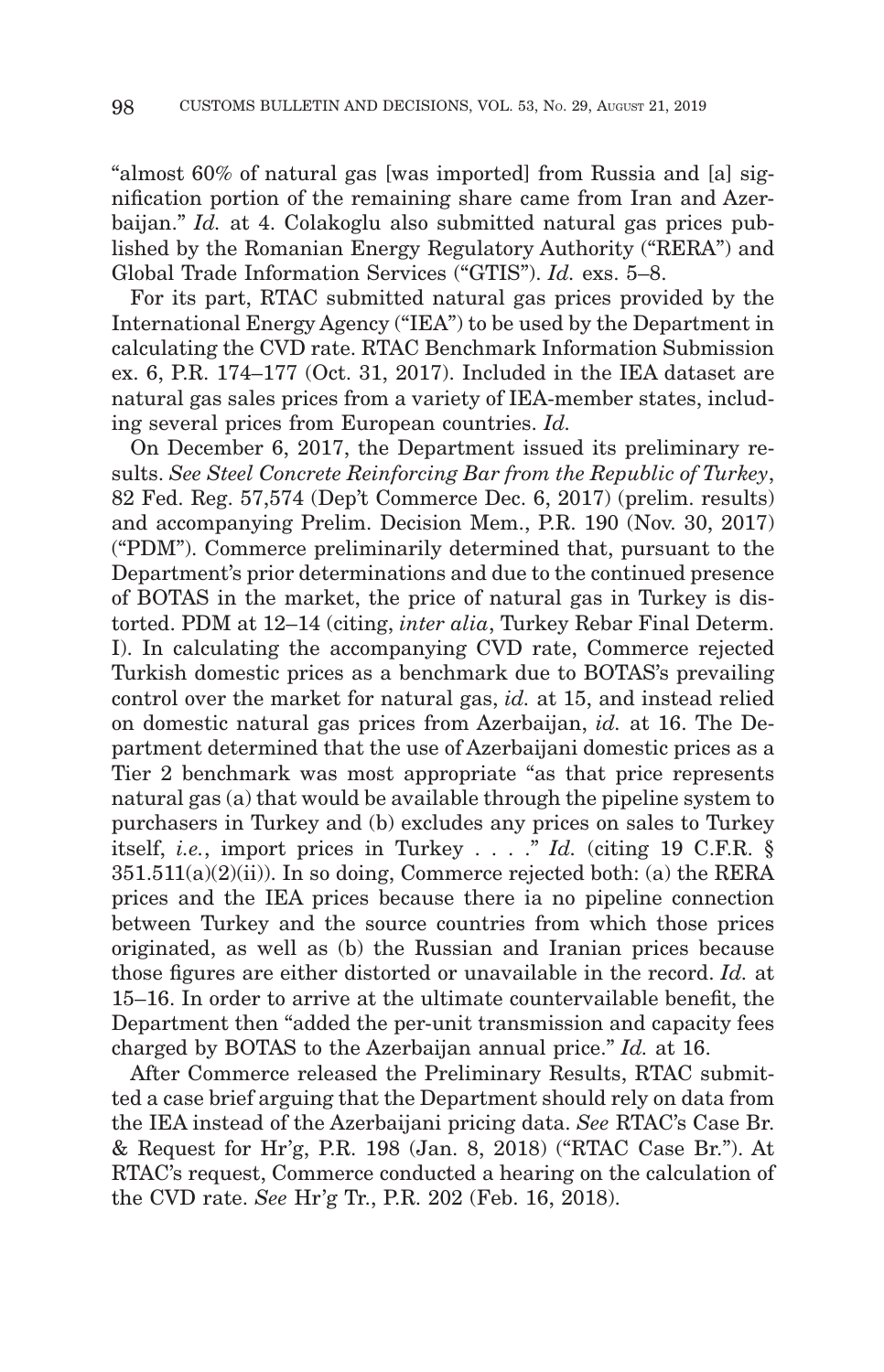In its Final Results, Commerce adopted the determinations made in the Preliminary Results over objection from RTAC, *see* RTAC Case Brief. The Final Results determined that Colakoglu and Icdas did not receive countervailable subsidies, but that eleven companies who had not been individually examined had received countervailable subsidies. Final Results at 16,051–52. Specifically, as to the CVD calculation, the Department rejected RTAC's arguments that Azerbaijani prices could not serve a reasonable Tier 2 benchmark. I&D Mem. at 10. Commerce determined that no reasonable alternative to Azerbaijan prices exists because: (a) neither the IEA nor RERA natural gas prices could be included in the benchmark as "Turkey does not have a natural gas inflow pipeline connection with Europe," *id.* at 14; (b) the Department had previously found the Russian market to be distorted, *id.* ; and (c) GTIS prices were inconsistently reported and, thus, "could not be converted to a single unit of measurement to enable a comparison," *id.* at 15. As a result, the Azerbaijani price was left as the only available Tier 2 benchmark upon which the Department could rely. Accordingly, the Department imposed a *de minimus* CVD rate for Colakoglu and Icdas and a 1.25% rate for all others. Final Results at 16,052.

RTAC challenged the Department's selection of Tier 2 benchmarks in this court and ultimately filed a motion for judgment on the agency record. Mot. for J. on Agency Record, ECF No. 22 (Oct. 29, 2018). After several delays related to a lapse in appropriations, the Government filed its response to RTAC's motion, *see* Gov't's Br., and RTAC requested oral argument, Unopposed Mot. for Oral Arg., ECF No. 40 (May 6, 2019). The court granted RTAC's motion for oral argument, Order, ECF No. 41 (May 9, 2019), and issued questions for the parties to address at the hearing, Letter to Parties, ECF No. 43 (July 2, 2019). The court conducted that oral argument on July 18, 2019. ECF No. 44 (July 18, 2019).

# *JURISDICTION AND STANDARD OF REVIEW*

The court possesses jurisdiction to hear this dispute pursuant to 28 U.S.C. § 1581(c). The court evaluates Commerce's factual determinations under the substantial evidence standard and reviews the Department's reasoning to determine whether it is in accordance with law. 19 U.S.C. § 1516a(b)(1)(B)(i). Substantial evidence "is something less than the weight of the evidence," *Consolo v. Fed. Maritime Comm'n*, 383 U.S. 607, 619 (1966), but "is more than a mere scintilla," *Universal Camera Corp. v. N.L.R.B.*, 340 U.S. 474, 477 (1951). "It means such relevant evidence as a reasonable mind might accept as adequate to support a conclusion." *Id.* The Department must supply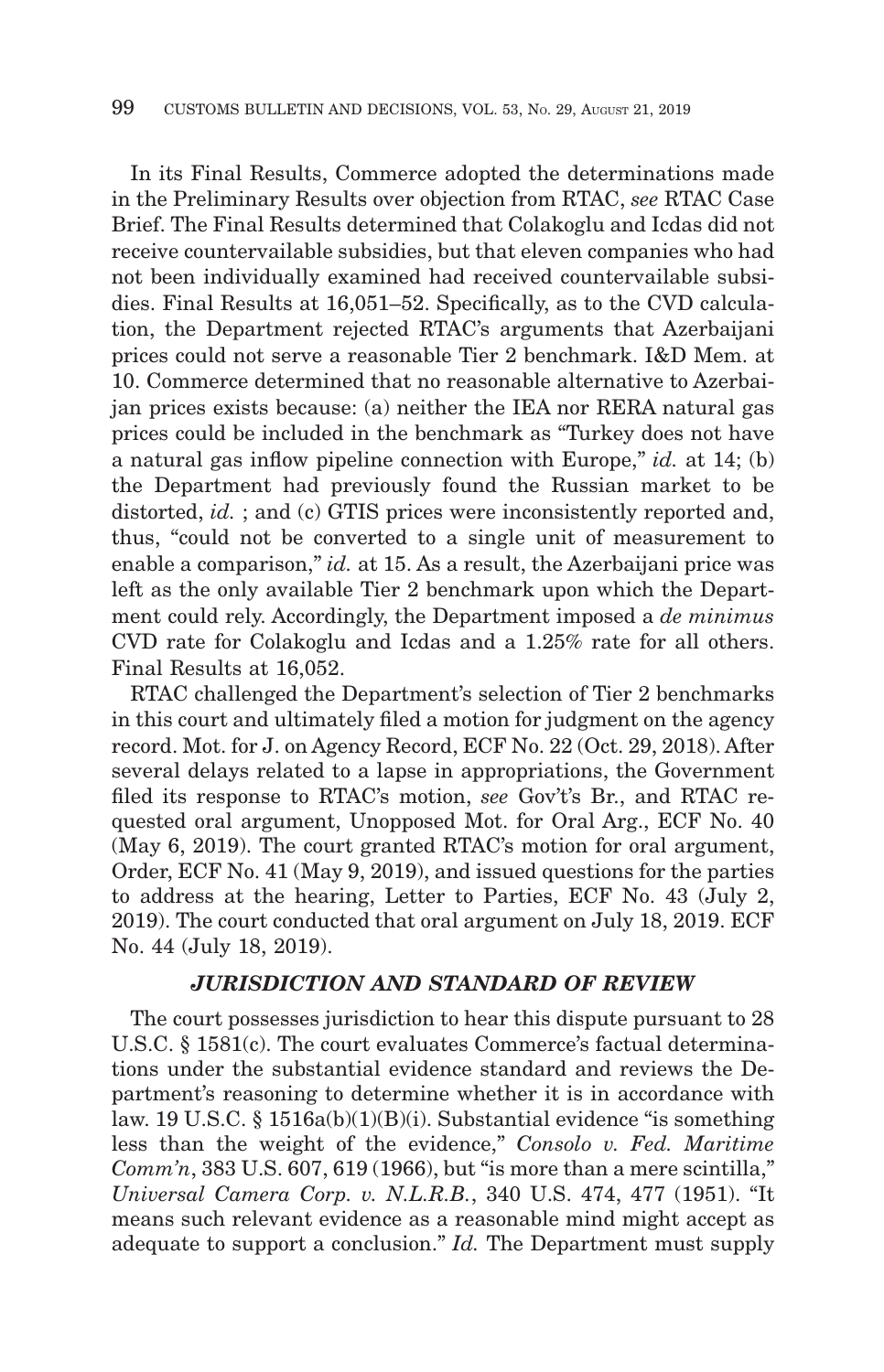a reasoned decision, *Atar S.R.L. v. United States*, 730 F.3d 1320, 1325 (Fed. Cir. 2013), and must consider all evidence in the record, including that which fairly detracts from its decision, *CS Wind Viet. Co. v. United States*, 832 F.3d 1367, 1373 (Fed. Cir. 2016). Ultimately, "the agency must examine the relevant data and articulate a satisfactory explanation for its action including a 'rational connection between the facts found and the choice made.'" *Motor Vehicle Mfrs. Ass'n of U.S., Inc. v. State Farm Mut. Auto. Ins. Co.*, 463 U.S. 29, 43 (1983) (quoting *Burlington Truck Lines, Inc. v. United States*, 371 U.S. 156, 168 (1962)).

# *DISCUSSION*

Upon review of its order finding a countervailable subsidy for the provision of natural gas to Turkish rebar producers, Commerce calculated a CVD rate using only Azerbaijani domestic prices because those prices represent the most reliable world market price on the record with an inflow pipeline connection to Turkey. RTAC challenges that determination as not supported by substantial evidence and not in accordance with law. However, the record supports the Department's findings and the court finds Commerce's treatment of prices on the record to be reasonable. With the benefit of the parties' submissions and counsels' oral presentations before the court, the court sustains the Department's Final Results.

Commerce endeavors to calculate CVD rates under 19 U.S.C. § 1671 through the use of benchmark prices pursuant to 19 C.F.R. § 351.511. That regulation "sets forth three methods . . . in order of preferred approach." *Nucor Corp. v. United States*, 927 F.3d 1243, 1246 (Fed. Cir. 2019). "The first two methods call for inquiry into how the sale prices at issue compare to either of two 'market' prices: either (i) a 'market-determined price' based on actual transactions in the country or (ii) a 'world market price' that would be available to the purchasers in the country." *Id.* (citing 19 C.F.R.  $\S 351.511(a)(2)(i)–(ii)$ ). The first is known as a Tier 1 benchmark; the second is a Tier 2 benchmark, the application of which is at the center of this dispute. When Commerce utilizes a Tier 2 benchmark because "there is no useable market-determined price with which to make the comparison," the Department will "compar[e] the government price to a world market price where it is reasonable to conclude that such price would be available to purchasers in the country in question." 19 C.F.R. §  $351.511(a)(2)(ii)$ . Commerce will only move on to a Tier 3 benchmark "[i]f there is no world market price available to purchasers in the country in question." 19 C.F.R.  $\S$  351.511(a)(2)(iii).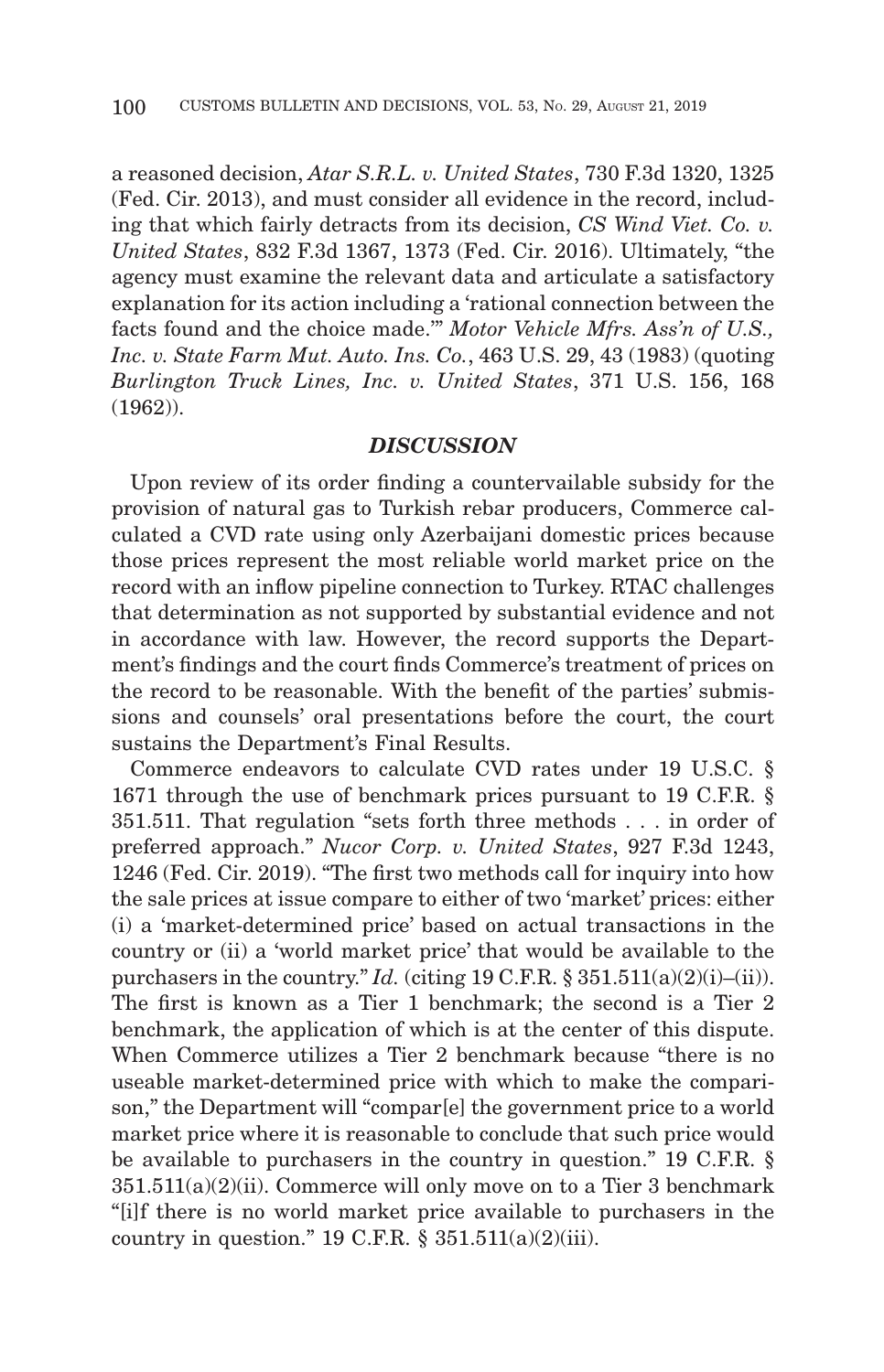Here, due to the GOT's participation in the Turkish market for natural gas, Commerce moved on from a Tier 1 benchmark to a Tier 2 benchmark to calculate a CVD rate for Turkish producers of rebar. The Department has determined that "Turkey has the requisite inflow pipeline connections with only Azerbaijan, Iran, and Russia," I&D Mem. at 12, and "purchasers in Turkey are physically precluded from purchasing certain natural gas on the world market," *id.* at 13–14. As a result, IEA and RERA prices are not appropriate Tier 2 benchmarks because their source countries lack a pipeline connection capable of transporting natural gas into Turkey. Based on the Department's finding that only those countries with inflow pipeline connections to Turkey would be "available" to purchasers in Turkey and due to the shortcomings accompanying the Russian and Iranian prices, Commerce has used only the Azerbaijani prices.

RTAC does not challenge Commerce's declining to apply a Tier 1 benchmark, but instead contests the Department's Tier 2 calculation. RTAC presents a challenge to: (a) Commerce's factual findings surrounding Turkish pipeline connections and (b) the Department's application of its benchmark regulations. Challenging the Turkish pipeline connection findings, RTAC contends that there was not substantial evidence on the record to discard IEA prices as not capable of transport via pipeline into Turkey. Next, RTAC argues that the Department impermissibly applied its Tier 2 regulations by preferring natural gas prices from countries with an inflow pipeline connection to Turkey in calculating a world market price "available to purchasers" in Turkey. RTAC's arguments, however, are misguided. The court upholds the Department's findings regarding the Turkish pipeline as supported by substantial evidence and further holds the selection of Azerbaijani prices to be a lawful exercise of Commerce's discretion under 19 C.F.R.  $\S$  351.511(a)(2)(ii). As a result, the court sustains Commerce's determinations in full.

# **I. Substantial Evidence Supports the Department's Findings Surrounding the Turkish Natural Gas Pipeline Network**

With regard to substantial evidence, "the question here is whether the evidence and reasonable inferences from the record support the [Department's] finding[s] . . . ." *Matsushita Elec. Indus. Co. v. United States*, 750 F.2d 927, 933 (Fed. Cir. 1984). "Commerce may, based on its experience in administering the statute, make justifiable inferences on the record before it," *Asociacion Colombiana de Exportadores de Flores v. United States*, 23 CIT 148, 153, 40 F. Supp. 2d 466, 472 (1999) (citing *Radio Officers' Union of Commercial Telegraphers*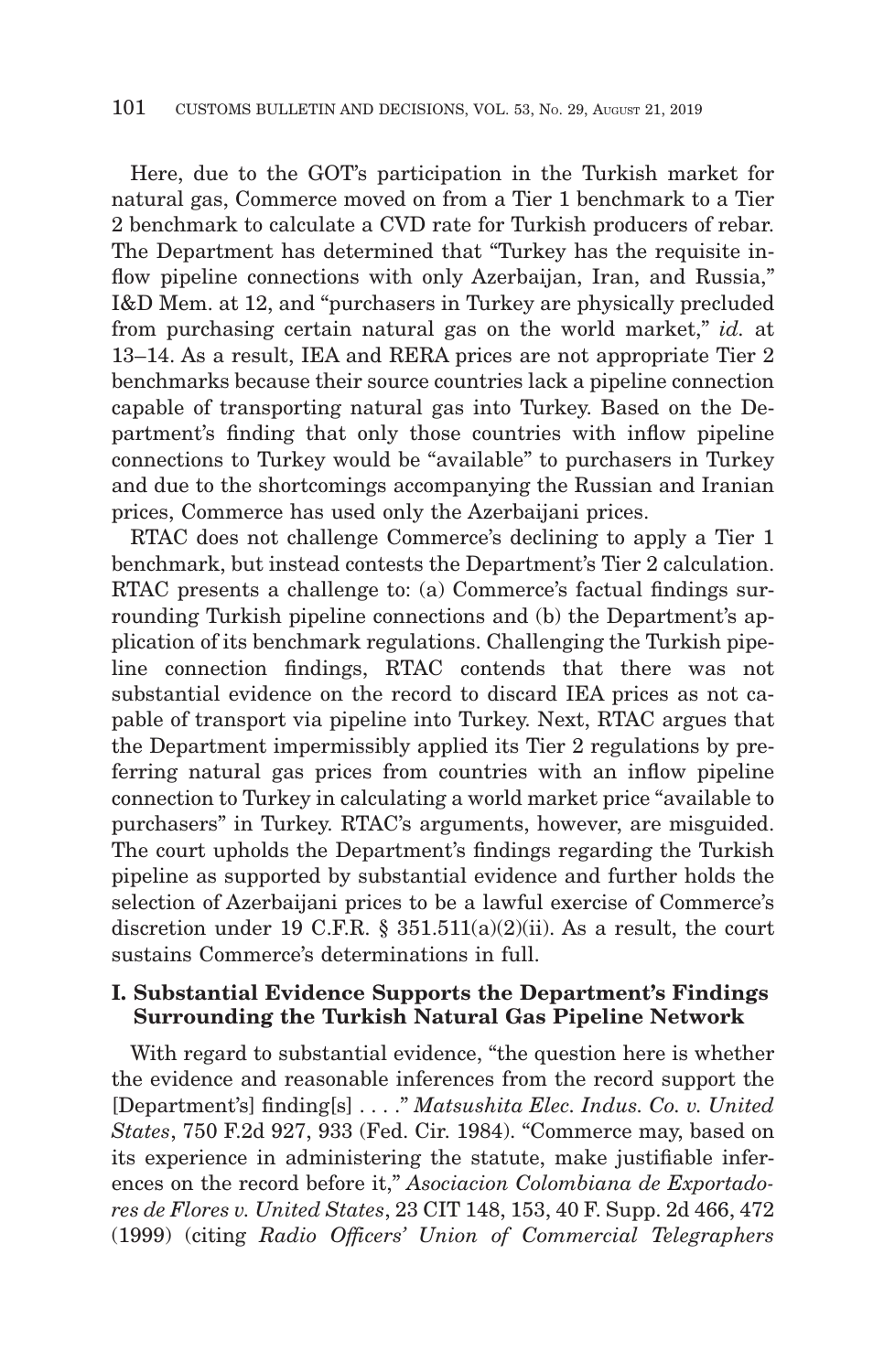*Union, A.F.L. v. N.L.R.B.*, 347 U.S. 17, 50 (1954); *Matsushita*, 750 F.2d at 933), so long as those inferences are supported in the record and logically related to the facts found.

Commerce's reliance on Azerbaijani prices as a Tier 2 benchmark is predicated upon the Department's determination that only those prices originating in a country with an inflow natural gas pipeline connection to Turkey would be reasonably available to purchasers in Turkey. Among those countries with an inflow pipeline connection to Turkey, only Azerbaijan's prices were available and non-distorted. Commerce discarded other prices, including the IEA prices, for lack of a pipeline connection because that feature rendered the domestic natural gas in those countries not "available to purchasers" in Turkey. In support of these factual determinations, Commerce cited information provided by the GOT as well as information contained in the 2015 Annual Report and the BOTAS map. As those documents adequately support Commerce's findings, the court sustains these factual determinations.

RTAC focuses its energy attacking Commerce's implicit finding that the record did not support a determination that there was an inflow pipeline connection from Greece to Turkey as such a connection would have enabled Commerce to utilize the IEA prices. Not only has Commerce supported its findings surrounding the Turkish pipeline with substantial evidence, but the factual record does not allow for an inference that there is an inflow connection with Greece. The BOTAS map and the 2015 Annual Report constitute substantial evidence supporting the Department's finding that the Greece-Turkey connection only supplies natural gas in one direction. First, the BOTAS map indicates pipeline flow through arrows which the map legend labels "GAS EXISTING IMPORTS," "COMPACTED GAS VOLUME," and "EXPORT VOLUME." GOT Questionnaire Resp. ex. 6d at 22–23. And the northwestern portion of the map utilizes a green arrow to indicate an "EXPORT VOLUME" connection to Greece. *Id.* Next, the 2015 Annual Report describes the Turkey-Greece natural gas pipeline as "developed . . . to transport natural gas . . . to European markets via Turkey and Greece." *Id.* at 31. Last, the only relevant import data available on the record contains no information on imports via pipeline from Greece or any other European country. Colakoglu Benchmark Submission at 4. Taken together, the evidence constitutes substantial evidence indicating that the pipeline flows from Turkey to Greece, and not *vice versa*.

RTAC would have the court believe that the evidence cited above does not definitively eliminate the possibility that the pipeline also flows from Greece to Turkey. However, RTAC's suggestion remains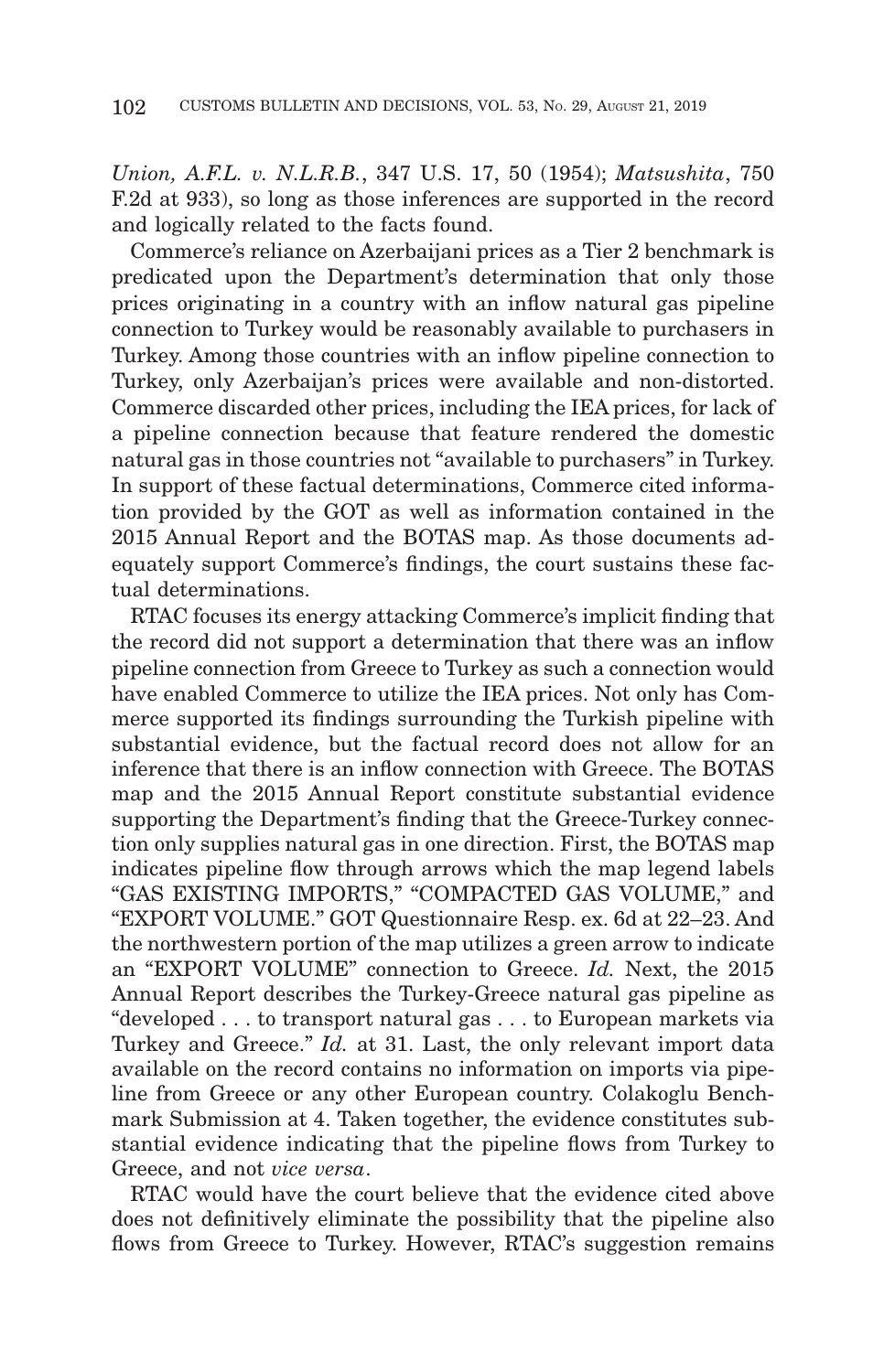unmoored from record evidence and calls for a fishing expedition upon remand. The court declines to engage in such unsubstantiated conjecture. Rather, the court sees the Department's inference as a reasonable one. An agency is permitted to draw an inference in consideration of all record evidence that would bolster or rebut that inference. *See Radio Officers' Union*, 347 U.S. at 56. What's more, "[a]lthough Commerce has authority to place documents in the administrative record that it deems relevant, 'the burden of creating an adequate record lies with [interested parties] and not with Commerce.'" *QVD Food Co. v. United States*, 658 F.3d 1318, 1324 (Fed. Cir. 2011). RTAC presented no evidence—either at the administrative stage or in front of the court—supporting its desired outcome and so has failed to meet its burden. The time to submit information regarding the Turkey-Greece pipeline flow has passed and the court will not remand a decision that is adequately supported by substantial evidence.<sup>3</sup> Here, the record contains no evidence that would counter the inference made by Commerce. The evidence in the record clearly establishes inflow pipeline connections with only Iran, Russia, and Azerbaijan. The only logical inference to be made, then, is that no other country, including Greece, has such an inflow connection.

Last, RTAC argues that Commerce "did not address, in explaining its conclusion, the Greece-Turkey pipeline evidence that tended to undermine its conclusion regarding inflow from Europe into Turkey . . . ." Reply Br. of Pl. 6, ECF No. 37 (Apr. 22, 2019). Specifically, RTAC claims that the Department did not provide an adequate reason for disregarding the GTIS data and certain information submitted by Colakoglu. *Id.* Likewise, RTAC contends that the Government's treatment of this evidence amounts to a *post hoc* rationalization for the agency's decision. *Id.* at 8. While RTAC is correct that "a reviewing court . . . must judge the propriety of [agency] action solely by the grounds invoked," *Burlington Truck Lines*, 371 U.S. at 169, this court's standard of review requires only that Commerce "take into account whatever in the record fairly detracts from [the] weight" of its ultimate conclusion, *CS Wind Viet.*, 832 F.3d at 1373. The Department's considered approach comports with that standard. First, the GTIS data related to other forms of natural gas not the subject of this

<sup>3</sup> Likewise, RTAC's suggestion that verification is needed falls flat. Where substantial evidence adequately supports a factual determination, no verification of those facts is required of the agency. Further, "each administrative review is a separate exercise of Commerce's authority that allows for different conclusions based on different facts in the record," *Qingdao Sea-Line Trading Co. v. United States*, 766 F.3d 1378, 1387 (Fed. Cir. 2014), and the court only considers the adequacy of the determination on the record before it. As a result, RTAC's reference to a prior case in which Commerce did conduct verification of pipeline flow, *Certain Cold-Rolled Steel Flat Prods. from the Russian Fed'n*, 81 Fed. Reg. 49,935 (Dep't Commerce July 29, 2016) (final affirm. CVD determ.), is unavailing.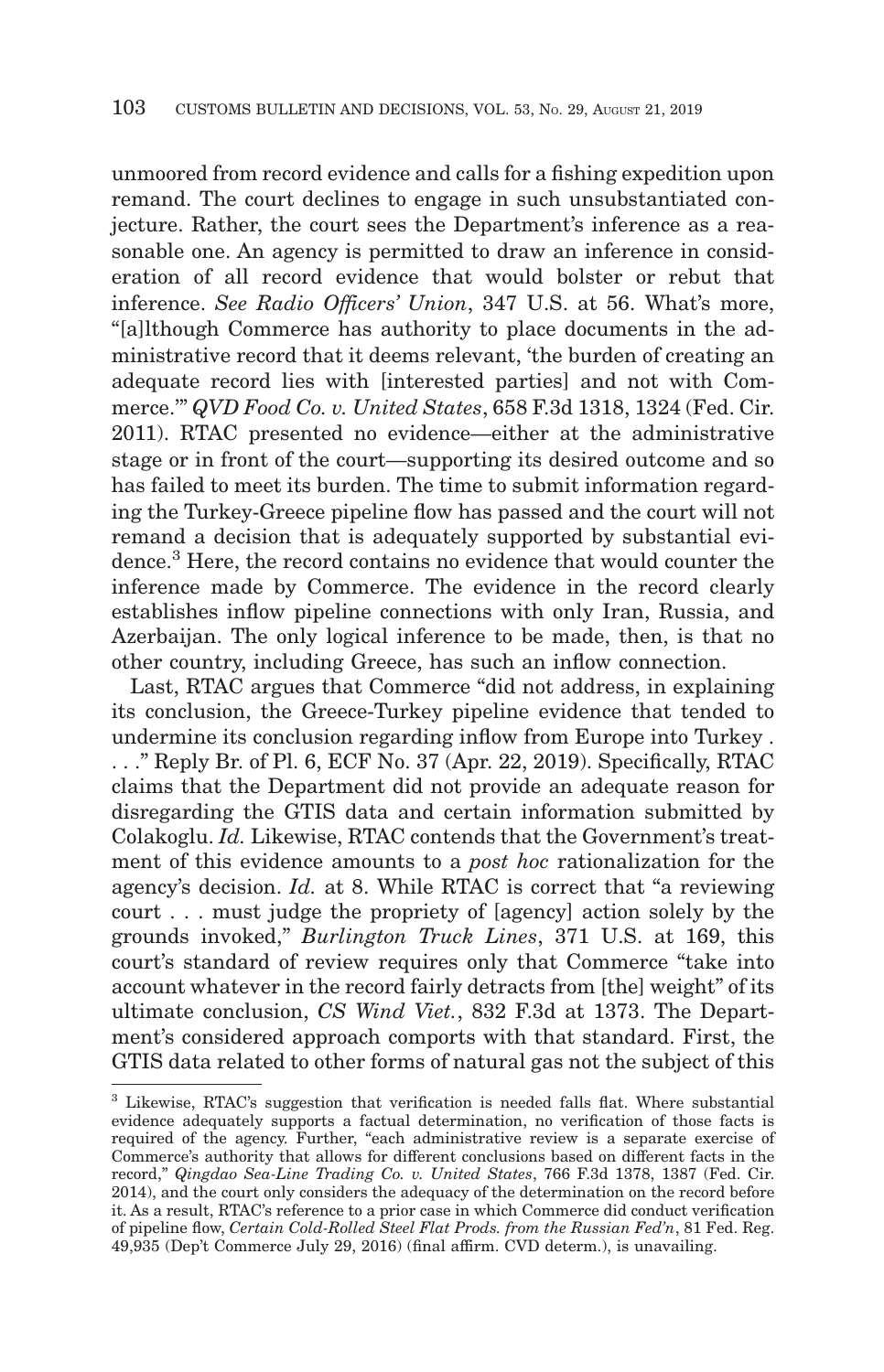review, I&D Mem. at 14–15 (citing Turkey Rebar Final Determ. II at 8–12, 22 (GTIS data is inconsistently reported and "includes shipments of compressed natural gas.")), such that Commerce reasonably considered and discarded those prices. Second, Colakoglu's submission is not sufficiently probative of pipeline connections and, thus, does not "fairly detract" from Commerce's findings. *See* Gov't's Br. at 12–13. Accordingly, the agency properly took this evidence under consideration and the Government's argument on appeal does not constitute a *post hoc* rationalization.

Ultimately, Commerce's findings surrounding the Turkish natural gas pipeline are supported by substantial evidence. Not only does the record support an inflow connection from Azerbaijan, but also the lack of such a connection with Greece. As a result, those findings are sustained.

# **II. Commerce's Prioritization of Prices from Source Countries with an Inflow Pipeline Connection to Turkey is Reasonable and in Accordance with Law**

As to Commerce's determination that it would only consider prices from countries connected to Turkey via inflow pipeline, that reasoning constitutes a reasonable methodology for distinguishing amongst prices that may or may not be "available to purchasers in the country in question," 19 C.F.R.  $\S$  351.511(a)(2)(ii). In light of the considerable discretion afforded to Commerce's chosen methodology and the soundness of the agency's choice, the court sustains as lawful the Department's determination that countries without an inflow pipeline connection to Turkey do not meet the regulatory requirements of a Tier 2 benchmark.

RTAC's challenge of Commerce's methodology amounts to little more than a stated preference that the Department pursue an alternative course on remand. This court "is not to substitute its judgment for that of the agency." *See State Farm*, 463 U.S. at 43. In fact, the court extends to Commerce a measure of discretion in pursuing its methodology in administrative proceedings. *See Pesquera Mares Australes, Ltda. v. United States*, 266 F.3d 1372, 1379 (Fed. Cir. 2001). To that end, if there are multiple reasonable options at the Department's disposal, the court is not to question the agency's choice among them. *See id.* So long as Commerce has pursued a reasonable and lawful course of action, its determinations will be upheld.

Here, the Department's method of calculating a world market price is reasonable. Commerce chose to prioritize prices from countries connected via pipeline and discarded prices from countries that lacked a pipeline connection. That distinction arose out of the Department's determination that purchasers in Turkey would be "physi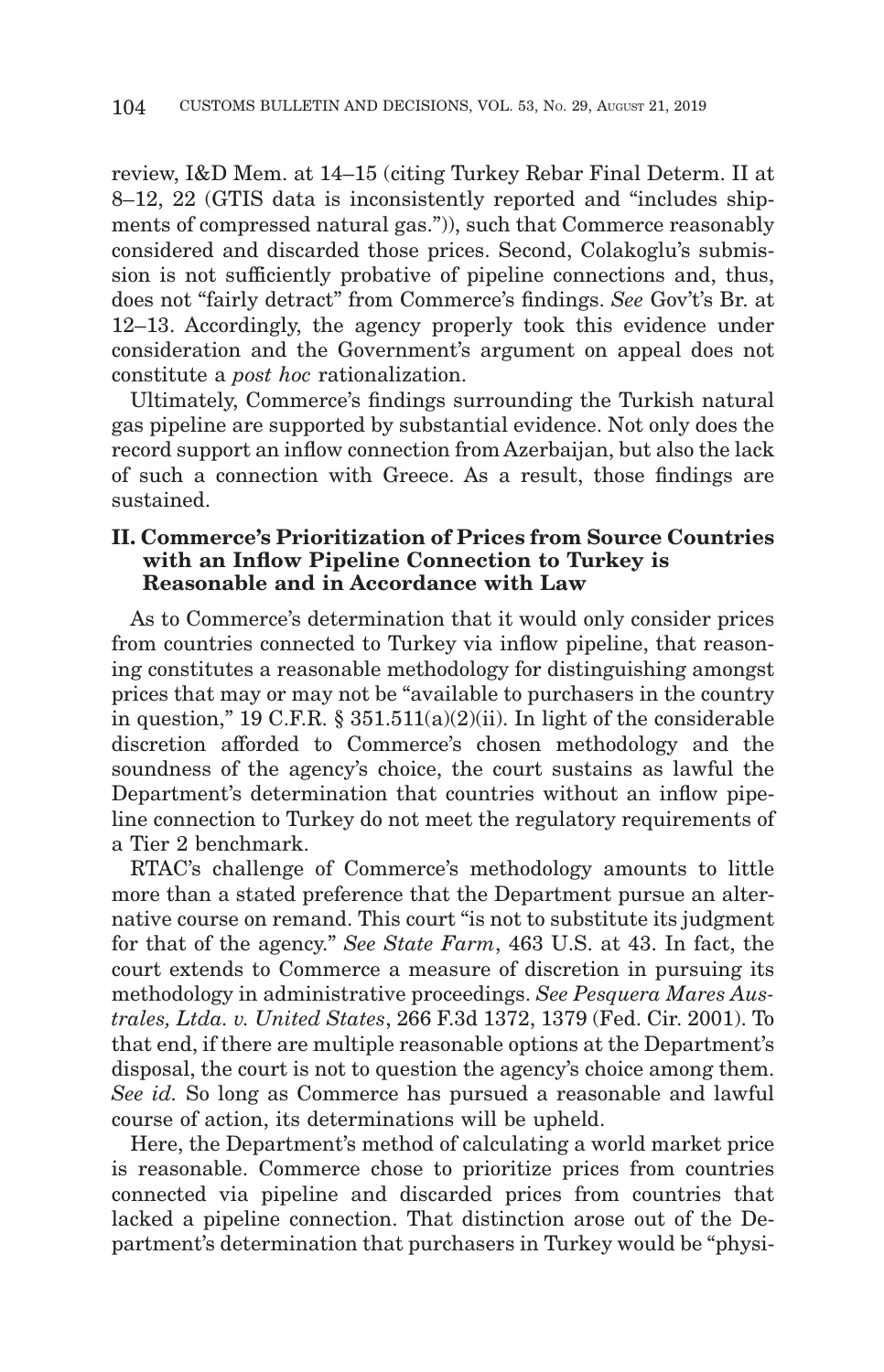cally precluded" from accessing prices from countries without a pipeline connection as natural gas can only be transported via pipeline. While the Department may have pursued a different methodology for determining the availability of certain prices, the court will only overturn Commerce's determination if it represents an unlawful choice. Certainly, Commerce's decision to use only those world market prices that, in its view, were "reasonable to conclude . . . would be available" in Turkey is a lawful exercise of its discretion.

The best RTAC can do is allege that Commerce has treated world market prices inconsistently by determining their availability in Turkey according to pipeline connections. According to RTAC, "there is no rational distinction to be made between the Azerbaijani domestic prices and the other national domestic prices on the record" because each represents prices for sale only to domestic purchasers. Pl.'s Br. at 14. But, as the Government is quick to point out, the natural gas price used in calculating the CVD rate is not merely an Azerbaijani domestic price but rather that Azerbaijani price with an adjustment for transportation fees. The IEA prices are not similarly susceptible to such a transportation adjustment because (a) this form of natural gas can only be transported via pipeline and (b) there is no inflow pipeline connection with Europe. Ultimately, Commerce's constructed price is reasonable as Azerbaijan is the only country with available, nondistorted prices that has an inflow pipeline connection to Turkey.

While Commerce's regulations state a preference for conducting an average "to the extent practicable," 19 C.F.R.  $\S$  351.511(a)(2)(ii), the Department is under no obligation to do so, especially in an instance such as this where the record contains only one suitable world market price. Commerce need not conduct an average where the prices to be included are not consistently reported or otherwise would have a distortive effect. Moreover, when the Department reasonably concludes that there is only one price on the record amenable to inclusion in a Tier 2 calculation, Commerce need not reverse-engineer the availability of certain prices so as to conduct an average. Here, the Department is faced with only one price on the record it views as reliable and available; having found that selection to be supported by substantial evidence, the court likewise sanctions the calculation using only the Azerbaijani prices as a lawful expression of agency discretion under 19 C.F.R. § 351.511(a)(2)(ii).

# *CONCLUSION*

Commerce's decision to calculate a Tier 2 benchmark using only the Azerbaijani prices is supported by substantial evidence and in accordance with law. The Department cited sufficient evidence and made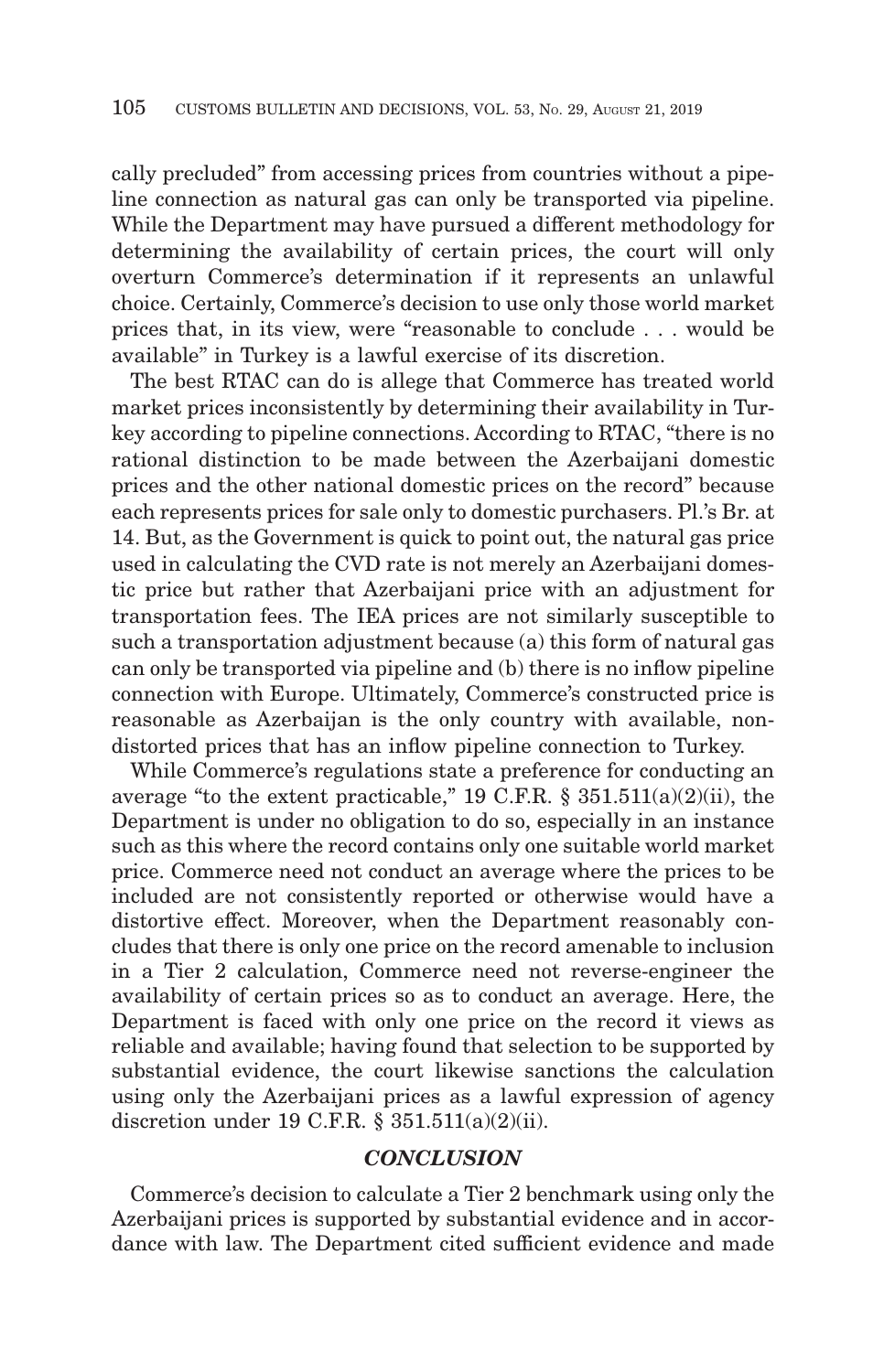permissible inferences in finding that only certain countries have an inflow pipeline connection with Turkey. With those findings in tow, Commerce exercised its discretion to pursue a lawful methodology that employed use of only those prices available to purchasers in Turkey via inflow pipeline connection. Accordingly, the court **SUS-TAINS** Commerce's determinations in full and judgment will enter accordingly.

Dated: August 8, 2019 New York, New York

*/s/ Richard W. Goldberg* RICHARD W. GOLDBERG SENIOR JIIDGE  $\frac{r}{s}$  /  $\frac{s}{R}$  Richard SF

Slip Op. 19–108

OMAN FASTENERS, LLC, Plaintiff, v. UNITED STATES, Defendant, and MID CONTINENT STEEL & WIRE, INC., Defendant-Intervenor.

> Before: Richard K. Eaton, Judge Court No. 18–00244

[Defendant's motion to dismiss for lack of subject-matter jurisdiction is denied; Plaintiff's unopposed motion to consolidate is granted.]

Dated: August 8, 2019

*Michael P. House*, Perkins Coie, LLP of Washington, DC, for Plaintiff.

*Sosun Bae*, Trial Attorney, Commercial Litigation Branch, Civil Division, U.S. Department of Justice, of Washington, DC, for Defendant. With her on the brief were *Joseph H. Hunt*, Acting Assistant Attorney General, *Jeanne E. Davidson*, Director, and *Patricia M. McCarthy*, Assistant Director. Of Counsel on the brief was *Kristen McCannon*, Attorney, Office of the Chief Counsel for Trade Enforcement and Compliance, U.S. Department of Commerce, of Washington, DC.

*Adam H. Gordon* and *Ping Gong*, The Bristol Group PLLC of Washington, DC, for Defendant-Intervenor.

## *MEMORANDUM OPINION*

## **Eaton, Judge:**

Plaintiff Oman Fasteners, LLC ("Plaintiff" or "Oman Fasteners") commenced this action to challenge certain aspects of the final results of the United States Department of Commerce's ("Commerce" or the "Department") second administrative review of the antidumping duty order on certain steel nails from the Sultanate of Oman. *See Certain Steel Nails From the Sultanate of Oman*, 83 Fed. Reg. 58,231 (Dep't Commerce Nov. 19, 2018) ("Final Results"); *see also Certain Steel Nails From the Rep. of Korea, Malay., the Sultanate of Oman, Taiwan,*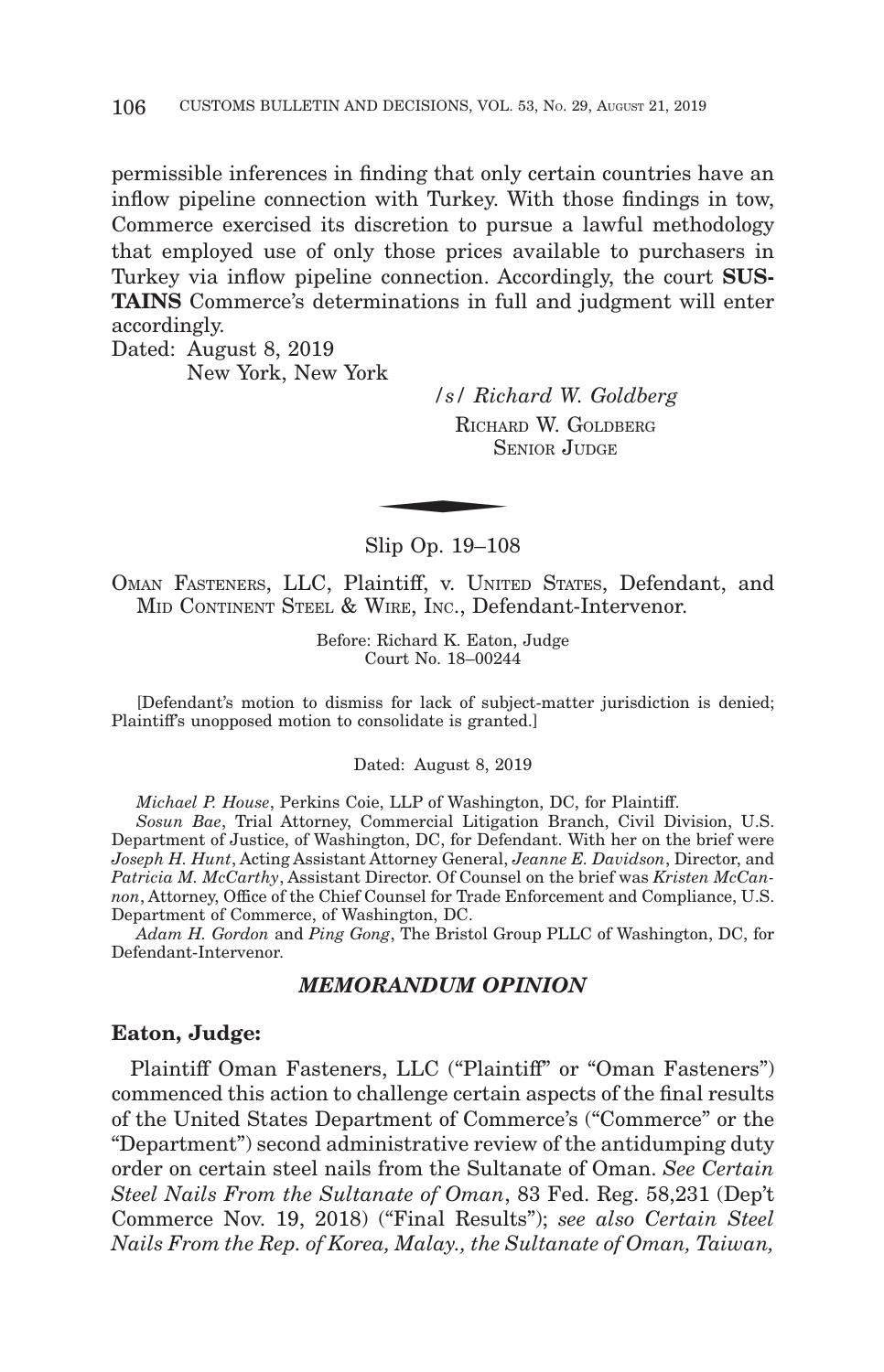*and the Socialist Rep. of Viet.*, 80 Fed. Reg. 39,994 (Dep't Commerce July 13, 2015) ("Order"). Plaintiff was a mandatory respondent in that review and received a zero percent weighted-average dumping margin.

The Final Results are also the subject of a separate lawsuit, commenced by Mid Continent Steel & Wire, Inc., a U.S. manufacturer of the domestic like product, captioned *Mid Continent Steel & Wire, Inc. v. United States*, Court No. 18–00235 ("*Mid Continent*"). Oman Fasteners is a defendant-intervenor in the *Mid Continent* case. *Mid Continent* is stayed pending the final resolution of an appeal currently before the Court of Appeals for the Federal Circuit, *Mid Continent Steel & Wire, Inc. v. United States*, Court No. 2018–1250 (appeal filed Dec. 4, 2017) ("Appeal").<sup>1</sup>

Before the court are two motions: (1) the motion of Defendant the United States ("Defendant") to dismiss Oman Fasteners' complaint for lack of subject-matter jurisdiction, pursuant to Rule  $12(b)(1)$ ,<sup>2</sup> and  $(2)$  Oman Fasteners' motion to consolidate<sup>3</sup> this action with the *Mid Continent* case, pursuant to Rule 42(a). *See* Def.'s Mot. Dismiss, ECF No. 30 ("Def.'s Mot."); Def.'s Reply Br. Supp. Mot. Dismiss, ECF No. 36 ("Def.'s Reply"); *see also* Pl.'s Unopposed Mot. Consolidate and Stay, ECF No. 39 ("Pl.'s Mot.").

By its motion to dismiss, Defendant claims that Oman Fasteners lacks constitutional standing to bring a lawsuit challenging the Final Results, for the sole reason that it received a zero percent margin in the administrative review. *See generally* Def.'s Mot. Because of the zero percent margin, Defendant contends, Oman Fasteners "cannot demonstrate that it has suffered an injury in fact." Def.'s Mot. 2; *see also* U.S. CONST. art. III, § 2, cl. 1.

Plaintiff opposes the motion to dismiss, maintaining that it has alleged sufficient injury for constitutional standing purposes, namely, "a concrete procedural injury—the potential for permanent loss of its right to challenge Commerce determinations that Oman Fasteners believes were unlawful." Pl.'s Opp'n Def.'s Mot. Dismiss, ECF No. 35 at 6 ("Pl.'s Opp'n"). Specifically, notwithstanding its zero percent margin, Oman Fasteners disputes certain of Commerce's determina-

<sup>&</sup>lt;sup>1</sup> The Appeal is a review of this Court's decision sustaining the Department's final affirmative less-than-fair-value determination concerning steel nails from the Sultanate of Oman. *See Mid Continent Steel & Wire, Inc. v. United States*, 41 CIT \_\_, 273 F. Supp. 3d 1348 (2017) (sustaining final less-than-fair-value determination after remand).

 $2 \text{ Rule } 12(b)(1)$  provides in part that a party may assert certain defenses by motion, including lack of subject-matter jurisdiction. *See* U.S. CT. INT'L TRADE R. 12(b)(1).

<sup>&</sup>lt;sup>3</sup> Defendant does not oppose Plaintiff's motion should the court deny the motion to dismiss. *See* Pl.'s Unopposed Mot. Consolidate and Stay, ECF No. 39 at 2.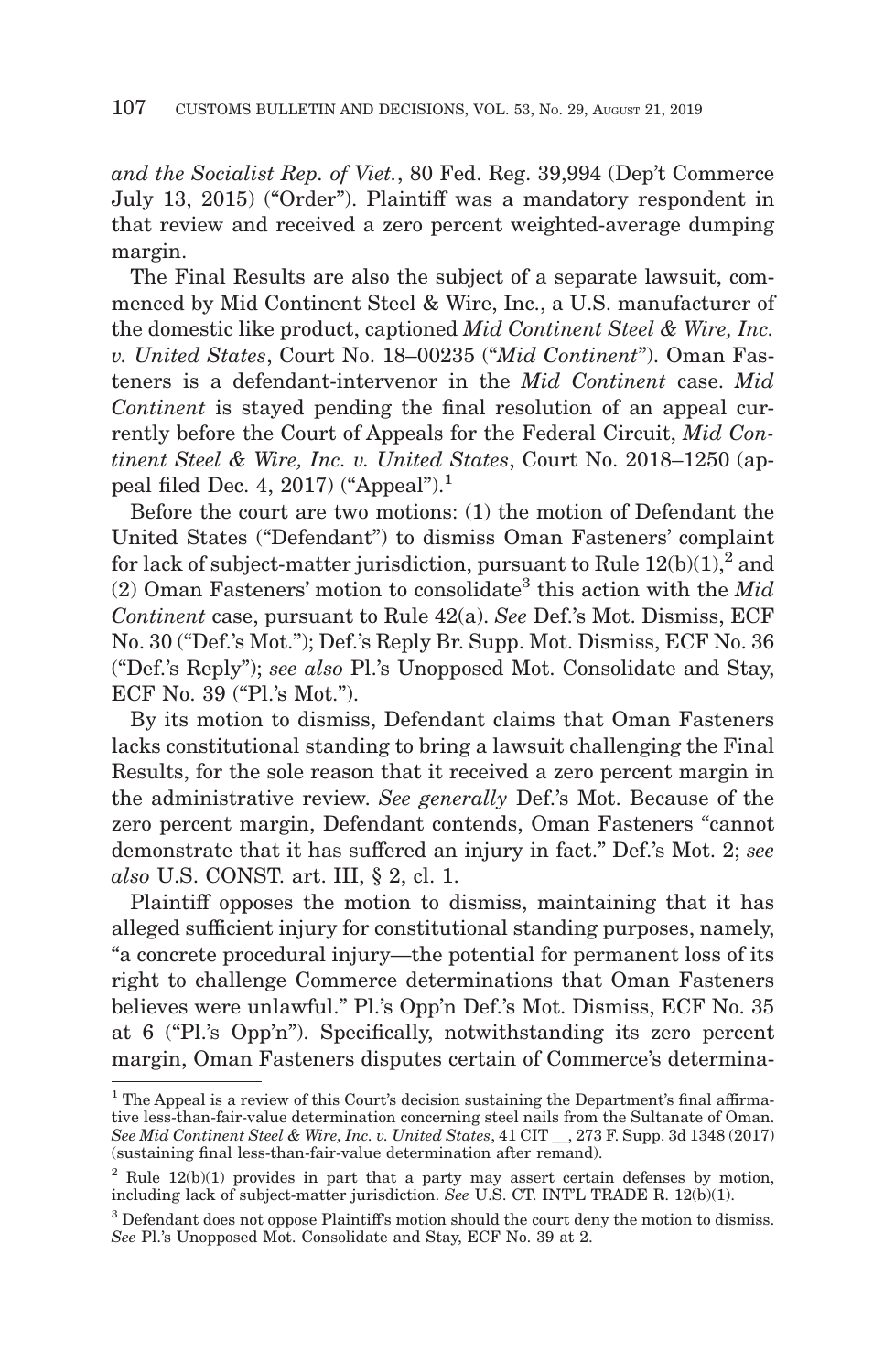tions as unsupported by substantial evidence and otherwise not in accordance with law. Since its claims are beyond the scope of issues in the *Mid Continent* complaint, however, Oman Fasteners cannot raise them as defendant-intervenor in that action. *See* Pl.'s Resp. Ct. Order, ECF No. 41 at 3–4 (quoting, *inter alia*, *Vinson v. Wash. Gas Light Co.*, 321 U.S. 489, 498 (1944)). Thus, by commencing this action, Plaintiff seeks to "ensure that it is afforded due process to present its arguments with respect to [those allegedly unlawful] determinations underlying the Final Results . . . ." Pl.'s Opp'n 3. For Plaintiff, unless it is permitted to bring its claims in this action, it may only get the chance in a separate, expensive lawsuit, or not at all. Thus, Plaintiff asks the court to deny Defendant's motion to dismiss.

Plaintiff's consolidation motion asks the court to consolidate this case with *Mid Continent*. Plaintiff asserts that judicial economy favors consolidation because both the *Mid Continent* case and this action dispute aspects of the same Final Results, and some issues in the Appeal (pending the resolution of which *Mid Continent* is stayed) overlap with Plaintiff's claims in this action. *See* Pl.'s Mot. 2–3 (arguing that consolidation and stay are appropriate because this action and *Mid Continent* "concern the same underlying administrative determination," *i.e.*, "each of the two actions is predicated on the identical underlying agency administrative record, the actions challenge various aspects of thesame administrative determination which is based on that record, and the actions involve the same parties."); Pl.'s Mot. 3 ("The Appeal [before the Federal Circuit] will . . . likely dispose of at least one of three issues raised" in the complaint in this action, *i.e.*, "whether . . . Commerce's decision not to calculate, or attempt to calculate, a profit rate cap . . . is supported by substantial evidence and in accordance with law.").

For the reasons below, the court denies Defendant's motion to dismiss, and grants Plaintiff's motion to consolidate.

## **BACKGROUND**

Oman Fasteners is a foreign producer, exporter, and U.S. importer of steel nails that are subject to the Order. *See* Compl., ECF No. 10, ¶ 1. It participated in the second administrative review of the Order as a mandatory respondent. Compl. ¶ 8.

On November 19, 2018, Commerce published the Final Results, in which it determined a zero percent weighted-average dumping margin for Oman Fasteners. Compl. ¶ 19.

On November 28, 2018, Mid Continent Steel & Wire, Inc., a U.S. manufacturer of the domestic like product and Defendant-Intervenor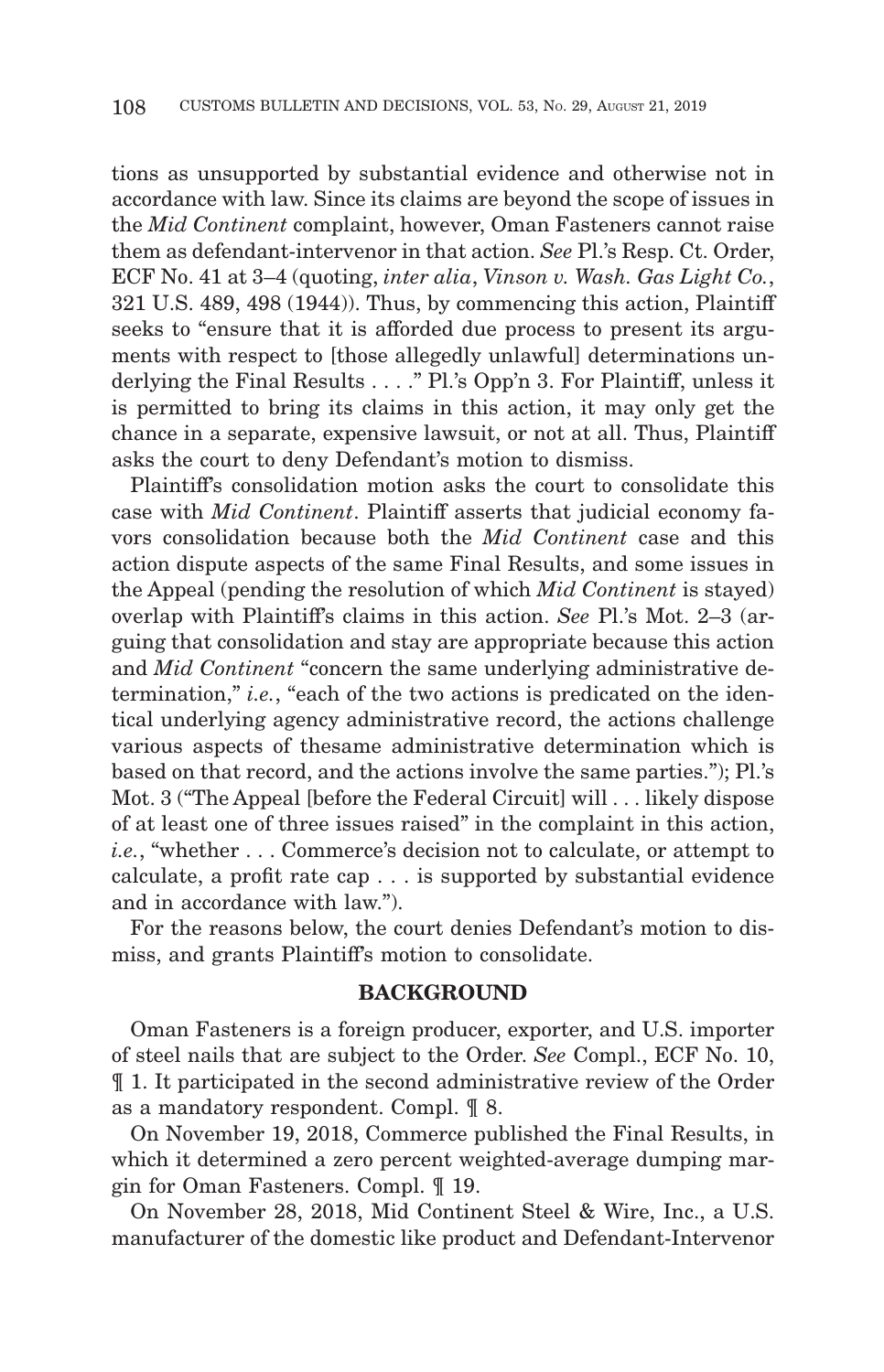here, commenced the *Mid Continent* case to challenge the Final Results with respect to (1) Commerce's determination that Oman Fasteners and its largest U.S. supplier were not affiliated, and (2) Commerce's choice of a Japanese company as the source of information to construct the value for profit and indirect selling expenses. *See Mid Continent*, Ct. No. 18–00235, Compl., ECF No. 8, ¶¶ 15–26. Should Mid Continent ultimately prevail, a natural result would be a positive dumping margin for Oman Fasteners.

On December 19, 2018, Oman Fasteners filed the complaint, alleging that this Court has jurisdiction under 28 U.S.C. § 1581(c) (2012) and 19 U.S.C. §  $1516a(a)(2)(A)(i)(I)$  and  $(B)(iii)(2012)$ , and that Plaintiff had standing as an "interested party" as defined in 19 U.S.C. § 1677(9)(A). Compl. ¶¶ 4, 5. In its complaint, Oman Fasteners alleges three claims: (1) "Commerce's failure to calculate, or attempt to calculate, a profit rate cap as expressly required by statute is unsupported by substantial evidence and contrary to law," Compl. ¶ 22 (Count I); (2) "Commerce's failure to base [constructed value] ratios on a home market source in this review is unsupported by substantial evidence and contrary to law," Compl. ¶ 24 (Count II); (3) "Commerce's application of its so-called 'differential pricing' methodology in this review is unsupported by substantial evidence and contrary to law." Compl. ¶ 26 (Count III). Plaintiff asks the court to "enter judgment holding unlawful the decisions of Commerce identified [in the complaint]; [and] remand this matter to Commerce for a redetermination consistent with the [court's] holding." Compl. ¶ 27. So, as Mid Continent does in its case, Oman Fasteners, too, seeks to challenge aspects of the Final Results.

On December 20, 2019, the day after commencing this action, Oman Fasteners moved to intervene as of right, pursuant to Rule 24(a), as defendant-intervenor in *Mid Continent*. The court granted that motion. *See Mid Continent*, Ct. No. 18–00235, Order dated Dec. 20, 2019, ECF No. 19.

On February 6, 2019, Defendant moved to dismiss this action. *See* Def.'s Mot.

On April 1, 2019, Plaintiff moved to consolidate this action with *Mid Continent*. *See* Pl.'s Mot.

On April 23, 2019, the court ordered Oman Fasteners to submit a statement explaining, "with specificity, how [it] will be prevented from raising the exact same issues in [*Mid Continent*,] Court No. 18–00235, that it has sought to raise in this case," and afforded Defendant an opportunity to submit a response. Order dated Apr. 23, 2019, ECF No. 40. The parties timely filed their respective state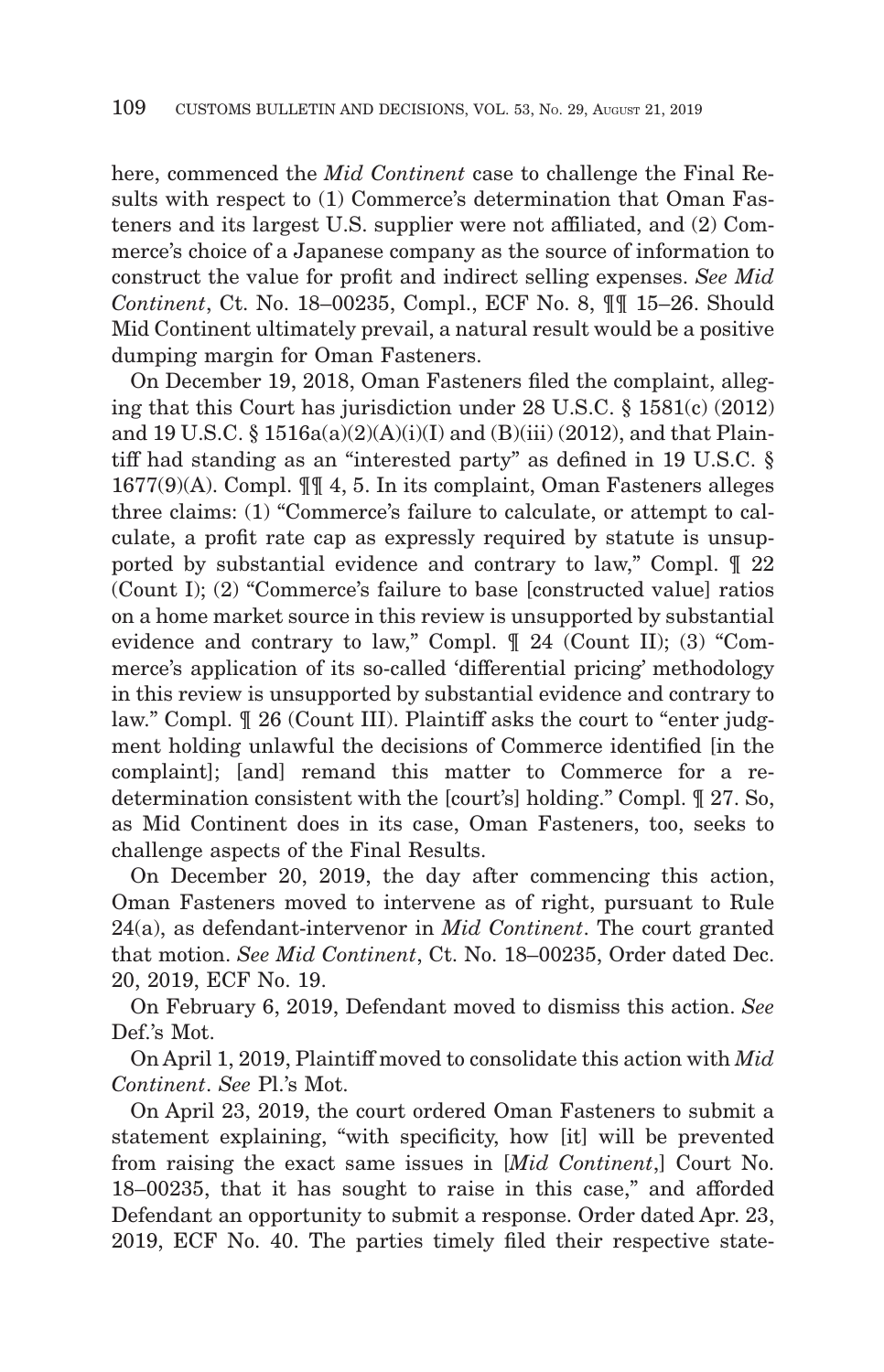ments. *See* Pl.'s Resp. Ct. Order; Def.'s Resp. Pl.'s Submission Resp. Ct. Order, ECF No. 42.

## **STANDARD OF REVIEW**

Whether this Court may exercise subject-matter jurisdiction over the claims asserted in a complaint is a threshold inquiry. "The requirement that jurisdiction be established as a threshold matter springs from the nature and limits of the judicial power of the United States and is inflexible and without exception." *Steel Co. v. Citizens for a Better Env't*, 523 U.S. 83, 94–95 (1998) (citation omitted). In deciding a Rule 12(b)(1) motion to dismiss for lack of subject-matter jurisdiction, the court is "obligated to assume all factual allegations to be true and to draw all reasonable inferences in plaintiff's favor." *Henke v. United States*, 60 F.3d 795, 797 (Fed. Cir. 1995) (citations omitted).

## **DISCUSSION**

"[J]urisdiction is a question of whether a federal court has the power, under the Constitution or laws of the United States, to hear a case." *Davis v. Passman*, 442 U.S. 228, 239 n.18 (1979) (citations and emphasis omitted). This power is circumscribed by Article III of the U.S. Constitution, which limits the jurisdiction of the federal courts to "cases" and "controversies." U.S. CONST. art. III, § 2, cl. 1 ("The judicial Power shall extend to all Cases, in Law and Equity, arising under this Constitution, [or] the Laws of the United States . . . ; [and] to Controversies to which the United States shall be a Party."). "One essential aspect of [the] requirement [of jurisdiction] is that any person invoking the power of a federal court must demonstrate standing to do so." *Va. House of Delegates v. Bethune-Hill*, 587 U.S. 139 S. Ct. 1945, 1950 (2019) (citation omitted). "[S]tanding is a question of whether a plaintiff is sufficiently adversary to a defendant to create an Art. III case or controversy, or at least to overcome prudential limitations on federal-court jurisdiction." *Davis*, 442 U.S. at 239 n.18 (citation and emphasis omitted). "The three elements of standing . . . are (1) a concrete and particularized injury, that (2) is fairly traceable to the challenged conduct, and (3) is likely to be redressed by a favorable decision." *Va. House of Delegates*, 587 U.S. at \_\_, 139 S. Ct. at 1950 (citation omitted).

Injury in fact is one of the three elements that must be present before a plaintiff can be found to have constitutional standing. Though often stated as requiring a "concrete and particularized" injury, economic harm is not a standing requirement. *See Sierra Club v. Morton*, 405 U.S. 727, 734 (1972); *see also Lujan v. Defs. of Wildlife*, 504 U.S. 555, 582 (1992) (Stevens, J., concurring) ("[T]his Court has often held that injuries to . . . interests [such as "esthetic enjoyment,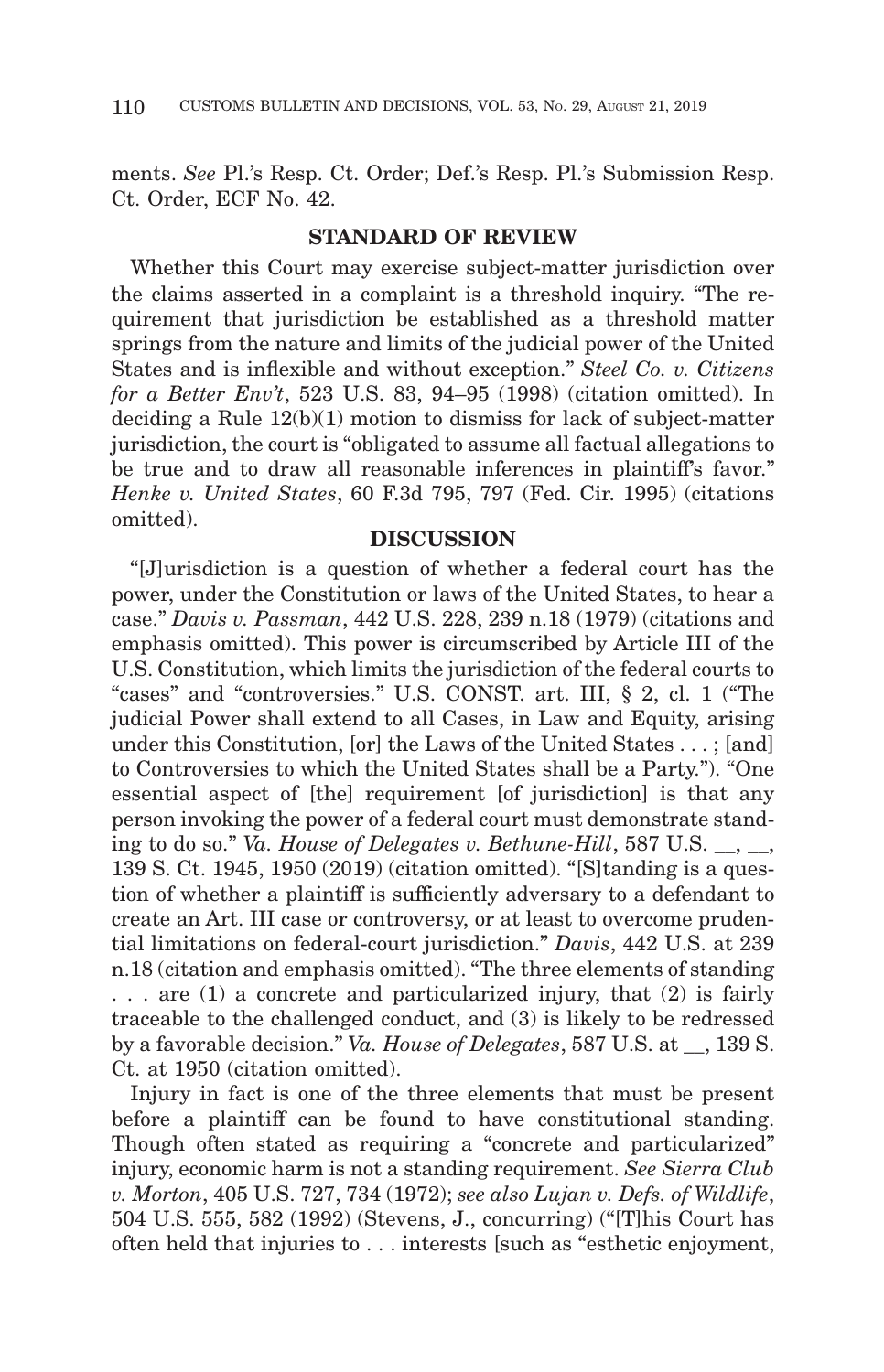an interest in professional research, or an economic interest in preservation of the species"], are sufficient to confer standing."). In other words, the absence of economic harm does not foreclose a finding of a cognizable injury for constitutional standing purposes.

Neither does the requirement of a "concrete and particularized" injury mean that injury must be suffered prior to the institution of suit. In certain situations the prospect of potential future injury will suffice. For instance, the Supreme Court has held that a plaintiff could maintain an action to establish, as a matter of record, title to real property that had been acquired through adverse possession, and to enjoin the defendants from asserting title to the same property. The defendants in that action (1) were unaware that they might have a claim to the real property, (2) had never sought to assert a claim to it, and (3) had evidenced no intent to ever assert a claim. *See Sharon v. Tucker*, 144 U.S. 533, 536, 543 (1892).

For guidance on when the claimed injury is too remote to be justiciable, courts often turn to *Lujan v. Defenders of Wildlife*:

When the suit is one challenging the legality of government action or inaction, the nature and extent of facts that must be averred (at the summary judgment stage) or proved (at the trial stage) in order to establish standing depends considerably upon whether the plaintiff is himself an object of the action (or forgone action) at issue. If he is, there is ordinarily little question that the action or inaction has caused him injury, and that a judgment preventing or requiring the action will redress it. When, however, as in this case, a plaintiff's asserted injury arises from the government's allegedly unlawful regulation (or lack of regulation) of *someone else*, much more is needed.

504 U.S. 555, 561–62 (1992). The essence of *Lujan*, then, was that when the government is sued to force it to take action (or to challenge an action taken), the plaintiff is required to demonstrate some sort of personal harm for standing to be found. The *Lujan* Court found no standing to challenge a regulation relating to endangered species in foreign lands, when the plaintiffs' only connection to those animals was that they had seen similar animals once, and might travel to see them again. Although decided based on standing, *Lujan* is usually read as touching on a mixture of the proper separation of executive and judicial power, the political question doctrine, and other concerns relating to justiciability.<sup>4</sup> Thus, while setting out the standing re-

<sup>4</sup> Justiciability encompasses the doctrines of standing, mootness, ripeness, and political question. *See Fisher v. United States*, 402 F.3d 1167, 1176 (Fed. Cir. 2005). These concerns were touched upon in the recent cases of *Department of Commerce v. New York*, 588 U.S. \_\_, 139 S. Ct. 2551 (2019) and *Trump v. Sierra Club*, 588 U.S. \_\_, 2019 WL 3369425 (2019).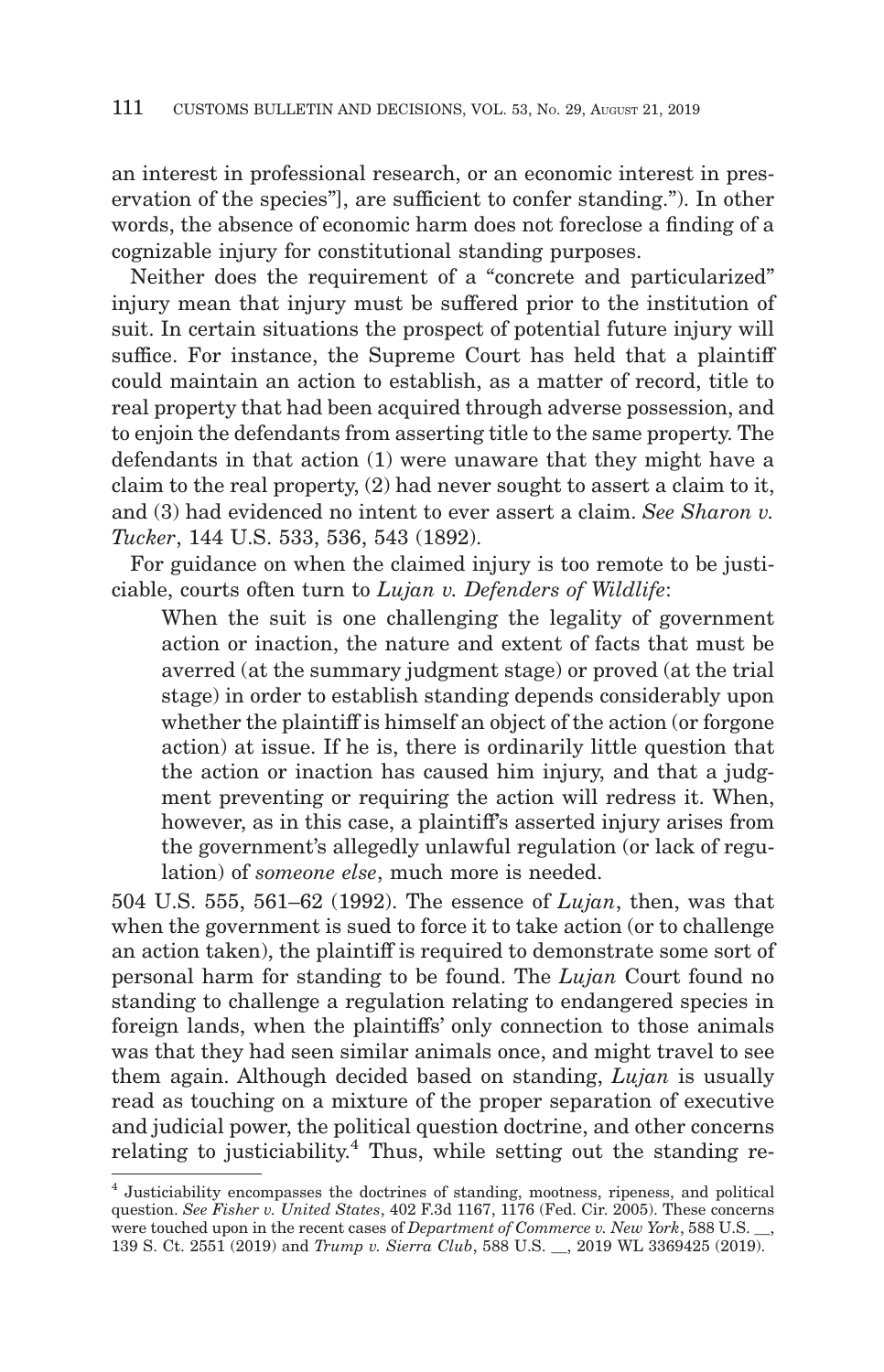quirements in a general way, *Lujan* is of limited use when determining who has standing in the unfair trade cases typically before this Court.

More useful guidance can be found in cases dealing with commercial disputes, including the long line of cases resulting from the Declaratory Judgment Act of  $1934$ <sup>5</sup> It is a legal commonplace that, while the Act created a new form of relief (the declaratory judgment), it did not alter any law relating to standing. *See MedImmune, Inc. v. Genentech, Inc.*, 549 U.S. 118, 138 (2007) (Thomas, J., dissenting) (citing *Md. Cas. Co. v. Pac. Coal & Oil Co.*, 312 U.S. 270, 27273 (1941)) ("The Declaratory Judgment Act did not (and could not) alter the constitutional definition of 'case or controversy' or relax Article III's command that an actual case or controversy exist before federal courts may adjudicate a question."). Thus, the law of standing developed for cases brought under the Act applies equally to the case now before the court.

Chief Justice Hughes wrote the first Supreme Court opinion describing what was required for a lawsuit brought under the Declaratory Judgment Act to satisfy the Article III "case or controversy" requirement:

A "controversy" in this sense must be one that is appropriate for judicial determination. . . . A justiciable controversy is thus distinguished from a difference or dispute of a hypothetical or abstract character; from one that is academic or moot. . . . The controversy must be definite and concrete, touching the legal relations of parties having adverse legal interests. . . . It must be a real and substantial controversy admitting of specific relief through a decree of a conclusive character, as distinguished from an opinion advising what the law would be upon a hypothetical state of facts. . . . Where there is such a concrete case admitting of an immediate and definitive determination of the legal rights of the parties in an adversary proceeding upon the facts alleged, *the judicial function may be appropriately exercised although the adjudication of the rights of the litigants may not require the award of process or the payment of damages*.

*Aetna Life Ins. Co. v. Haworth*, 300 U.S. 227, 240–41 (1937) (emphasis added) (citations omitted). The last lines of the quoted language anticipate that cases could be heard settling the rights of the parties with respect to facts that would develop in the future. Justice Hughes does not mention standing but rather speaks in terms of justiciability,

<sup>&</sup>lt;sup>5</sup> While *Lujan* itself was a declaratory judgment case, there is no indication that it overruled the long line of cases decided under the Declaratory Judgment Act.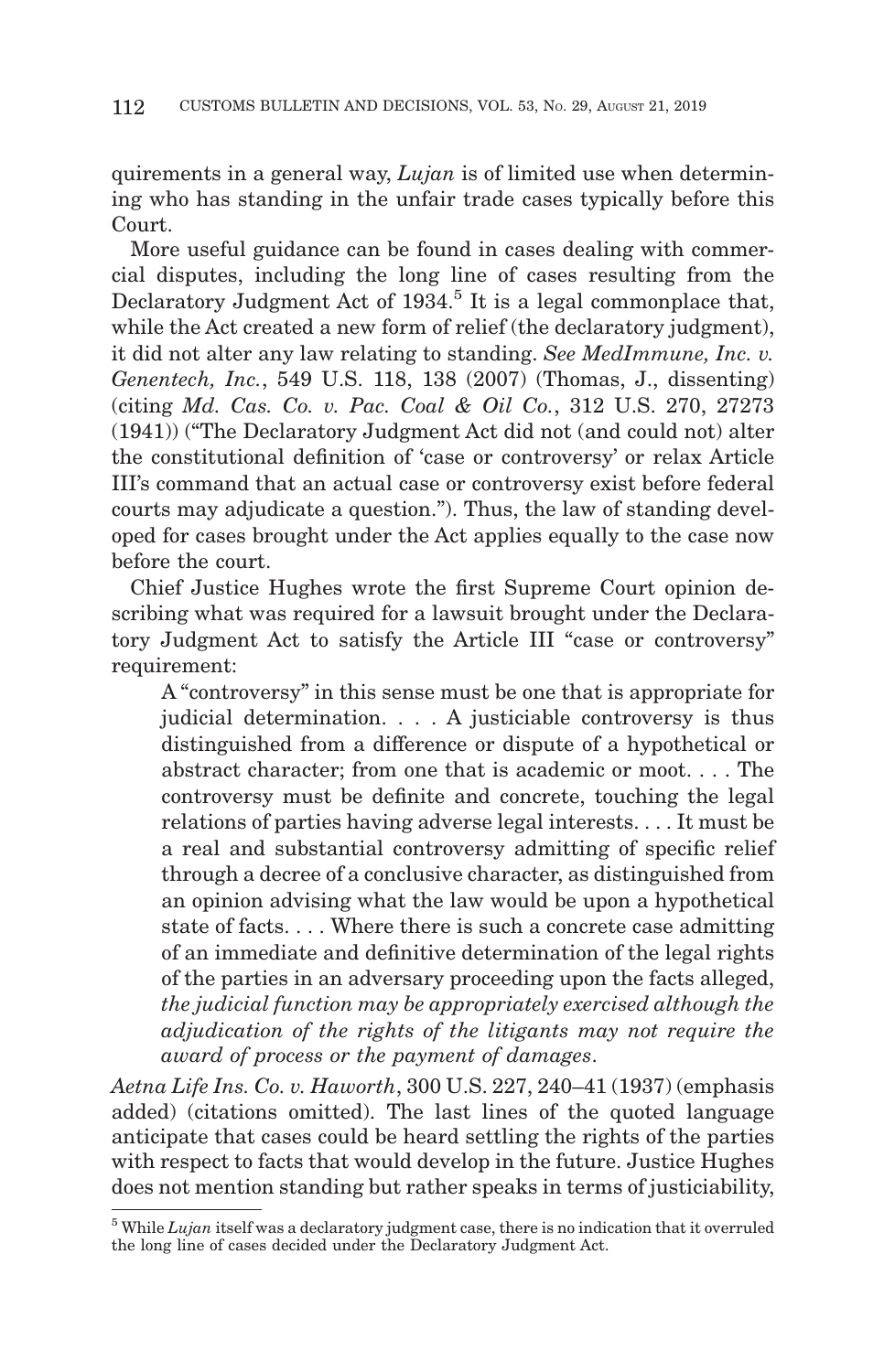which encompasses standing. *See Fisher v. United States*, 402 F.3d 1167, 1176 (Fed. Cir. 2005) (citations omitted) ("Though justiciability has no precise definition or scope, [the] doctrine<sup>[]</sup> of standing  $\dots$  [is] within its ambit.").

Thereafter, matters have regularly been heard in the federal courts where the injury to a party seeking relief might not appear to be either actual or imminent. For instance, many cases have been heard to sort out the rights and liabilities of parties to insurance contracts where only a right to future indemnity was at issue, *i.e.*, where no claim for indemnity had yet been made under the policy (although the insured had been found liable for amounts arguably covered by the policy). *See, e.g.*, *Nestlé Foods Corp. v. Aetna Cas. & Sur. Co.*, 842 F. Supp. 125 (D.N.J. 1993). In a declaratory judgment action involving a patent dispute, the Federal Circuit has found standing, where, although the defendant had not yet charged infringement, it had twice sued the plaintiff for infringing patents on related products, and with respect to the patent at issue had challenged the plaintiff's patent in the U.S. Patent Office and pursued its own competing application. *See Danisco U.S. Inc. v. Novozymes A/S*, 744 F.3d 1325, 1330 (Fed. Cir. 2014) (quoting and citing *MedImmune*, 549 U.S. at 127). Thus, in commercial cases, standing is regularly found where no party has yet suffered a monetary injury.

And so it should be with the dumping and countervailing duty cases brought before this Court. Thus, the court finds that (1) the absence of a positive dumping margin is not a bar to standing in an antidumping case, and  $(2)$  Oman Fasteners has standing to bring its case.<sup>6</sup> The Defendant's sole argument is that the zero percent dumping margin bars Plaintiff's case. As the foregoing cases demonstrate, however, there is no constitutional requirement that Plaintiff demonstrate economic injury to have standing. Nor for that matter is present injury a standing requirement. Rather, the threat of injury may suffice for standing purposes, so long as it is not conjectural or hypothetical. *See Defs. of Wildlife, Friends of Animals & Their Env't v. Hodel*, 851 F.2d 1035, 1039 (8th Cir. 1988) (citation omitted) ("A

<sup>6</sup> Although Article III standing is jurisdictional, it is unclear if prudential standing is. *See Lexmark Int'l, Inc. v. Static Control Components, Inc.*, 572 U.S. 118, 125–27 (2014). Nonetheless, it should be noted here. Under the usual description of prudential standing, three kinds of disputes are barred from being heard by federal courts, *i.e.*, (1) those that involve generalized grievances, (2) those involving third-party standing, and (3) those outside of the zone of interest. While important, prudential considerations are not present in this case. Generalized interests are distinguished from the particularized interests required for standing. Third-party considerations are centered on the idea that a party may assert only its own rights. By zone of interest is meant "whether the interest sought to be protected by the complainant is arguably within the zone of interests to be protected or regulated by the statute or constitutional guarantee in question." *Ass'n of Data Processing Serv. Orgs. v. Camp*, 397 U.S. 150, 153 (1970).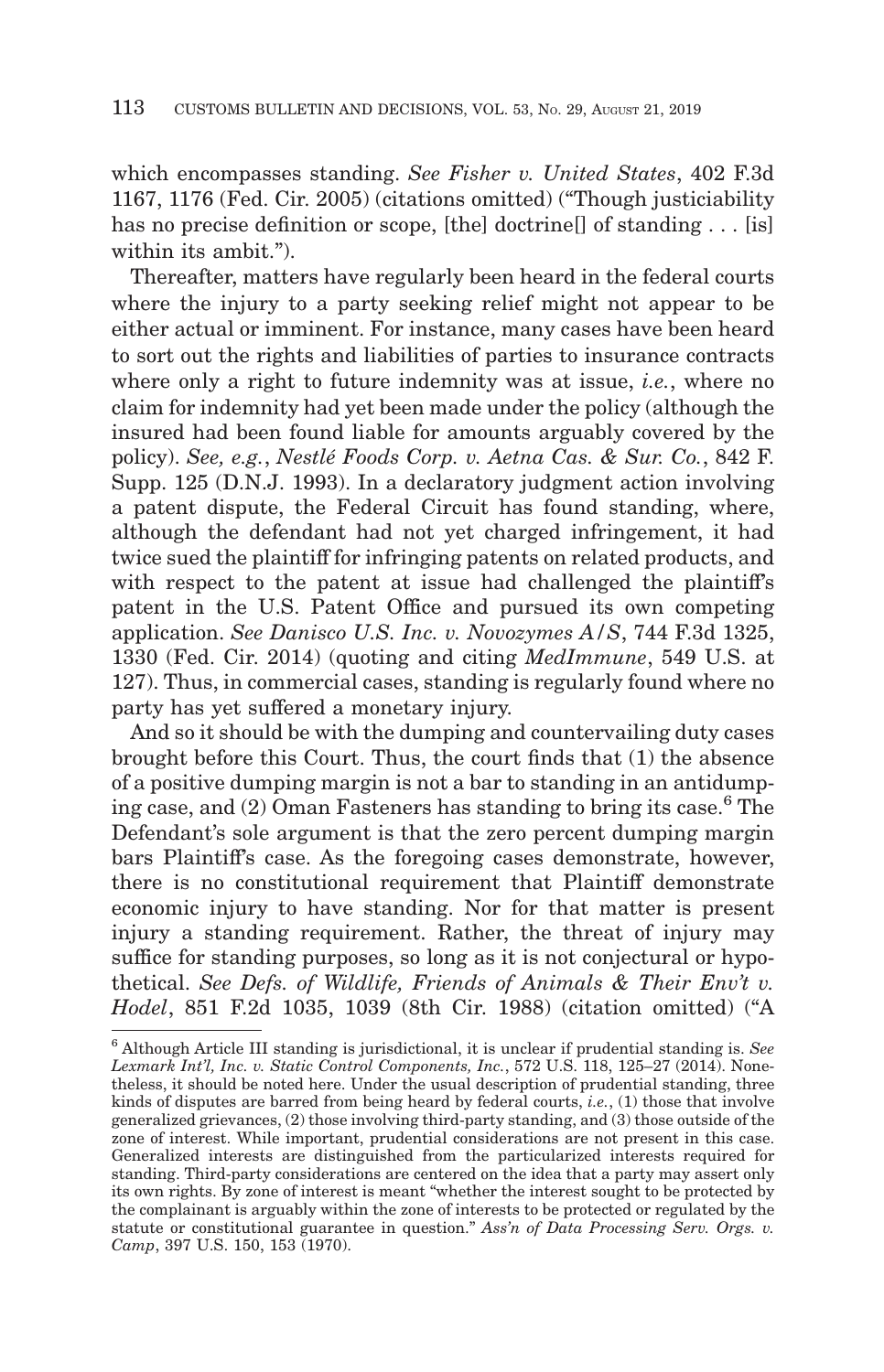threatened injury may constitute an injury in fact."); *Shenyang Yuanda Aluminum Indus. Eng'g Co. v. United States*, 918 F.3d 1355, 136465 (Fed. Cir. 2019) (injury in fact test requires "an inquiry into the actual or threatened effect on the plaintiff of the specific challenged agency action"). Therefore, to the extent Defendant argues that injury may be shown only by a greater-than-zero-percent margin in the underlying proceeding, its argument is not supported by the law.7 *See* Def.'s Reply 2 ("Oman Fasteners Has Not And Cannot Establish Actual Injury").8

Moreover, the court finds that Oman Fasteners has standing to bring its case for reasons both legal and practical.

 The Federal Circuit found Freeport Minerals' suit timely and gave several reasons why. First, the Court agreed with Freeport's argument "that it would have made no sense and would have wasted judicial and legal resources" for it to have challenged the earlier notice. *Freeport Minerals*, 758 F.2d at 633. The reason it would have "made no sense" was because the antidumping order remained in place following the notice, apparently as a means to twist the arms of the three foreign producers to encourage the cooperation of a fourth foreign producer. Keeping the order in place was Freeport Minerals' goal. If Freeport sued immediately after issuance of the notice, it risked having the order revoked as a result of its lawsuit. In reaching its finding that Freeport was right not to sue immediately after the notice had been issued, the Court endorsed Freeport's litigation strategy. Second, the Court noted that "[a]s a general rule, the prevailing party in a proceeding may not appeal the proceeding just because he disagrees with some of the findings or reasoning. If this were not so, appellate courts would be swamped with theoretical disputes." *Id.* at 634. Here, the Court seems to be using a public policy argument combined with the desire to avoid issuing advisory opinions. *Freeport Minerals* was, of course, a case that had been heard by the CIT and appealed to the Federal Circuit; it was not, however, the review of an administrative proceeding by this Court. Third, in a footnote, the Court stated, "Perhaps a more apt litigating analogy would be to the final judgment rule, whereby, with certain statutory and judicial exceptions, a party may not appeal a federal district court decision until it is final." Id. at 634 n.13 (citation omitted). The Court, thus, suggests that seeking review in the CIT of the notice would be the equivalent of an interlocutory appeal. Finally, the Court observed that the findings in the notice had been mooted by subsequent CIT action, and Commerce's determination on remand. *Id.* at 634.

 Thus, the Court found that Freeport did not bring its action out of time. It is worth noting, however, that in none of the Court's common-sense findings did it mention injury or standing or suggest in any way that Article III standing is dependent upon a plaintiff having received a positive dumping margin.

8 The cases of *Royal Thai Government v. United States*, 38 CIT \_\_, 978 F. Supp. 2d 1330 (2014), *Zhanjiang Guolian Aquatic Products Co. v. United States*, 38 CIT \_\_, 991 F. Supp. 2d 1339 (2014), *Jubail Energy Services Co. v. United States*, 39 CIT \_\_, 125 F. Supp. 3d 1352 (2015), and *PAO Severstal v. United States*, 41 CIT \_\_, 219 F. Supp. 3d 1411 (2017) are sufficiently different on their facts to be of little assistance here.

<sup>7</sup>*Freeport Minerals Co. v. United States*, 758 F.2d 629 (Fed. Cir. 1985) has been cited for the proposition that a positive dumping margin is a prerequisite for a party to have standing to challenge an administrative determination in a dumping case. *See, e.g.*, *Royal Thai Gov't v. United States*, 38 CIT \_\_, \_\_, 978 F. Supp. 2d 1330, 1333 (2014). In *Freeport Minerals*, a domestic producer of sulfur did not immediately challenge in this Court a "notice" issued by Commerce finding no dumping by three foreign producers. Although the notice alerted those concerned that the three companies had not dumped, it left in place the antidumping duty order that contained positive antidumping duty margins for the three companies. When, some time later, the order was revoked, Freeport sued to challenge the revocation. The government argued that Freeport was too late because the findings it sought to challenge had been the subject of the preceding year's notice, and thus its complaint was filed outside the thirty-day period allowed for such challenges.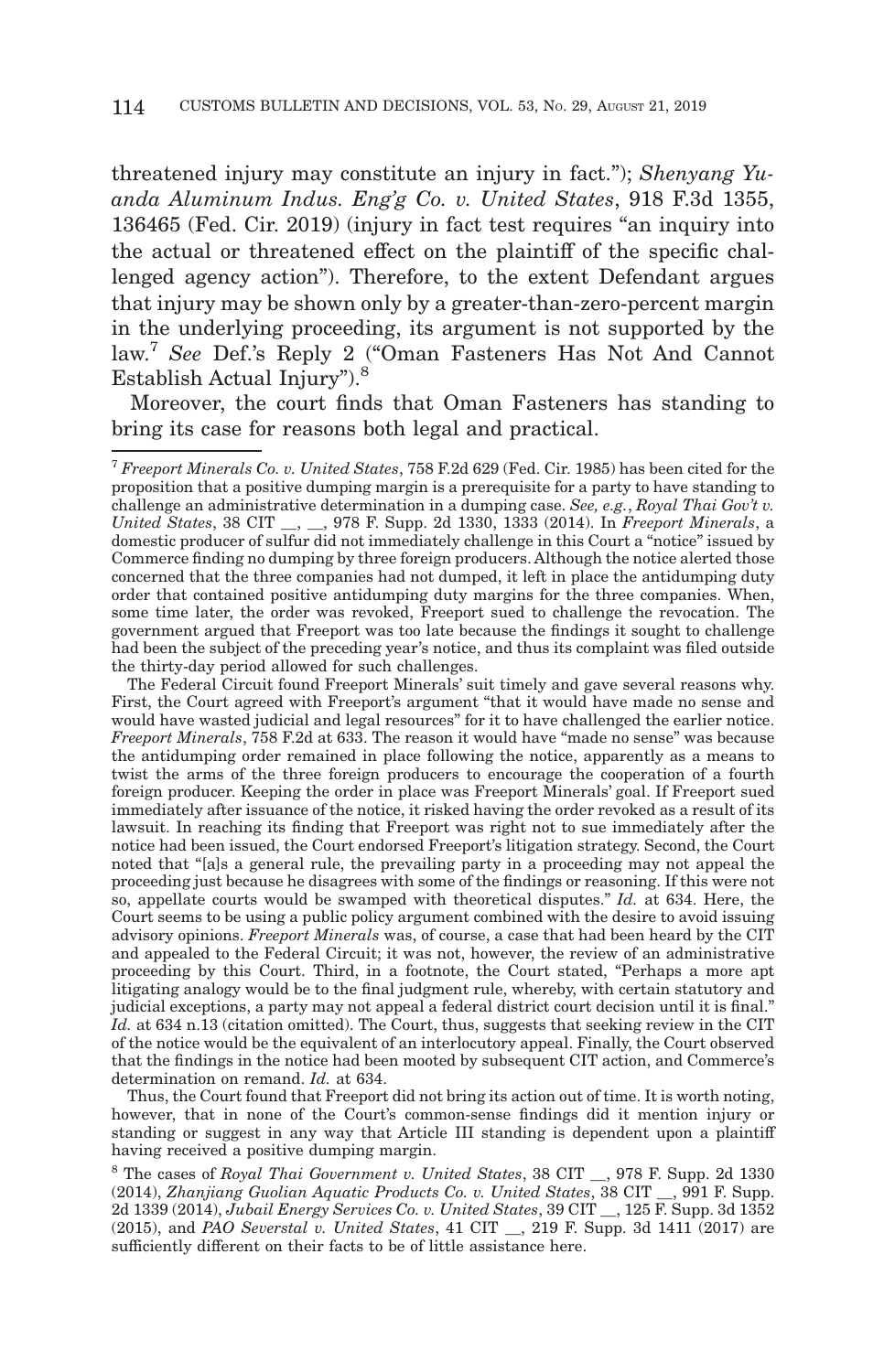First, the record and the Final Results challenged by Plaintiff are now before the court in *Mid Continent*.

Second, Plaintiff is in the *Mid Continent* case as a defendantintervenor, and Oman Fasteners' status as an intervenor (although an intervenor that may not expand the issues in the complaint) argues in favor of its being granted standing here.

Third, as noted above, at least one of the claims raised in Plaintiff's complaint is currently pending before the Federal Circuit in the Appeal. To the extent the Federal Circuit rules on the overlapping issues, Plaintiff's claims may be resolved one way or another by the Appeal and can be included in the judgment in its case.

Fourth, it is likely that unless Plaintiff is permitted to pursue the claims in its complaint through this action, it will never have the opportunity to do so in the context of *Mid Continent*. Plaintiff is correct that it could not bring crossclaims in *Mid Continent* (as a defendant-intervenor) based on its claims in this case because doing so "would have impermissibly expanded the scope of [*Mid Continent*] beyond the issues raised by Mid Continent's complaint." Pl.'s Resp. Ct. Order at 3–4 (quoting, *inter alia*, *Vinson*, 321 U.S. at 498) ("[O]ne of the most usual procedural rules is that an intervenor is admitted to the proceeding as it stands, and in respect of the pending issues, but it is not permitted to enlarge those issues or compel an alteration of the nature of the proceeding."). Defendant "agree[s] that it would have been improper for Oman Fasteners to have tried to raise the claims it seeks to raise here as cross-claims in *Mid Continent*." Def.'s Resp. Pl.'s Submission Resp. Ct. Order at 2.

The Government's solution to the problem would be that "if Commerce, upon remand [in *Mid Continent*], calculates a positive dumping margin for Oman Fasteners," then "Oman Fasteners could challenge 'other relevant portions of Commerce's existing [Final Results], *so long as they survive Commerce's remand and contribute to the basis of the [ ] order*' *by filing a summons within thirty days after the publication of [the] new dumping margin*." Def.'s Resp. Pl.'s Submission Resp. Ct. Order at 3 (emphasis added) (quoting *PAO Severstal v. United States*, 41 CIT \_\_, \_\_, 219 F. Supp. 3d 1411, 1416 (2017)). In other words, Defendant suggests that if Plaintiff were to receive a positive margin on remand in the *Mid Continent* case, it could possibly bring a new, separate lawsuit challenging that margin. This cumbersome procedure is simply not in line with modern ideas of efficient adjudication of cases. That is, this kind of piecemeal litigation is something courts have striven to avoid. *See, e.g.*, *Smith v. Gober*, 236 F.3d 1370, 1372 (Fed. Cir. 2001) (concluding that, "in the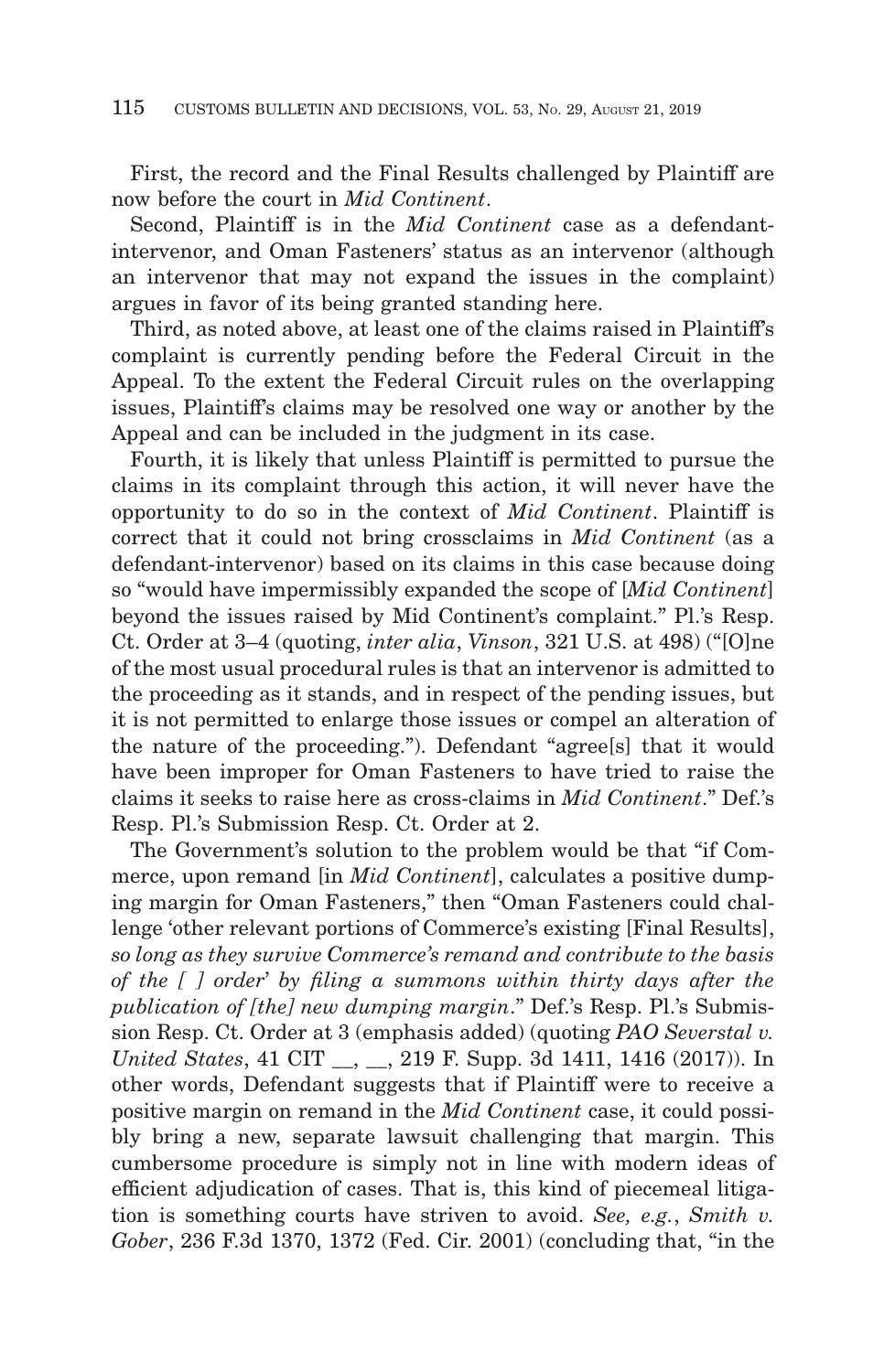interests of judicial economy and avoidance of piecemeal litigation," plaintiff's claims should be appealed together where "underlying facts of the . . . claims are . . . intimately connected"); *Since Hardware (Guangzhou) Co. v. United States*, 38 CIT \_\_, \_\_, 991 F. Supp. 2d 1319, 1321–22 (2014) (denying motion to sever cases that had been consolidated because doing so would "promot<sup>[e]</sup> uncertainty, delay, and expense . . . by forcing the parties to appeal and defend identical issues arising out of the same administrative proceeding in separate appeals, each on their own track"); *Papierfabrik August Koehler AG v. United States*, 36 CIT 1632, 1637 (2012) (not reported in Federal Supplement) (denying motion for partial stay to avoid "delay and extend[ed] proceedings through piecemeal litigation and appellate reviews").

Fifth, and most importantly, Plaintiff's claims would be sufficient for it to have standing were its claims being heard under the procedures of the Declaratory Judgment Act. As noted, the Declaratory Judgment Act is a procedural law only. It created no cause of action, nor did it define any new injuries. Thus, any case brought under the Act must obtain Article III standing in the identical fashion of any other case brought before the federal courts.

The law of declaratory judgment, as developed, has four general prerequisites for a case to be heard, *i.e.*, (1) adverse parties, (2) who have an interest in a disputed legal right, (3) whose claims to that right are capable of being adjudicated by the court, and (4) whose rights can be determined in a final judgment. *See Md. Cas. Co*., 312 U.S. at 273 (citing *Aetna Life Ins. Co*., 300 U.S. at 239–42) ("Basically, the question in each case is whether the facts alleged, under all the circumstances, show that there is a substantial controversy, between parties having adverse legal interests, of sufficient immediacy and reality to warrant the issuance of a declaratory judgment."); *see also MedImmune*, 549 U.S. at 127.

Here, there is little doubt that Plaintiff's claims would survive scrutiny under the four tests and that its rights can be established by the court: (1) the parties are adverse both in this case and with respect to Oman Fasteners' particular claims, (2) there is a dispute over the proper application of the antidumping law to the facts on the record of the administrative review, (3) the adjudication of the meaning of the law is within this Court's competence, and (4) this Court can issue a binding judgment with respect to the meaning of that law for purposes of this case.

It is, of course, true that, here, as in many declaratory judgment cases, the injury is something that may take place in the future.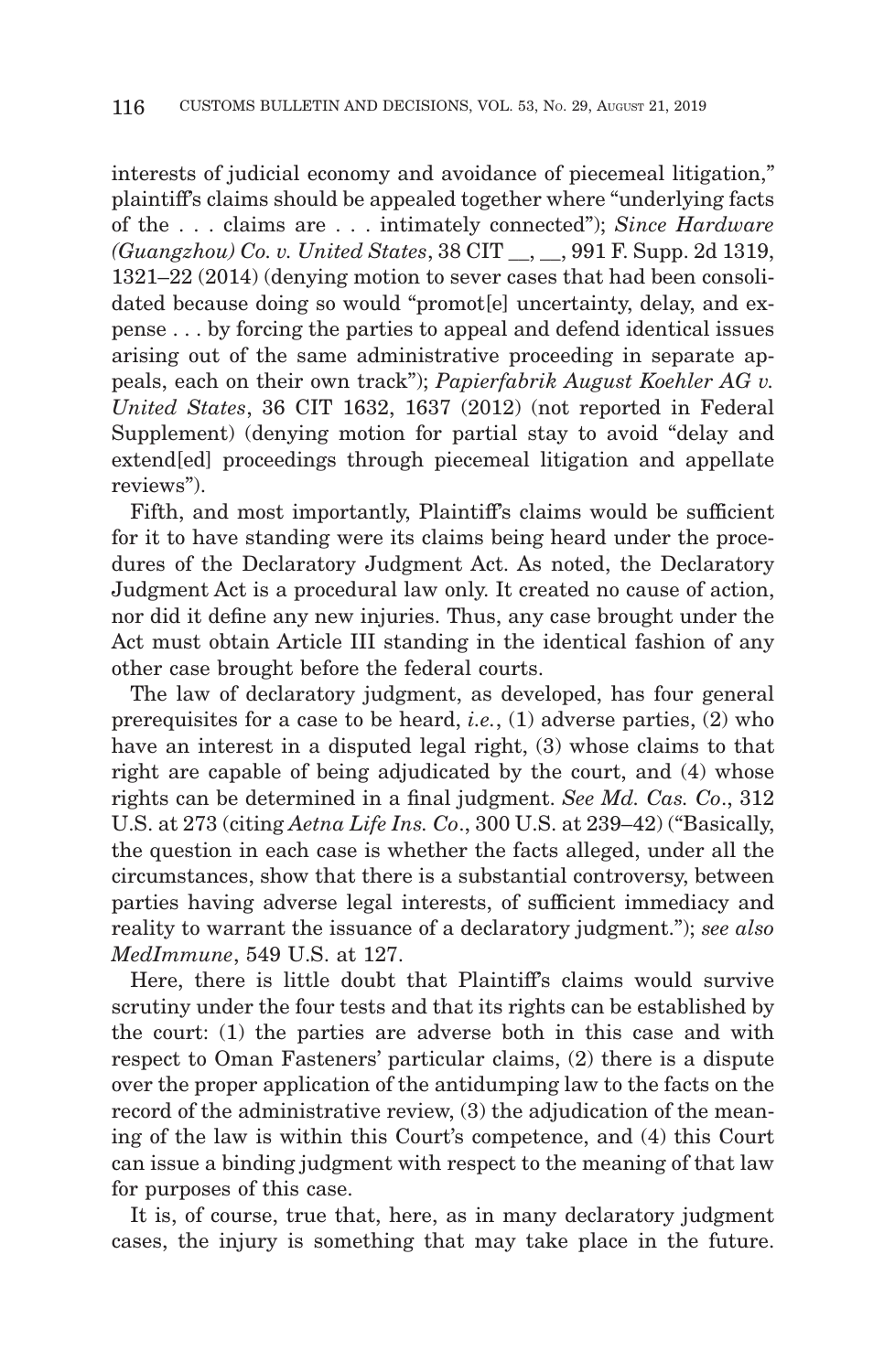Because this injury may take place in the future, Defendant says it is too speculative to support Article III standing. Certainty of future injury, however, is not required to satisfy Article III. *See Associated Indem. Corp. v. Fairchild Indus., Inc.*, 961 F.2d 32, 35 (2d Cir. 1992) (citation omitted) ("[L]itigation over insurance coverage has become the paradigm for asserting jurisdiction despite future contingencies that will determine whether a controversy ever actually becomes real."). Remands are hardly unknown in the Court of International Trade. Indeed, the order that resulted in the administrative review that is the subject of Oman Fasteners' case was remanded, and the results of that remand are now on appeal. *See Mid Continent Steel & Wire, Inc. v. United States*, 41 CIT \_\_, 203 F. Supp. 3d 1295 (2017). Nor is it unknown for dumping margins to change for parties and non-parties to an antidumping lawsuit. Commerce's legal interpretation, of which Oman Fasteners complains, could affect the company's margin should there be a remand. Indeed, these interpretations appear to be ones that Commerce has made before (witness the Appeal presently before the Federal Circuit) and is likely to make again. Thus, while the injury that might befall Oman Fasteners is not imminent, it is not more remote than those found to fall within Article III in other contexts.

Taking its allegations and arguments together, and drawing all reasonable inferences in favor of Plaintiff, Oman Fasteners has demonstrated a sufficiently non-speculative threat of injury resulting from Commerce's actions that is enough to establish constitutional standing. In reaching this conclusion the court is addressing the sole justiciability claim raised by Defendant, *i.e.*, that the absence of a positive dumping margin is a bar to standing in an antidumping case. It reaches no conclusion with respect to other matters touching on justiciability.

Because the goal of judicial economy will be advanced by consolidation here, Plaintiff's case will be consolidated with *Mid Continent* and stayed pending the final outcome of the Appeal.

# **CONCLUSION**

Based on the foregoing, Defendant's motion to dismiss for lack of subject-matter jurisdiction is denied, and Plaintiff's motion to consolidate this action with lead case *Mid Continent Steel & Wire, Inc. v. United States*, Court No. 18–00235, and to stay this action pending the final outcome of the Appeal is granted. This action shall be consolidated *sub nom Mid Continent Steel & Wire, Inc. v. United States*, Consolidated Court No. 18–00235, and subjected to the stay